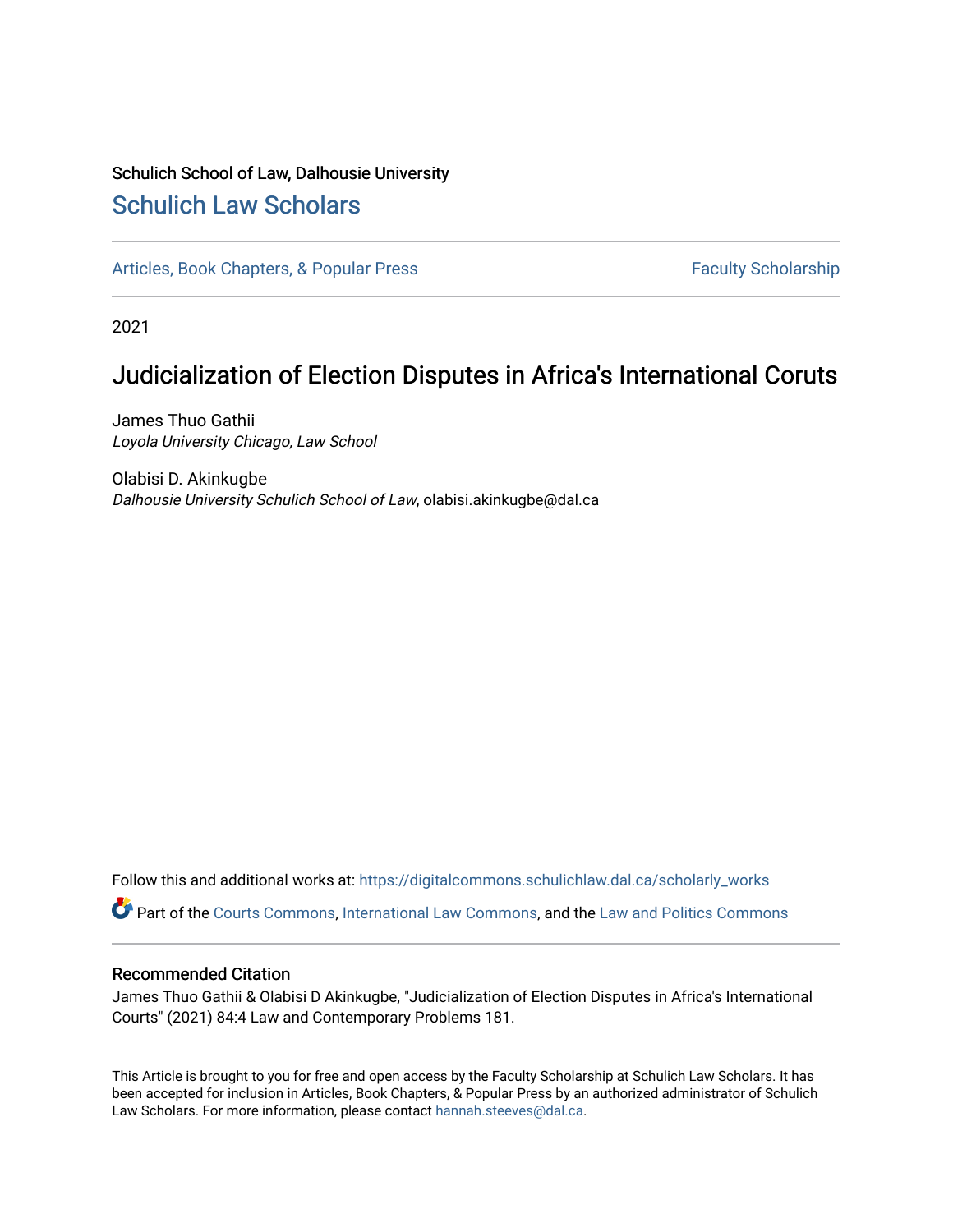# JUDICIALIZATION OF ELECTION DISPUTES IN AFRICA'S INTERNATIONAL **COURTS**

## JAMES THUO GATHII\* & OLABISI D. AKINKUGBE\*\*

I

### **INTRODUCTION**

When elections are judicialized in Africa, national courts overwhelmingly legitimize incumbent electoral victories. When opposition candidates lose in high stakes presidential and gubernatorial elections, they seldom concede defeat without legal challenges. Claims of electoral irregularities, fraud, incompetence of electoral bodies, violence, and an unequal playing field, among other factors, transform these cases into highly contested mega-political disputes when they are judicialized.

Rather than creating new political equilibria, judicialization in national courts often results in the hegemonic preservation of incumbents. Though opposition politicians and political parties know this, they nonetheless resort to international courts in Africa, in part, because they see the courts as being at least one-step removed from a national context overwhelmingly controlled by incumbent political parties and politicians.<sup>1</sup> Even though international court cases do not challenge or undermine incumbency, opposition politicians and political parties nevertheless bring these cases. This is because for opposition politicians and political parties, the utility of these courts lies in the indirect benefits that these cases give them. These benefits include giving them the opportunity to air their grievances, to galvanize their supporters and to expose electoral malpractices in a forum that incumbents do not control.

This article assesses what benefit losers of high-stakes national elections think they will get from petitioning international courts in Africa. We seek to establish how judicial intervention differs before an election when there is a risk of an international law violation,<sup>2</sup> versus after an election has occurred and the result is

Copyright © 2021 by James Thuo Gathii & Olabisi D. Akinkugbe.

This Article is also available online at http://lcp.law.duke.edu/.

<sup>\*</sup> Wing-Tat Lee Chair in International Law and Professor of Law, Loyola University Chicago.

<sup>\*\*</sup> Assistant Professor and Viscount Bennett Professor of Law, Dalhousie University.

 <sup>1.</sup> Notably, judges in national presidential election disputes are not always unanimous in support of hegemonic preservation. This is in light of the fact there are an increasing number of dissenting judges—showing that national courts have growing judicial independence. This also shows that where there are deep divisions, incumbent politicians cannot always count on unanimous legitimation of electoral theft—perhaps the point is that judicialization of mega-political disputes takes different forms depending on the context.

 <sup>2.</sup> The cases we examine from Burkina Faso and Nigeria fall into this category.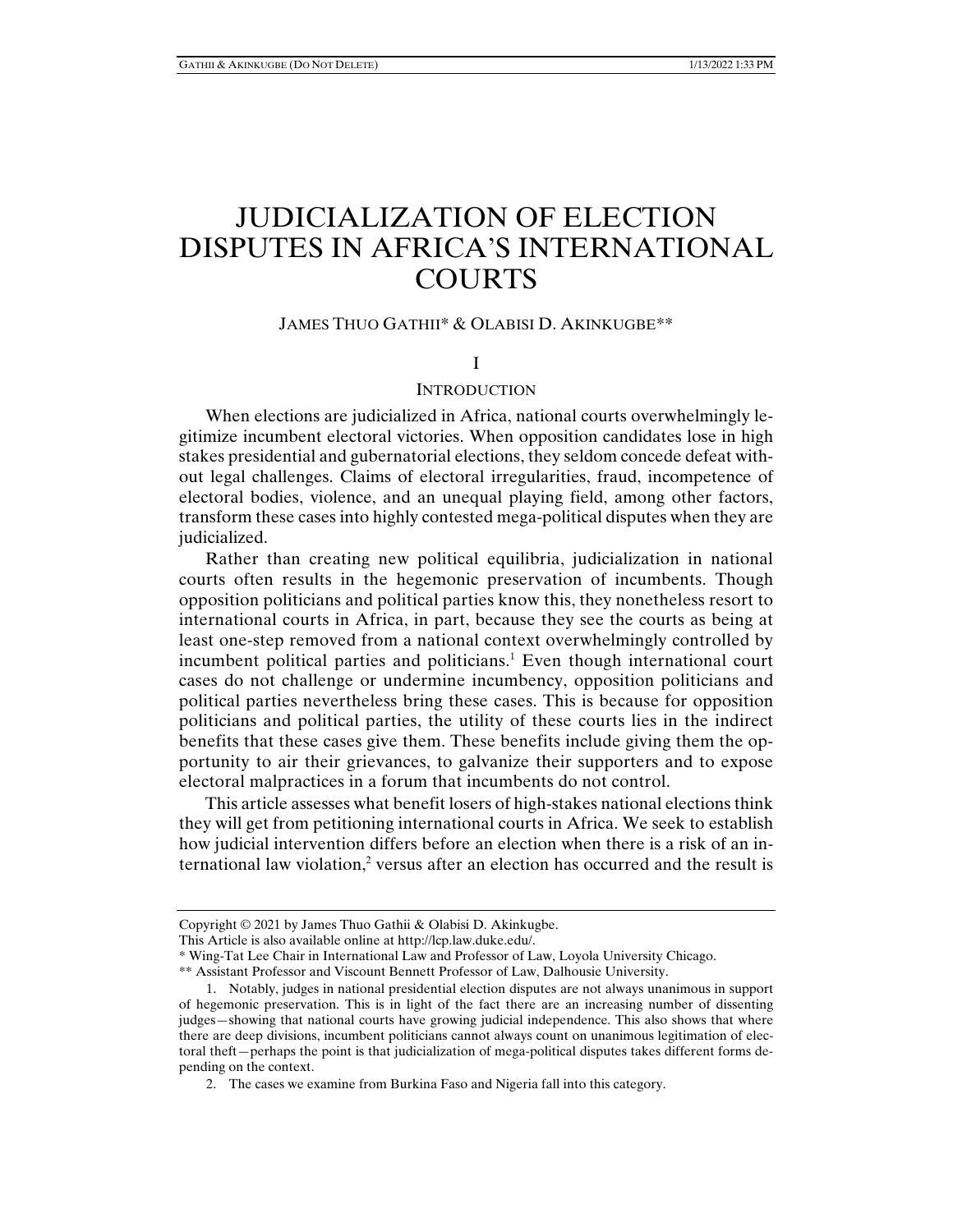viewed as flawed. $3$  We address these questions by drawing on a set of disputes decided by international courts in Africa in the African Court, the Economic Community of West African States ("ECOWAS") Community Court of Justice, and the East African Court of Justice.<sup>4</sup> We supplement our analysis by discussing two important mega-political electoral disputes at the national level. Together, all the cases we analyze involve deeply divisive disputes surrounding competitive presidential, gubernatorial, and legislative elections that had significant political consequences.

Our argument is that opposition politicians judicialize presidential or gubernatorial elections in international courts to turn up the political stakes that preceded the filing of the case in court. In doing so, litigants raise awareness of electoral injustices in ways that are often foreclosed by domestic institutions. Although these international courts were not designed to deal with electoral cases or to overturn electoral results, complainants have used them to air their electoral grievances and to advance their causes. From this perspective, it is not surprising that litigants are not primarily aiming to overturn electoral losses, but rather to amplify and extend the contestation against incumbent politicians and political parties who have a stranglehold over the electoral machinery. Perhaps these litigants realize that their litigation efforts today put incumbents on notice that their future electoral misconduct will not go unchallenged.

Our approach places how and why litigants use litigation in international courts for political mobilization and contestation at the center of our analysis.<sup>5</sup> For this reason, our approach differs from approaches that primarily focus on how judges determine whether to decide cases, especially those that are likely to rankle powerful politicians. Our primary inquiry is not whether these international courts have jurisdiction to decide electoral disputes, or if international court judges are happy to be involved in these cases.<sup>6</sup> Rather, we center our analysis on the perspective of those who bring those cases. This means that we go into some depth about the cases we have selected to illustrate our claims. On the whole, these cases show that litigants are more likely than not to resort to Africa's international courts when they know that filing a case in national courts is likely to be insufficient to amplify their causes and the grievances in their case. Although forays into mega-political disputes in Africa's international courts extend

 <sup>3.</sup> In this category of procedural posture is the decision from Kenya.

 <sup>4.</sup> The mega-political disputes from Africa's international courts arose from Burkina Faso, Nigeria, Kenya, and Tanzania, while the national ones are from Kenya and Malawi.

 <sup>5.</sup> For more on this approach, *see generally* JAMES THUO GATHII, THE PERFORMANCE OF AFRICA'S INTERNATIONAL COURTS: USING LITIGATION FOR POLITICAL, LEGAL AND SOCIAL CHANGE (2020).

 <sup>6.</sup> *See, e.g.*, Dmitry Kurnosov, *Pragmatic Adjudication of Election Cases in the European Court of Human Rights*, 32 EUR. J. OF INT'L L. 255, 262, 279 (2021) (discussing whether European states have accepted the ECtHR's jurisdiction and how ECtHR judges respond to external considerations in election cases).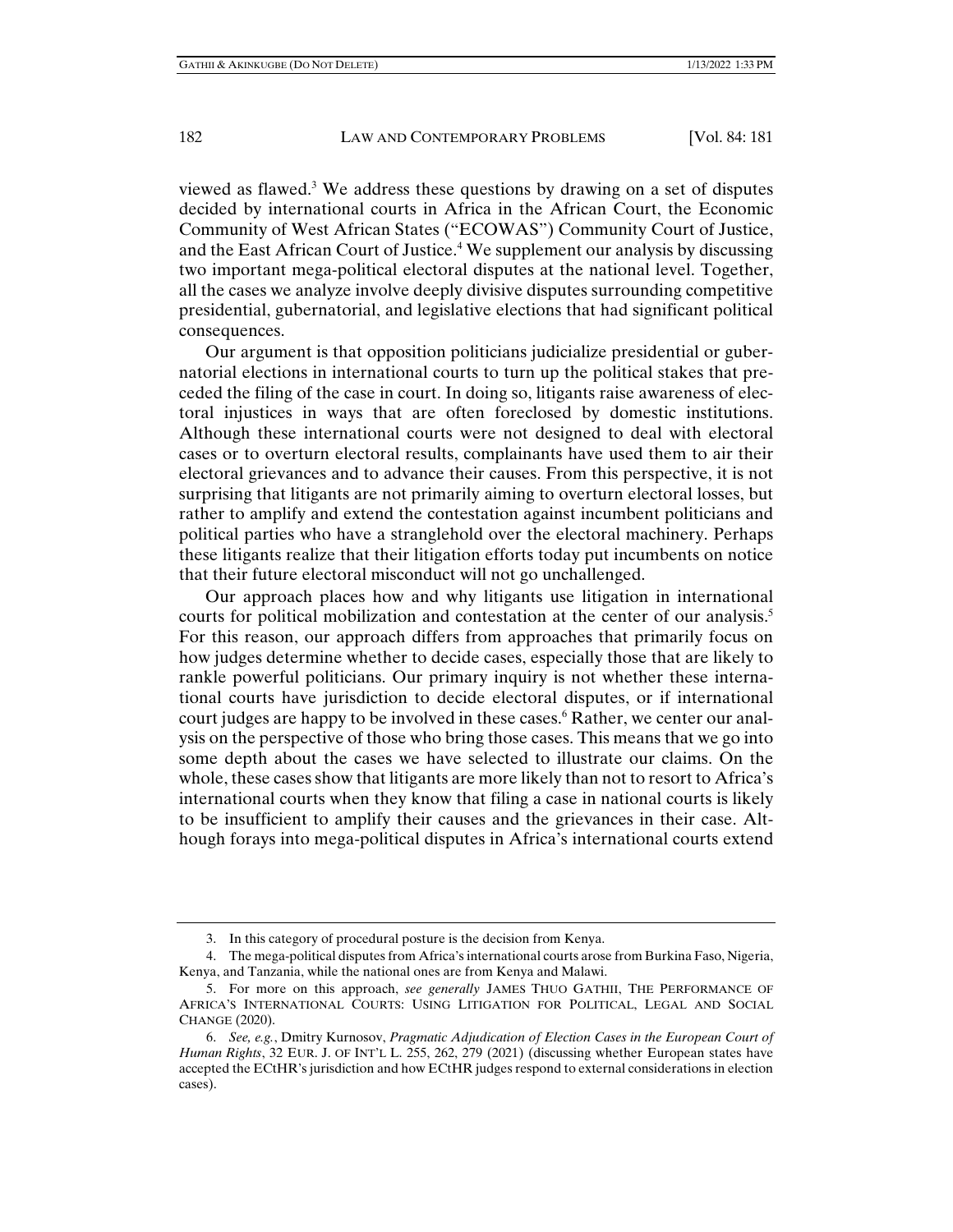beyond election disputes, this article focuses on those disputes relating to elections.7

Even while they do not expect a victory that will reverse an electoral loss, opposition politicians go to international courts because these politicians expect international court judges to be more likely to vindicate the violation of their rights than domestic courts controlled by incumbents. Opposition politicians know full well that the legality of elections can only be conclusively determined under domestic law in domestic courts, yet they see the benefits of keeping their grievances alive by litigating in international courts sometimes well after an electoral loss. At other times, opposition politicians and political parties go to international courts ahead of an election seeking provisional orders. The ECOWAS court has repeatedly accepted jurisdiction to decide such cases, including over imminent harms in advance of elections. On the whole, Africa's international courts do not summarily dismiss election related cases as long as they raise potential treaty violations. International court judges recognize their jurisdictional remit does not constitute appellate jurisdiction over decisions of national courts or bodies. In some African countries, aggrieved electoral losers have been vindicated by national courts in mega-political presidential disputes. The fact that this has happened in both Malawi and Kenya shows that, at least in some countries and in those specific circumstances, litigants in such disputes have a meaningful choice between going to a national court versus going to an international court. Yet, as this essay shows, even when national courts demonstrate independence in deciding in favor of opposition politicians, these same national judges may decide not to do so in other election disputes.

Notwithstanding the fact that the legality of domestic election outcomes can only be definitively determined under domestic law, Africa's international courts are emerging as more likely venues than national courts to decide mega-political disputes in favor of challengers who cite violations of treaty rights. The fact that international court judges entertain election cases and decide whether or not treaty rights have been violated has encouraged similar cases to be filed. The entire universe of cases judicializing election disputes in Africa's international courts is not that large, but it is growing. The lack of a larger sample of election related cases in Africa's international courts is accounted for by the fact that these courts have only been operational for about two decades, which is about the same time period that African countries have increasingly experienced competitive presidential and gubernatorial elections. In addition, of the eight active African international courts, only three have decided mega-political, election-related disputes. These are the East African Court of Justice, ("EACJ"), and the Economic Community of West African Community Court of Justice, ("ECCJ"), and the African Court on Human and Peoples' Rights (hereinafter the "African Court"). One of the primary reasons why the EACJ and ECCJ have been able to entertain these cases is because, unlike the African Court, they do not have a rule requiring

 <sup>7.</sup> Other mega-political disputes include Zimbabwe's land reform program that came before the Southern African Development Community Tribunal in a series of cases, a little more than a decade ago.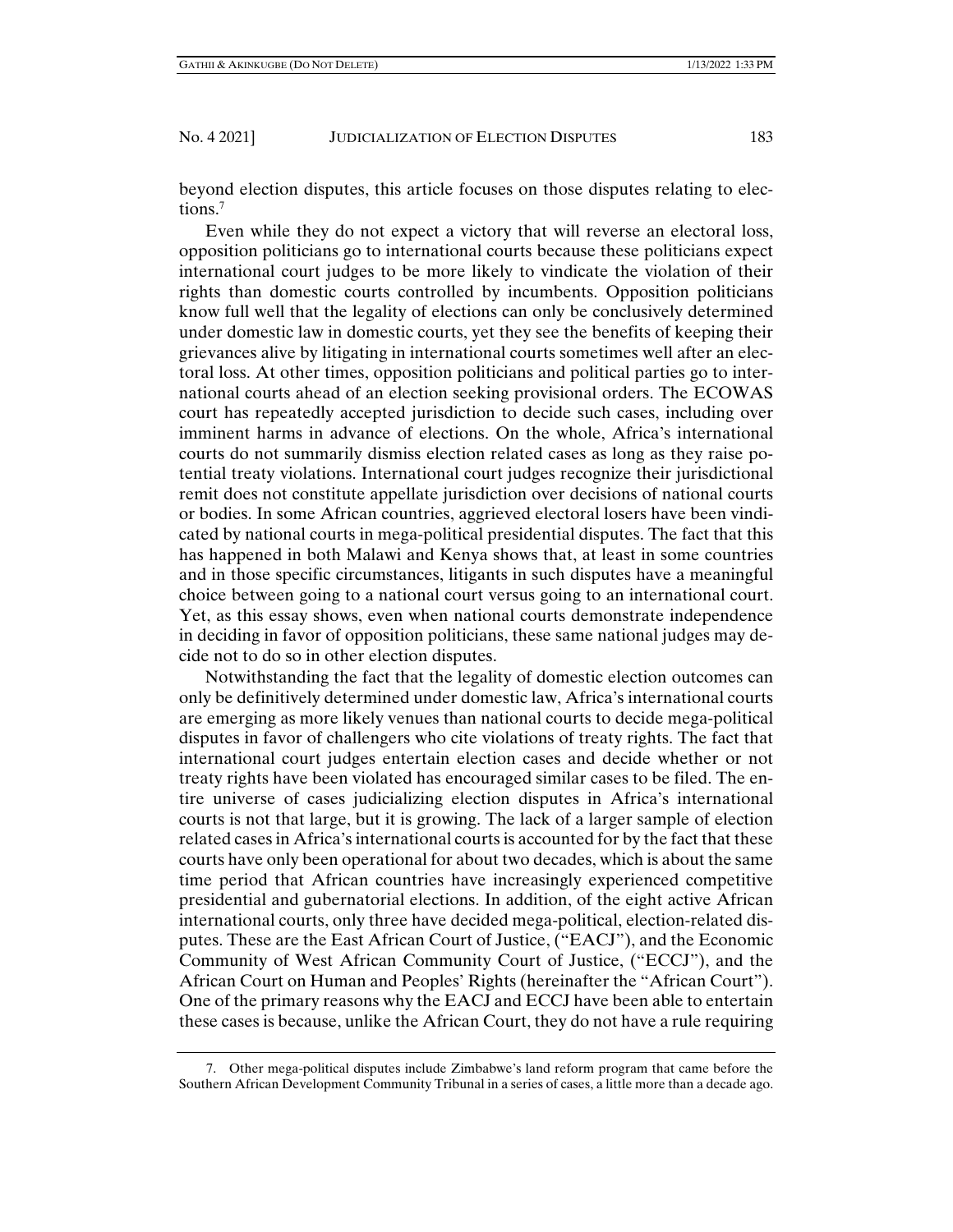exhaustion of domestic remedies. This means these cases can be brought more quickly and easily. Unlike its sister regional courts, the two regional African Court mega-political disputes we analyze had to overcome exhaustion of local remedies. For example, one of the disputes we discuss from Tanzania—the *Mtikila* case—involved a claim of failure to exhaust local remedies. The African Court rejected Tanzania's jurisdictional challenge on the basis that the specific requirement of the consultation process that the government required would have created artificial barriers of access to the court.8 Similarly, in the *Congrès pour la Démocratie et le Progrès Benin* ("CDP") case also discussed in this article, the African Court found that local remedies had been exhausted and there was no other "additional ordinary judicial remedy within the judicial system of the Respondent State that . . . [the applicant] could have pursued to get redresses for his grievances."<sup>9</sup>

Ultimately, there is a risk in deciding mega-political disputes, electoral or otherwise. This is clearly indicated by the removal of individual access to the South African Development Community Tribunal after it ruled against President Mugabe's land redistribution program. Yet, notwithstanding the likelihood of backlash against them, Africa's international courts continue to decide election related disputes arising from contentious national elections. The frequency with which Africa's international courts accept to decide these cases goes against Ran Hirschl's prediction that judicialization of mega-political disputes requires autonomous courts and hospitable political conditions. It is only under those conditions, Hirschl argued, that courts can be "easily enticed to dive into deep political waters."<sup>10</sup> The African cases decidedly demonstrate that, notwithstanding the challenges of judicial independence, Africa's international courts nevertheless entertain mega-political disputes and do side with challengers.

This article proceeds as follows. In Part II, we discuss the contours of the judicialization of politics in the African context. Part III analyzes the judicialization

 <sup>8.</sup> Oliver Windridge argues that the finding of exhaustion of local remedies by the African Court may be viewed ". . . as the African Court refusing to allow member states to simply create review processes under the guise of consultations in order to forestall potential applicants' cases before the African Court." Oliver Windridge, *A Watershed Moment for African Human Rights: Mtikila & Others v. Tanzania at the African Court on Human and Peoples' Rights*, 15 AFR. HUM. RTS. L. J. 299, 303 (2015).

 <sup>9.</sup> Noudehouenou v. Benin, App. No. 003/2020, Judgment, African Court on Human and Peoples' Rights [AFR. CT. H.P.R.], ¶ 51 (Dec. 4, 2020), https://www.african-court.org/en/images/Cases/Judgment/003-2020-Houngue\_Eric\_Noudehouenou\_v\_Benin-\_Judgment.pdf [https://perma.cc/E4HF-9FHG].

 <sup>10.</sup> Hirschl argues that "[o]f the various institutional, societal, and political factors hospitable to the judicialization of politics, three stand out as being crucial: the existence of a constitutional framework that promotes the judicialization of politics; a relatively autonomous judiciary that is easily enticed to dive into deep political waters; and, above all, a political environment that is conducive toward judicialization of politics. Lawyers and rights-seeking groups often push toward 'judicialization from below.' Certain institutional features are more hospitable than others to the expansion of judicial power. The existence of an active, non-deferential constitutional court is a necessary (but not sufficient) condition for persistent judicial activism and the judicialization of mega-politics. However, the judicialization of megapolitics is first and foremost a political phenomenon." Ran Hirschl, *The Judicialization of Politics*, *in* THE OXFORD HANDBOOK POLITICAL SCIENCE 253, 271 (Robert E. Goodin ed., 2009) [hereinafter *Judicialization of Politics*].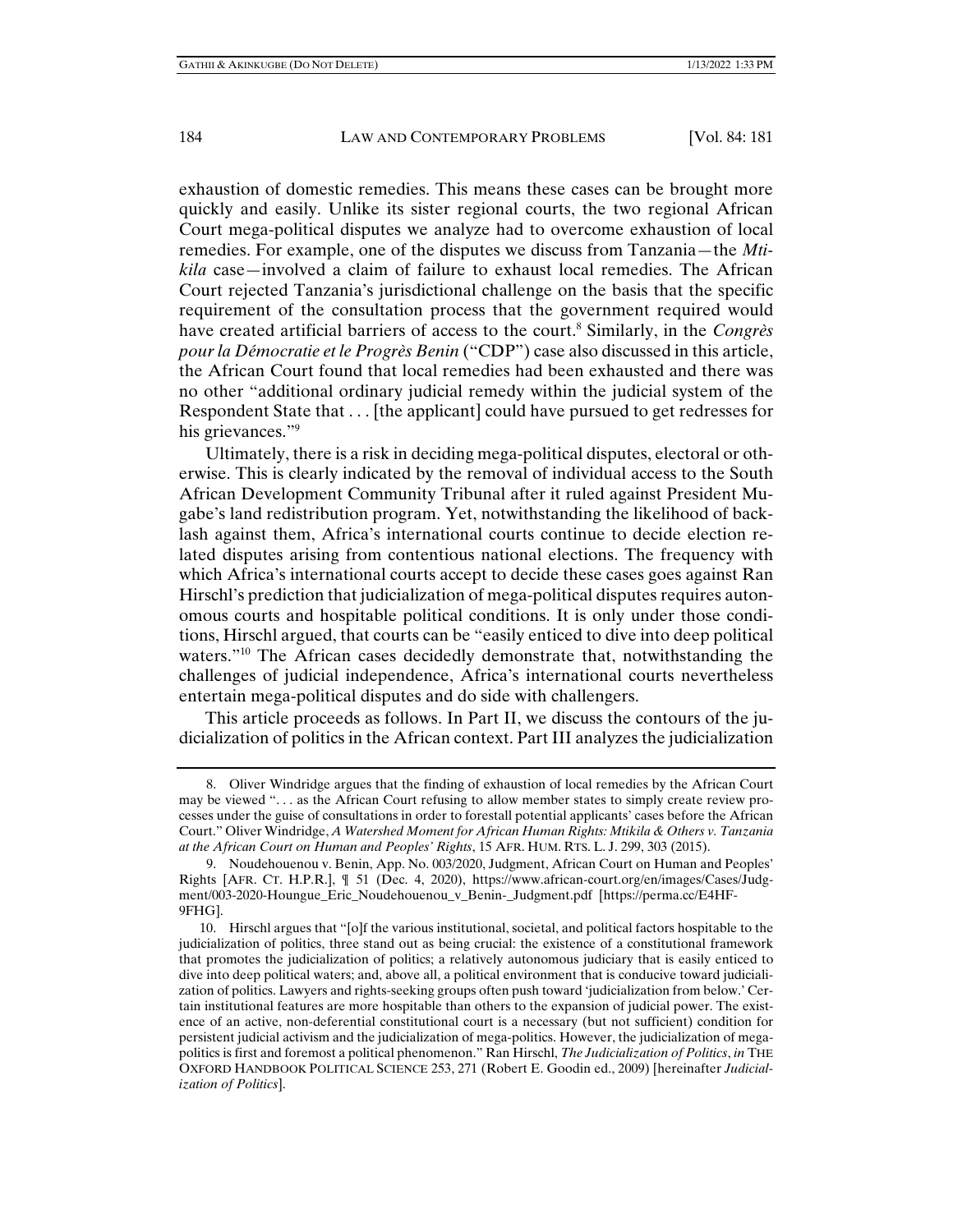of mega-political electoral cases. These are the 2015 *Hope Democratic Party v. Nigeria* case and the 2015 *Congrès pour la Démocratie et le Progrès (CDP) & others v. The State of Burkina Faso* case before the ECOWAS Court. The other cases analyzed are the 2019 *Martha Karua v. Kenya* case before the East African Court of Justice, and the 2011 *Christopher Mtikila v. Tanzania* and 2020 *Hongue v. Benin* cases, both before the African Court. Part III discusses two examples of judicialization of mega-political electoral disputes in national courts. These are the 2020 *Mutharika v Chilima* case before the Malawian Supreme Court, and the 2017 *Odinga v. Kenyatta* case of the Kenyan Supreme Court. These two cases indicate that there are some instances where resort to an international court to intervene in national electoral processes is not necessary.

## II

## THE CONTOURS OF THE JUDICIALIZATION OF POLITICS

There is a dearth of scholarly investigation regarding the judicialization of politics in Africa—whether at the level of international or national courts.11 Yet, a prevalent feature of post one-party African regimes is the trend towards judicialization of politics in general, and of elections in particular. As African countries have engaged in the rough and tumble of consolidating electoral democracy since the end of the cold war, contentious election disputes have increasingly been transferred into the legal arena. This has been mostly in the national legal arena, but also sometimes in the international legal arena.

Our mega-politics focus concerns the adjudication of domestic or national elections. By definition, elections tend to divide society into competing camps and partisan groups. In Africa, election disputes can also involve disputes about the fairness of the electoral process in addition to disputes about the tallying of votes. Taking into account the often-high octane politics surrounding closely contested presidential and gubernatorial elections in Africa, and the weakness of domestic courts in many African countries, international judges are likely to find themselves increasingly brought in as adjudicators of these fraught disputes.12

As Alter and Madsen explain in their Introduction, one of the goals of this special issue is to extend Ran Hirschl's insights about mega-politics to international adjudication. Alter and Madsen characterize Hirschl's conception of mega-

<sup>11</sup>**.** *See generally*, GATHII, *supra* note 5; Olabisi D. Akinkugbe, *Towards an Analyses of the Mega-Political Jurisprudence of the ECOWAS Community Court of Justice*, *in* THE PERFORMANCE OF AFRICA'S INTERNATIONAL COURTS: USING LITIGATION FOR POLITICAL, LEGAL AND SOCIAL CHANGE 149 (James Thuo Gathii ed., 2021) [hereinafter *Towards an Analyses*].

 <sup>12.</sup> *See* Karen J. Alter & Mikael Rask Madsen, *The International Adjudication of Mega-Politics,* 84 LAW & CONTEMP. PROBS., no. 4, 2021, at 2 (noting that "while ICs' involvement in mega-political disputes is not new, it may be increasing").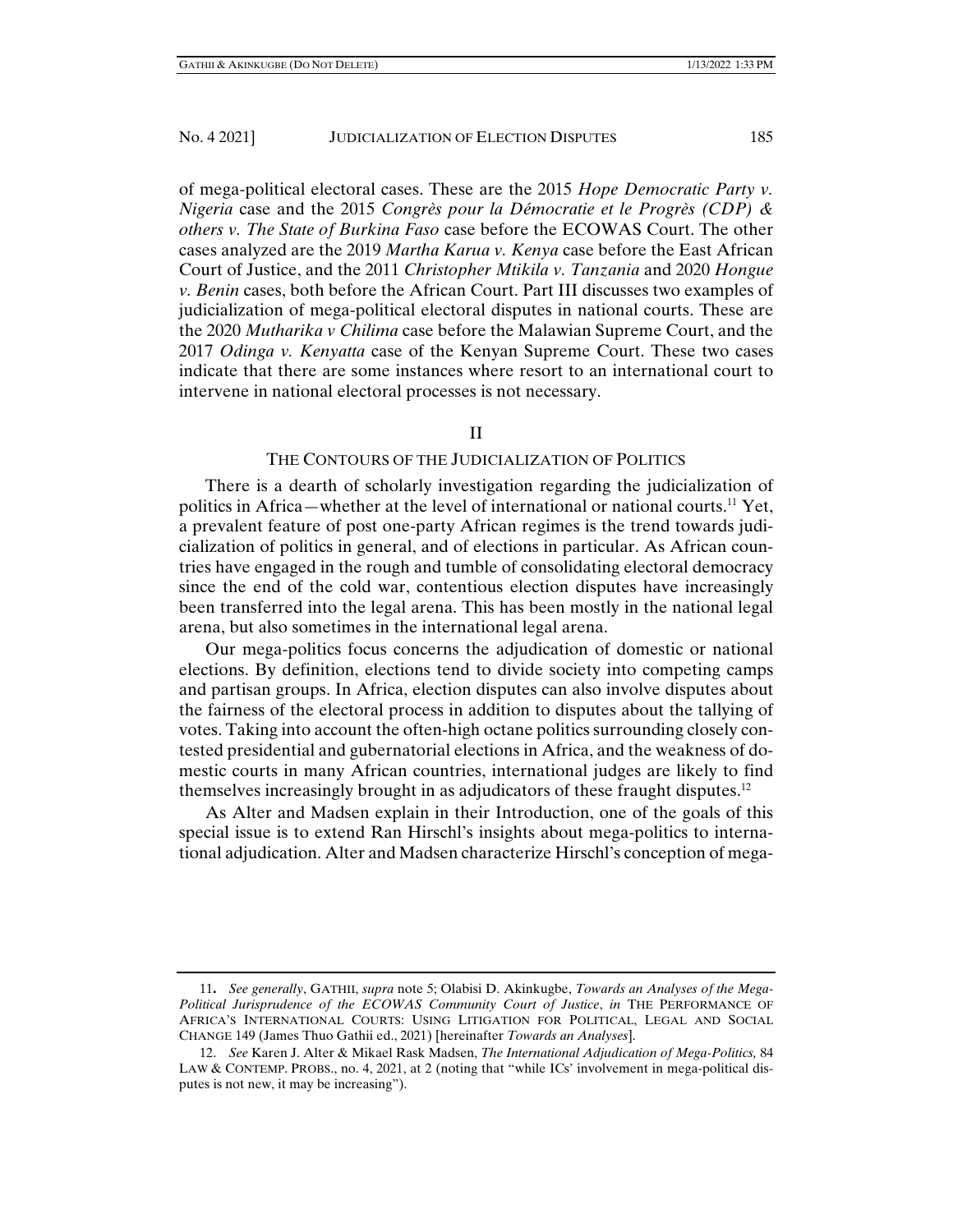political adjudication as judicial involvement in "hotly-contested"13 issues and debates involving highly mobilized and divided partisans.<sup>14</sup> According to them, "judicialized mega-politics applies whenever ICs are adjudicating legal issues that divide domestic societies or inter-state relations such that one would anticipate that, whatever the outcome, important and sizable social or political groups will end up greatly upset."15 They agree with Hirschl that there has been an increasing "reliance on courts and judicial means [whether at the national, regional, or international levels] for addressing core moral predicaments, public policy questions, and political controversies."16 The phenomenon "includes the wholesale transfer to the courts of some of the most pertinent and polemical political controversies a democratic polity can contemplate."17 The judicial disputes that are the subject of this article are characterized by issues which go to the heart of nation building and collective identity. That is because the issues have arisen from electioneering processes that invariably leave sizable political and social constituencies unhappy. The cases are embedded in broader national sociopolitical contestations. The political attraction of adjudicating these mega-political disputes lies in the instrumental and non-material benefits that a high-profile litigation brings, and in some cases in the changes that adjudication prompts. These cases are instrumental in every phase, as they present the litigants with sustained leverage to pressure the government through the media.

The type of judicialization most relevant to our discussion involves circumstances where international courts and judges are relied upon for the resolution of "core political controversies that define (and often divide) whole polities."18 Our study fits with the sub-categories that Hirschl identified, including:

[J]udicialization of electoral processes; judicial scrutiny of executive branch prerogatives in the realms of macroeconomic planning or national security matters (i.e., the demise of what is known in constitutional theory as the "political question" doctrine); fundamental restorative justice dilemmas; judicial corroboration of regime transformation; and, above all, the judicialization of formative collective identity, nation-building processes, and struggles over the very definition—or raison d'etre—of the polity as such, arguably the most problematic type of judicialization from a constitutional theory standpoint.<sup>19</sup>

A critical feature of the judicialization of mega-politics is that they "expand the boundaries of national high-court involvement in the political sphere beyond

 <sup>13.</sup> *Id.* at 1.

 <sup>14.</sup> *Id.*

 <sup>15.</sup> *Id.*

 <sup>16.</sup> Ran Hirschl, *The New Constitution and the Judicialization of Pure Politics Worldwide*, 75:2 FORD. L. REV. 721, 721 (2006) [hereinafter *New Constitution*]; Ran Hirschl, *The Judicialization of Mega-Politics and the Rise of Political Courts*, 11 ANN. REV. POL. SCI. 93, 94 (2008) [hereinafter *Mega-Politics*].

 <sup>17.</sup> *New Constitution*, *supra* note 16, at 722.

 <sup>18.</sup> *Id.* at 727.

 <sup>19.</sup> *Id.*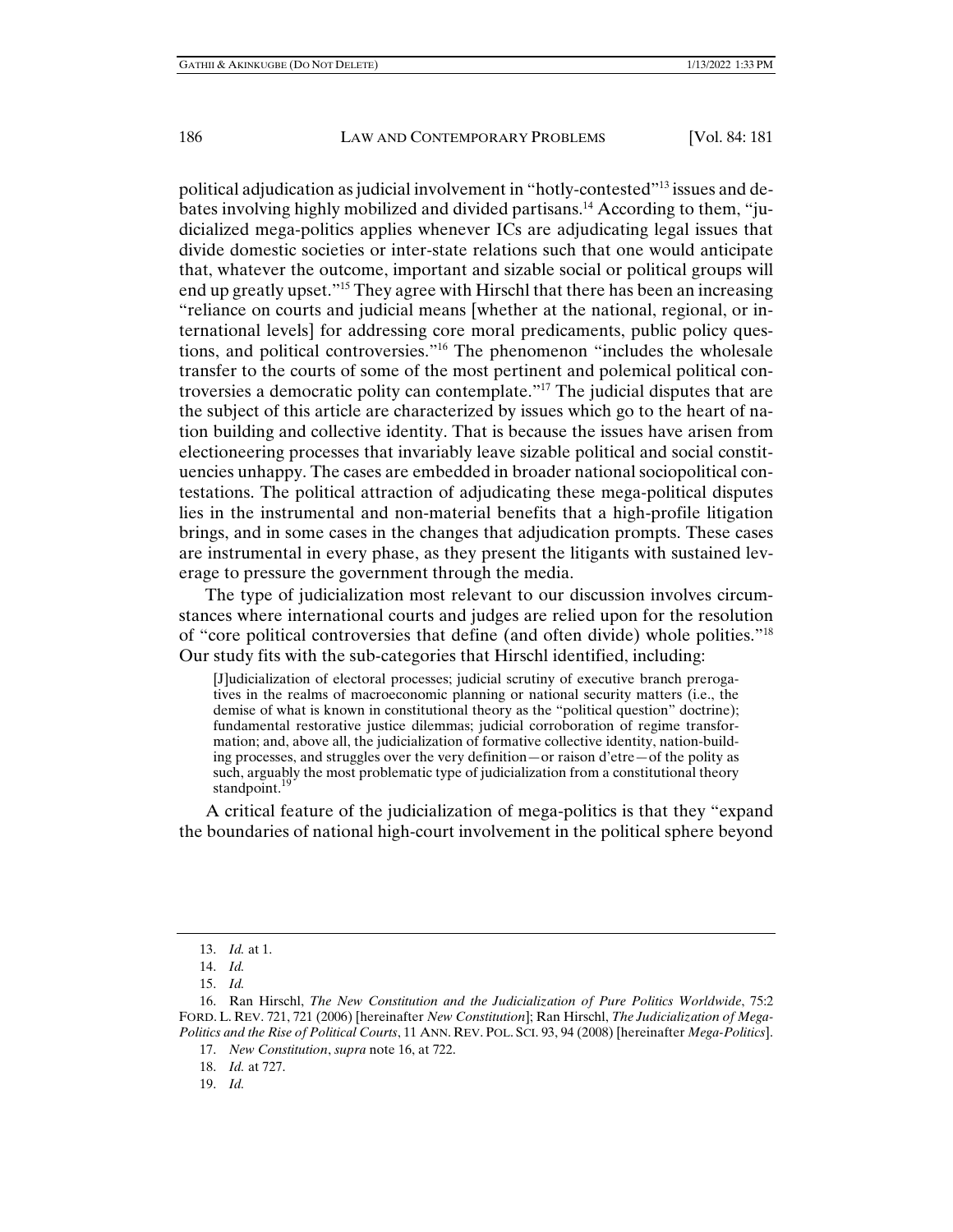the ambit of constitutional rights or federalism jurisprudence, and take the judicialization of politics to a point that far exceeds any previous limit."20 In the African context, one area that this has manifested is in the expanding role of Africa's international courts in the resolution of these types of disputes.<sup>21</sup> The cases we analyze in the next part of this article shows the strategic ways that dissident influential politicians, opposition political parties, and non-governmental organizations have pushed the boundaries of Africa's international courts. While Hirschl's focus was on the national regimes, our article extends the analyses to Africa's international courts. We are interested in the motivations for this extraterritorial journey in search of justice in what are otherwise national electoral issues.<sup>22</sup> Hirschl refers to these motivations as "the determinants of judicialization."<sup>23</sup> Some of the determinants of judicialization of mega-politics according to Hirschl include hegemonic preservation, competitiveness of a polity's electoral market, and governing politicians' time horizons.24

The cases that have come before Africa's international courts are largely based on the inability of national judicial courts to provide election losers opportunities to ensure elections are free and fair. Contrary to Hirschl's argument that elites use courts for "hegemonic preservation," in the cases we examine, it is dissident politicians and losing political parties that judicialize electoral disputes. We therefore agree with Alter and Madsen in their Introduction that judicialization of electoral disputes is not necessarily harmful to democracy or for that matter international courts, a claim we have pursued elsewhere at greater length.<sup>25</sup>

Before proceeding to discuss our cases, we note the importance of context in understanding how mega-political cases are judicialized. It would be difficult to extrapolate experience from elsewhere to center our discussion of judicialization of mega-political disputes in Africa. As Hirschl argues:

Like any other political institution, constitutional courts do not operate in an institutional or ideological vacuum. Their explicitly political jurisprudence cannot be understood separately from the concrete social, political, and economic struggles that shape a given political system. Indeed, political deference to the judiciary, and the consequent

 23. "Judicial empowerment may be driven by 'hegemonic preservation' attempts taken by influential sociopolitical groups fearful of losing their grip on political power. Such groups and their political representatives are more likely to delegate to the judiciary when they find strategic drawbacks in adhering to majoritarian decision-making processes or when their world-views and policy preferences are increasingly challenged in such arenas." *Judicialization of Politics*, *supra* note 10, at 270.

 24. *New Constitution*, *supra* note 16, at 745–46. "The transfer of foundational collective identity questions to the courts seldom yields judgments that run counter to the interests of those who chose to delegate more power to courts in the first place." *Id.* at 747.

 <sup>20.</sup> *Judicialization of Politics*, *supra* note 10, at 256.

 <sup>21.</sup> *Towards an Analyses*, *supra* note 11, at 161.

 <sup>22.</sup> Hirschl rightly notes that: "Judicialization of this type involves instances where courts decide on watershed political questions that face a nation, despite the fact that the constitution of that nation does not speak to the contested issues directly, and despite the obvious recognition of the very high political stakes for the nation." *New Constitution*, *supra* note 16, at 727–28.

 <sup>25.</sup> *See generally* GATHII, *supra* note 5.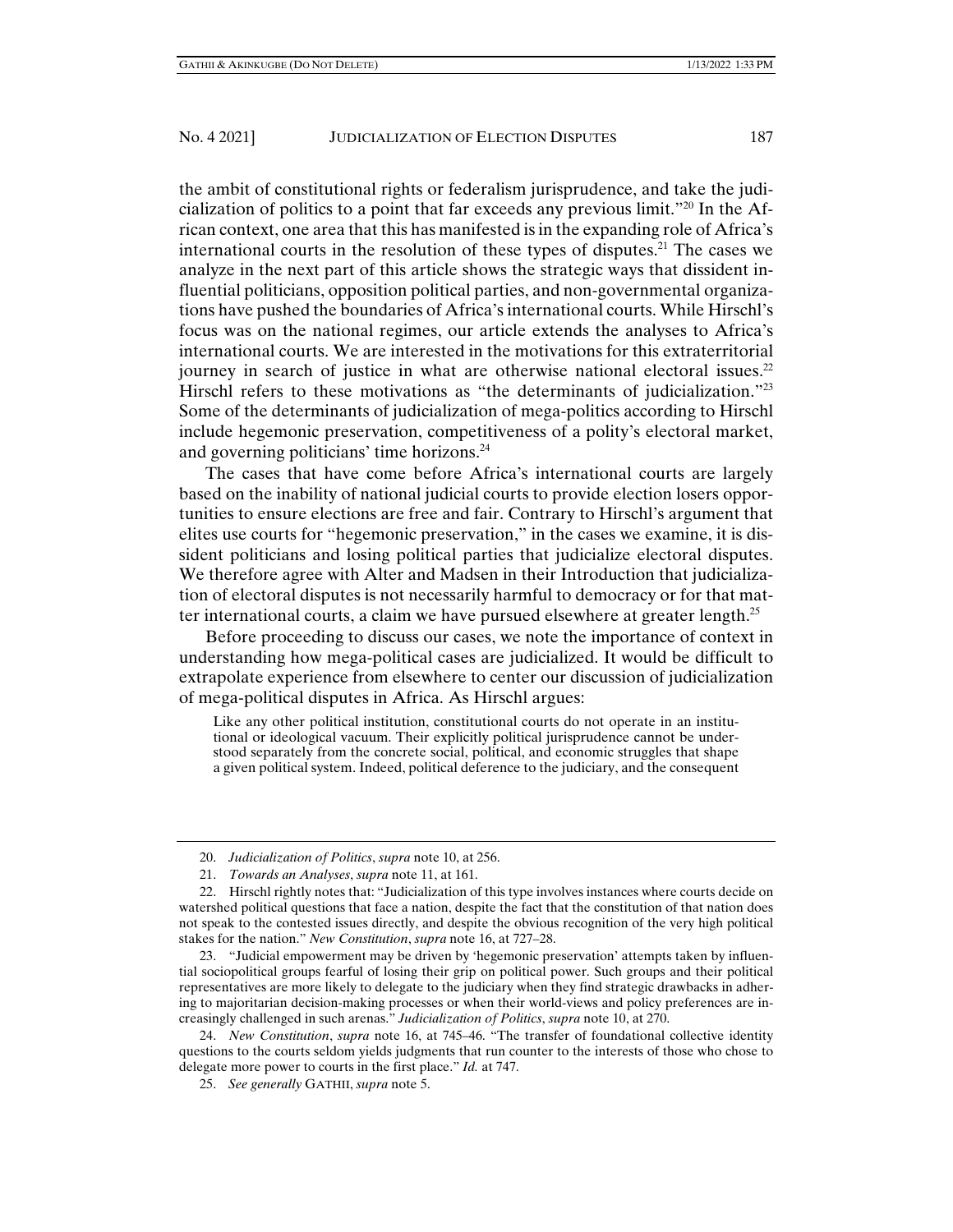judicialization of mega-politics, are integral parts and important manifestations of those struggles, and cannot be understood in isolation from them.<sup>26</sup>

As we discuss the cases in the next part, we will provide the unique contexts within which each of these cases have arisen. In particular, it is important to note that these cases are recent because they were only possible from the late 1990s, when many countries were beginning to adopt multiparty politics in the third wave of democratization. Thus, even though in the mid–1990s, scholars seemed to have a consensus that constitutional courts with power to strike down laws enjoyed more public support than other political institutions—even when they exercised this power aggressively.<sup>27</sup> That was hardly the case in Africa. Now that there has been more judicialization of election disputes, it is hardly a moment like the 1990s of celebrating how constitutional courts have become involved in "articulating, framing, and settling fundamental moral controversies and highly contentious political questions."28 If anything, many scholars suggest this is a moment of de-judicialization and backlash against that 1990s celebratory embrace of an involved role for constitutional courts.

For our purposes though, we argue in favor of centering the experience from African countries in our analysis rather than simply applying a particular variation of the various theories of judicialization. After all, the judicialization of election disputes in Africa's international courts is not driven by the same types of concerns such as compliance or changing or shifting the political equilibrium that seem to underlie theories of judicialization.

Notwithstanding the backlash against international courts, this article shows that Africa's international courts have by and large continued to provide litigants a forum to advance their causes when questions of electoral injustice arise. These cases are therefore not about who won and who lost, whether there was compliance or not, or even about the role of these courts in regulating electoral competition. Rather, these cases provide litigants opportunities to raise awareness of electoral injustices and for establishing or reiterating principles for fair, free and competitive elections, as well as for exposing the corrupting influence of dominant political parties and incumbent politicians on national electoral processes.

#### III

## JUDICIALIZATION OF MEGA-POLITICAL ELECTORAL DISPUTES IN AFRICA'S INTERNATIONAL COURTS

Multiparty elections in Africa have on occasion tended to exacerbate polarization, especially where preexisting cleavages like ethnicity, religious, regional,

 <sup>26.</sup> *New Constitution*, *supra* note 16, at 744.

 <sup>27.</sup> *See generally* C. NEAL TATE & TORBJORN VALLINDER, THE GLOBAL EXPANSION OF JUDICIAL POWER: THE JUDICIALIZATION OF POLITICS (1995).

 <sup>28.</sup> Ran Hirschl, *Resituating the Judicialization of Politics:* Bush v. Gore *as a Global Trend*, 25 CAN. J. L. & JURIS. 191, 191 (2002).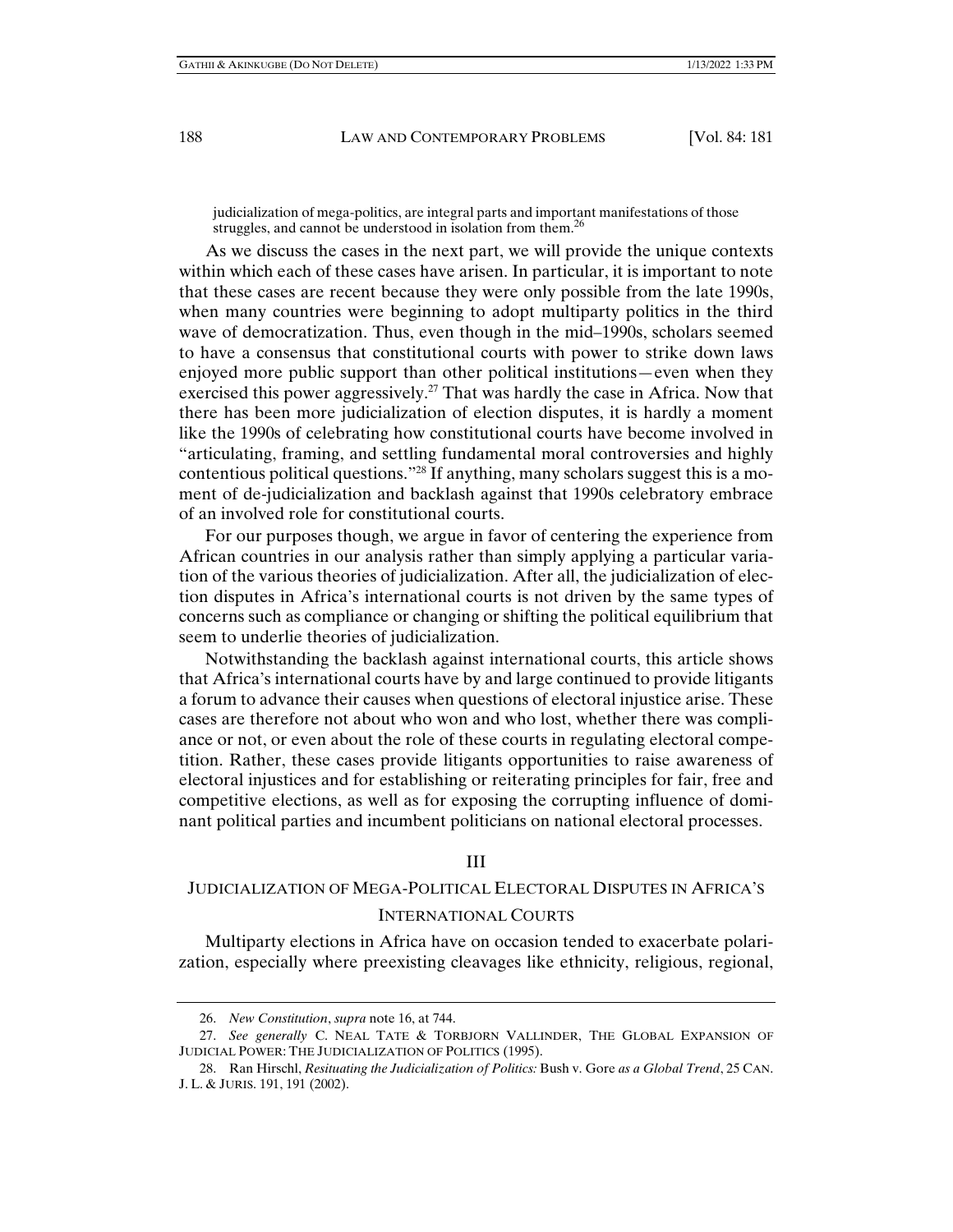or linguistic groups correlate with party support and voting behavior. Filing cases in international courts by non-dominant minority political parties and politicians serve important purposes. They expose the exclusionary electoral practices of dominant parties. They provide visibility for these non-dominant electoral competitors who have little visibility in the electoral process and are struggling to be seen. When these political actors file the cases before an election is held, like in the *Hope Democratic* and *CDP* cases discussed at length below, these cases become part and parcel of the larger efforts of these non-dominant political actors to pursue and seek fairness in electoral competition in their home countries. They hope that by calling attention to issues of electoral integrity, such as violations of campaign finance laws or exclusion of political candidates, these cases will keep alive the issues that these non-dominant actors care about in their home countries. Resorting to international courts increases the range of options that these non-dominant political actors can use to their advantage. International courts provide a forum that is not controlled by an incumbent government or political party that might be dominated by the majoritarian tendencies or preferences of the incumbents. Indeed, an international court provides a refuge outside national political systems that is not characterized by inclusive institutions that represent all regions, peoples and views that would alleviate conflict. Rather, domestic institutions are characterized by majoritarian preferences that tend to accentuate rather than moderate conflict or lead to accommodative outcomes for all groups. This is particularly so since most African electoral systems adopt a winner-take-

all system in which dominant ethnic or regional candidates tend to attract absolute majorities of their ethnic or regional candidate. Such a system comes with an inbuilt tendency to permanently locking certain groups out of political power.<sup>29</sup> This is the prism through which electoral litigation in Africa's international courts must be seen—the extremely strong predisposition in Africa's electoral systems to exclude opposition political parties or candidates from non-dominant political parties or regions.

In the *CDP* case, the ECOWAS Court held that where a country's legislation makes it impossible for certain citizens to hold elective offices, such restriction of the right to elected office must nonetheless be justified by the commission of particularly serious offences. The ECOWAS court held that the exclusion from elected office at issue was neither legal nor necessary to stabilize the democratic order, contrary to Burkina Faso's assertions. Indeed, the restriction imposed by the Electoral Code had the sole effect of disqualifying applicants from standing as candidates. This in turn significantly limited the choice offered to the electorate and altered the competitive nature of the election. The table below summarizes the cases that we discuss in this article. The cases show that Africa's international courts overwhelming reject claims that they have no jurisdiction to

 <sup>29.</sup> *See, e.g.*, Yash Ghai, *Ethnicity and Autonomy: A Framework for Analysis*, *in* AUTONOMY AND ETHNICITY: NEGOTIATING COMPETING CLAIMS IN MULTI-ETHNIC STATES 1 (Yash Ghai ed., 2010) (discussing how ethnic conflicts can lead to many results, one important one being the "demand for and resistance to autonomy").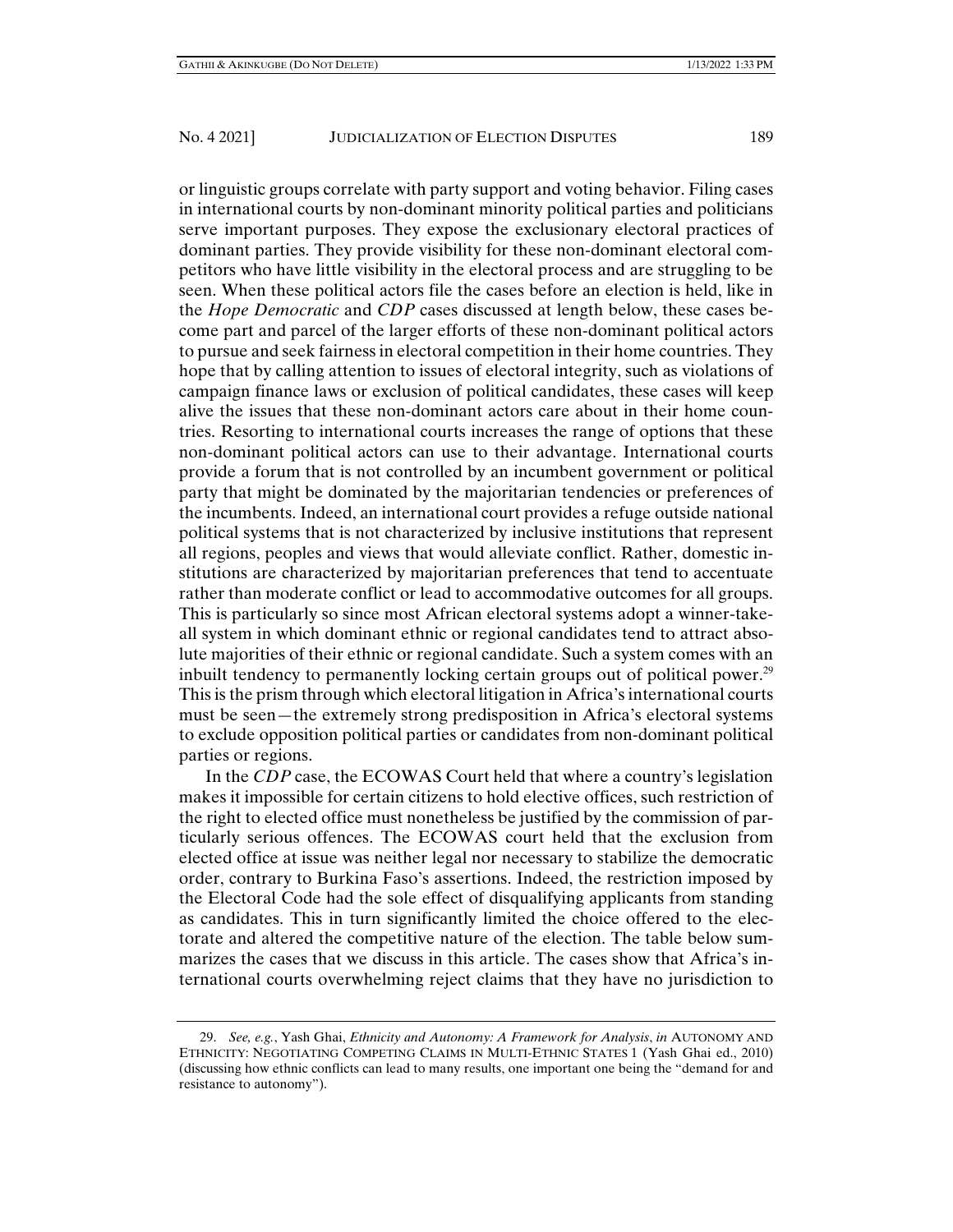entertain election related cases. Further, the table shows that Africa's international courts do issue provisional orders in cases involving claims of imminent treaty violations filed by parties prior to an election. Most importantly, in all these cases, the plaintiffs used the litigation process to publicize their grievances and galvanize their supporters, in addition to creating an opportunity for the government to have to answer for its conduct in a forum that it does not control. Since this article examines these cases from the perspective of the plaintiffs who bring them, the cases are described at some length. Only by doing so is it possible to really appreciate the value that litigants see in bringing their election disputes to these courts.

| Case                                              | <b>Treaty</b>                                                                                                     | Pre-                                                                        | Post-                                                   | <b>Government</b>                                                                      | <b>Final</b>                                                                                                                                    | Post-         |
|---------------------------------------------------|-------------------------------------------------------------------------------------------------------------------|-----------------------------------------------------------------------------|---------------------------------------------------------|----------------------------------------------------------------------------------------|-------------------------------------------------------------------------------------------------------------------------------------------------|---------------|
|                                                   | Complaint                                                                                                         | <b>Election</b><br><b>Orders</b>                                            | <b>Election</b><br><b>Orders</b>                        | Objection                                                                              | <b>Orders</b>                                                                                                                                   | Judg-<br>ment |
|                                                   |                                                                                                                   | Sought                                                                      | Sought                                                  |                                                                                        |                                                                                                                                                 | Mobi-         |
|                                                   |                                                                                                                   |                                                                             |                                                         |                                                                                        |                                                                                                                                                 | lizing        |
| Hope<br>Democratic<br>(ECOWAS<br>Court)           | Right to<br>participate<br>in elections<br>freely and<br>equally on a<br>level playing<br>field                   | Provi-<br>sional<br>orders to<br>prevent<br>imminent<br>treaty<br>violation | $\overline{NA}$                                         | N <sub>o</sub><br>jurisdiction;<br>No<br>Exhaustion;<br>No violation                   | Although<br><b>ECOWAS</b><br>Court has<br>jurisdic-<br>tion, all<br>claims<br>dismissed                                                         | Yes           |
| CDP<br>(ECOWAS<br>Court)                          | Right to<br>participate<br>in elections<br>freely and<br>equally on a<br>level playing<br>field                   | Provi-<br>sional<br>orders to<br>prevent<br>imminent<br>treaty<br>violation | NA                                                      | No<br>jurisdiction<br>&<br>admissibility;<br>No<br>Exhaustion;<br>Harm<br>hypothetical | Court had<br>jurisdiction<br>because of<br>alleged<br>treaty<br>violations<br>and<br>ordered<br>reinstate-<br>ment of<br>excluded<br>candidates | Yes           |
| Karua<br>(East<br>African<br>Court of<br>Justice) | $\overline{\text{F}}$ ailure to<br>uphold good<br>governance,<br>democracy,<br>human<br>rights and<br>rule of law | NA                                                                          | Declara-<br>tory<br>order                               | No<br>jurisdiction;<br>Exhaustion;<br>No Violation                                     | Kenya<br>failed to<br>uphold<br>plaintiff's<br>rights.<br>Awarded<br>damages.                                                                   | Yes           |
| Mtikila<br>(African<br>Court)                     | Right to<br>free<br>association,<br>to<br>participate<br>freely in                                                | NA                                                                          | Repeal<br>ban on<br>inde-<br>pendent<br>candi-<br>dates | No<br>jurisdiction;<br>No Violation                                                    | Prevailed                                                                                                                                       | Yes           |

*Table 1: Overview of the Adjudication of African Election Disputes*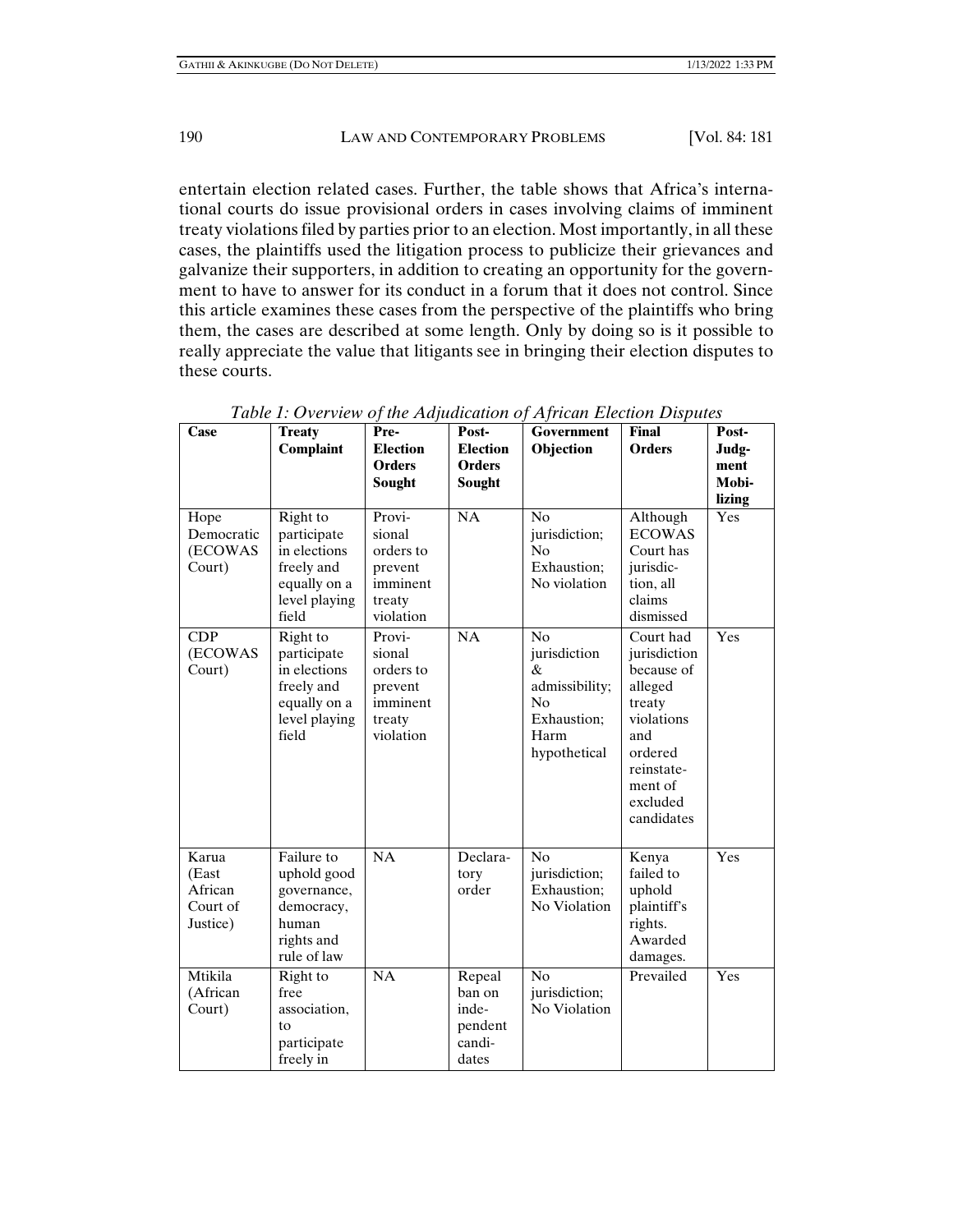|                                            | government<br>and equality                                                                    |                                                                                |                              |                                                 |                                                                                                                                               |     |
|--------------------------------------------|-----------------------------------------------------------------------------------------------|--------------------------------------------------------------------------------|------------------------------|-------------------------------------------------|-----------------------------------------------------------------------------------------------------------------------------------------------|-----|
| Hongue<br>(ECOWAS<br>Court)                | Freedom of<br>association<br>&<br>expression<br>and to be<br>free from<br>discrimina-<br>tion | Stay of<br>national<br>law that<br>excluded<br>opposition<br>from<br>elections | Finding<br>of Viola-<br>tion | N <sub>0</sub><br>jurisdiction;<br>No Violation | Twice the<br><b>ECOWAS</b><br>Court<br>issued<br>provisional<br>orders<br>preventing<br>Benin from<br>excluding<br>plaintiffs in<br>elections | Yes |
| Mutharika<br>(Malawi,<br>Supreme<br>Court) | Massive<br>electoral<br>irregulari-<br>ties & fraud                                           | NA                                                                             | Reverse<br>election          | NA                                              | Presiden-<br>tial<br>election<br>reversed                                                                                                     | Yes |
| Raila<br>(Kenya, Su-<br>preme<br>Court)    | Massive<br>electoral<br>irregulari-<br>ties & fraud                                           | NA                                                                             | Reverse<br>election          | NA                                              | Presiden-<br>tial<br>election<br>reversed                                                                                                     | Yes |

## A. *Hope Democratic Party & Alhaji Haruna Yahaya Shaba v. Federal Republic of Nigeria* (FRN) & Five Others

The *Hope Democratic Party* case brought before the ECOWAS Community Court of Justice demonstrates the benefits—beyond seeking victory or invalidating an election—that litigants derive from judicializing their disputes in international courts. This case was initiated before a presidential election, and the litigants, an opposition political party, claimed that there was an imminent treaty violation. We begin by providing the factual backdrop of the case.

The People's Democratic Party, ("PDP"—the fourth defendant) governed Nigeria for fourteen years until it was defeated in 2015 by the All Progressives Congress, ("APC"), in what may be described as the most consequential election in Nigeria's turbulent political history.30 The plaintiff—Hope Democratic Party was one of the other thirteen opposition political parties that fielded presidential candidates in the 2015 Nigerian presidential election. It was not one of the main contenders. As such, the institution of this dispute by a non-dominant opposition

 <sup>30. &</sup>quot;For the first time since the inception of Nigeria's fourth republic, Nigerians had a choice. But more than that, their choices expressed in their electoral votes actually mattered. In this election, Nigerians and the world were able to see genuine electoral accountability and transparency at play in the country's political process." Udoka Okafor, *Analysis of the Electoral Data in Nigeria's 2015 Presidential Elections*, HUFFPOST (June 14, 2015), https://www.huffpost.com/entry/analysis-of-the-electoral-data-innigerias-2015-presidential-elections\_b\_7038154 [https://perma.cc/PWG2-UCZ9].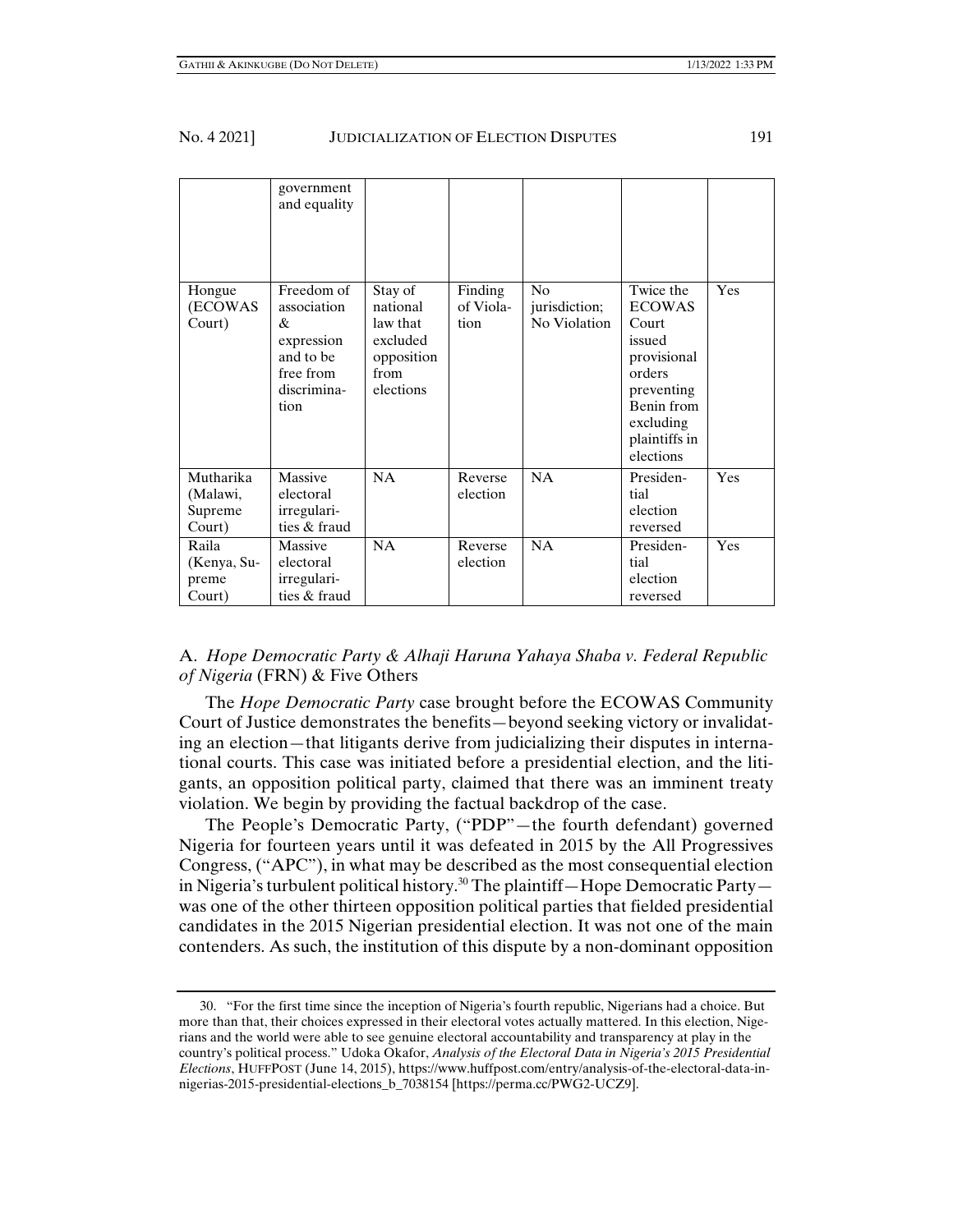political party indicates that its goal was not necessarily to overturn the election results. Instead, perhaps thinking ahead of future elections, its goal was to level the electoral playing field.

It hoped to do so by challenging violations of election campaign finance limits.31 Hope Democratic Party alleged that in the 2015 presidential election, although PDP's candidate was limited to raising N1 billion (approximately \$28 million USD) in campaign funds, the candidate raised over N20 billion (approximately \$55 million USD).<sup>32</sup> Hope Democratic Party argued that the excess funds raised were in violation of the Nigerian Electoral Act 2010 (as amended) as well as Section 38(2) of the 2004 Nigerian Companies and Allied Matters Act.<sup>33</sup> Hope Democratic Party also argued that its rights to participate freely and equally on a level playing field in government as guaranteed by the Nigerian Constitution and the African Charter on Human and Peoples' Rights were violated.<sup>34</sup> Hope Democratic Party also sought damages in the sum of \$300

 <sup>31.</sup> *See* Hope Democratic Party v. Nigeria, No. ECW/CCJ/APP/04/15, Judgment, The Court of Justice of the Economic Community of West African States [ECOWAS], ¶¶ 3.1, 6.1.5 (Feb. 27, 2019) (holding that president-elect of Nigeria violated presidential campaign finance laws and committed acts of political intimidation and corruption); *see also* Chikodiri Nwangwu & Olihe Adaeze Ononogbu, *Electoral Laws and Monitoring of Campaign Financing During the 2015 Presidential Election in Nigeria*, 17 JAPANESE J. POL. SCI. 614, 614–34 (2016) (discussing how electoral laws relate to campaign finance monitoring by analyzing the 2015 presidential election in Nigeria); Clifford Ndujihe, Henry Umoru, Dapo Akinrefon & Levinus Nwabughiogu, *PDP Presidential Fund-Raising: Presidency, APC Bicker over N21BN*, VANGUARD (Dec. 22, 2014), https://www.vanguardngr.com/2014/12/pdp-presidentialfund-raising-presidency-apc-bicker-n21bn/ [https://perma.cc/J99R-VKCU] (detailing Nigerian political controversy surrounding fundraising dinner that generated more than twenty-one billion naira in presidential campaign contributions); Olalekan Adetayo, *Govs, Businessmen, Others Donate N21.27BN to Jonathan*, SAHARA REPS. (Dec. 21, 2014), http://saharareporters.com/2014/12/21/govs-businessmenothers-donate-n2127bn-jonathan [https://perma.cc/JMK9-R69L] (recounting events and donors at Nigerian President Goodluck Jonathan's campaign fundraiser).

 <sup>32.</sup> The excessive amount of re-election campaign funds raised by the incumbent was also the subject of various local news media reports. *See, e.g.*, Ben Agande, *Naira Rain at Jonathan's Re-Election Fund Raiser*, VANGUARD (Dec. 21, 2014), https://www.vanguardngr.com/2014/12/naira-rain-jonathansreelection-fund-raiser/ [https://perma.cc/5V36-2BTJ]; Olalekan Adetayo, *Govs, Businessmen, Others Donate N21.27BN to Jonathan*, SAHARA REPS. (Dec. 21, 2014), http://saharareporters.com/2014/12/21/govs-businessmen-others-donate-n2127bn-jonathan [https://perma.cc/JMK9-R69L] (describing a major boost to President Goodluck's campaign for reelection).

 <sup>33.</sup> Companies and Allied Matters Act (2004), § 43(2) (Nigeria) ("CAMA") provides that: "A company shall not have or exercise power either directly or indirectly to make a donation or gift of any of its property or funds to a political party or political association, or for any political purpose, and if any company, in breach of this subsection makes any donation or gift of its property to a political party or political association, or for any political purpose, the officers in default and any member who voted for the breach shall be jointly and severally liable to refund to the company the sum or value of the donation or gift and in addition, every such officer or member commits an offence and is liable to a fine equal to the amount or value of the donation or gift." 2004 CAMA was repealed for 2020 CAMA but this language remains in Section 38(2) of the 2020 Act. *See* Yusuf Alli, Adebisi Onanuga & Bisi Oladele, *N21b Donation Raises Legal Issues for PDP, Jonathan*, THE NATION (Dec. 24, 2014), http://thenationonlineng.net/n21b-donation-raises-legal-issues-pdp-jonathan/ [https://perma.cc/EY39-3BB7] (examining legal implications of President Goodluck Jonathan's fundraising campaign).

 <sup>34.</sup> Hope Democratic Party v. Nigeria, No. ECW/CCJ/APP/19/15, Judgment, The Court of Justice of the Economic Community of West African States [ECOWAS], ¶ 6.1.3 (Oct. 14, 2015); ADEBOWALE OLORUNMOLA, COST OF POLITICS IN NIGERIA: BACKGROUND PAPER 1 (Westminster Foundation for Democracy ed., 2017), https://www.wfd.org/wp-content/uploads/2017/09/Cost-of-Politics-Nigeria.pdf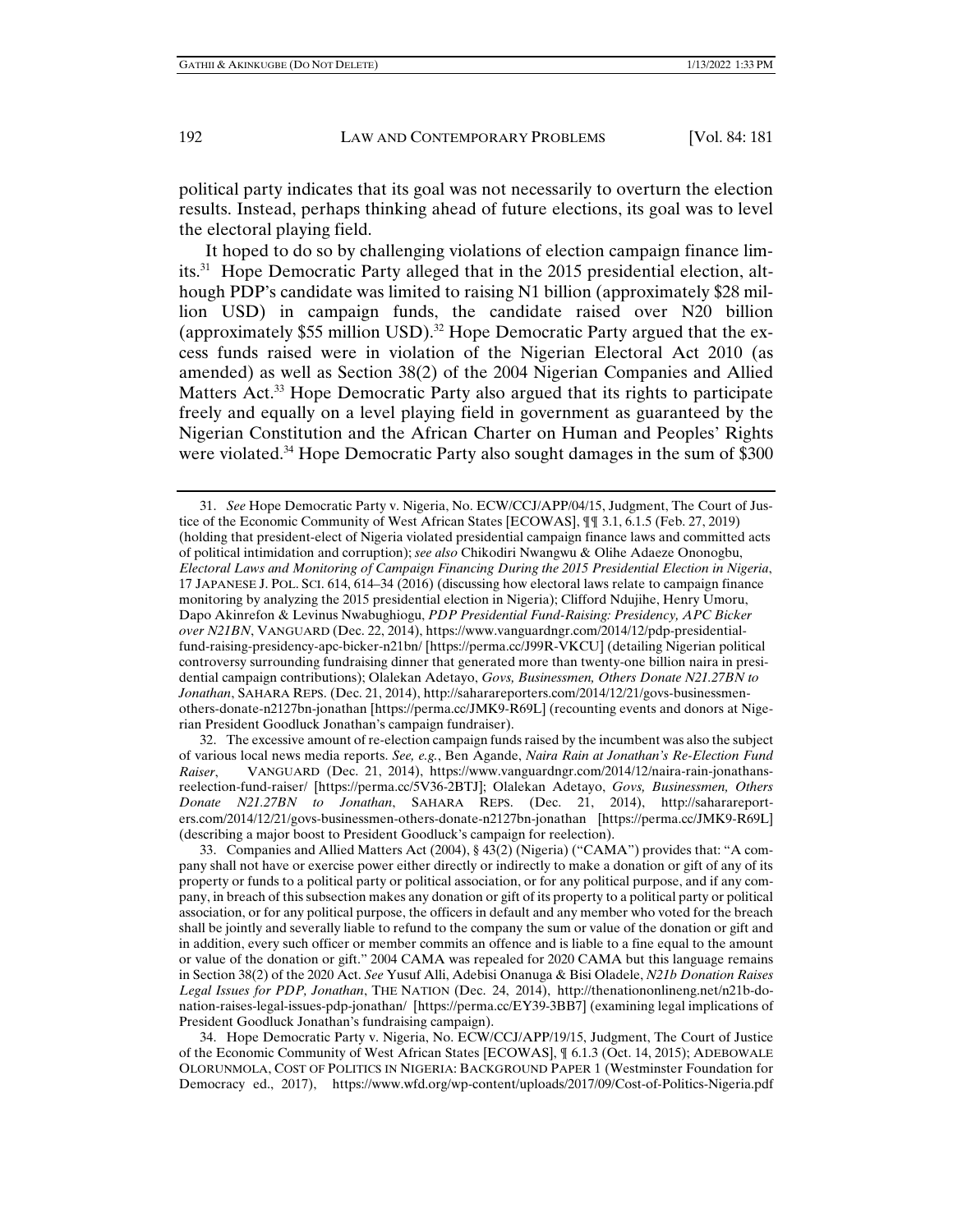million USD and an order to confiscate the illegal campaign fund raised by the defendants.<sup>35</sup>

On their part, the defendants denied any wrongdoing that limited the freedom of the plaintiffs to participate in the presidential election or indeed any violation of the laws of the Federal Republic of Nigeria. They argued that the Court should decline jurisdiction to entertain the matter as none of the claims submitted by the plaintiffs came under Article 9 of the Supplementary Protocol of the Court.36 In addition, they argued that the plaintiff had failed to exhaust local remedies available under Articles 50 and 56(5) of the African Charter on Human and Peoples' Rights.<sup>37</sup>

The ECOWAS Community Court narrowed the issues to three questions.<sup>38</sup> First, did the court have *in personam* jurisdiction over *all* the defendants? Answering in the negative, it noted that, while the Court had jurisdiction over Nigeria as an ECOWAS Member State and a proper party against whom a claim for the violation of human rights can be instituted, it did not have jurisdiction over individual defendants, including President Jonathan Goodluck.39 Since the Court did not find that the first defendant had committed any wrongdoing, it dismissed the action against Nigeria as being "frivolous, speculative and uncertain, and vague and indistinct."40 Regarding whether the second plaintiff's (Alhaji Haruna Yahaya Shaba) human rights were violated by Nigeria, the Court found that in the negative and noted "that it will not interfere with matters of enforcement of domestic laws of member states."41

38. *Id.* ¶¶ 7.1–7.3.

 40. Hope Democratic Party v. Federal Republic of Nigeria, ECW/CCJ/APP/19/15, Judgment, The Court of Justice of the Economic Community of West African States [ECOWAS], ¶ 8.1.8 (Oct. 14, 2015).

<sup>[</sup>https://perma.cc/4B8H-GWQP] (explaining that "[i]n Nigeria, the 1999 constitution (as amended) of the Federal Republic of Nigeria specified in section 225 (1-6) conditions and scrutiny of the sources of funds and expenses of political parties. Section 225 (3)(a) and (b) as well as 225 (4) forbid political parties from foreign funding of any kind. Section 226 (1-3) demands annual reports of account from political parties. By extension, the Electoral Act (2010) stipulates the ceiling of expenses by candidates and political parties for specific elective positions. The maximum limits are pegged at: N1,000,000,000 (naira) for presidential candidates, N200,000,000 for governorship candidates, and N40,000,000 and N20,000,000 respectively for Senate and House of Representatives candidates.").

 <sup>35.</sup> In particular, they argued that the actions of the Defendants have subjected the Plaintiffs and their supporters to "unimaginable political intimidation/exclusion, psychological trauma[,] victimization and humiliation which affected their participation at the . . . presidential elections, and right to compete in getting their candidates freely elected at that presidential election on equal and level playing grounds." Hope Democratic Party v. Nigeria, ECW/CCJ/APP/19/15, Judgment, The Court of Justice of the Economic Community of West African States [ECOWAS], ¶¶ 3.6–3.7 (Oct. 14, 2015).

 <sup>36.</sup> *Id.* ¶ 6.3.2.

 <sup>37.</sup> *Id.* ¶ 6.4.10.

<sup>39</sup>*. Id.* ¶¶ 8.1.4–8.1.24. While the Court could exercise jurisdiction over Nigeria as a Member State of the ECOWAS Community and signatory to the ECOWAS Treaty and other Community Instrument including the Protocol on Democracy and Good Governance and a proper Applicant, the Court declined jurisdiction in respect of the second to sixth defendants for reasons that include: not being amenable to the jurisdiction of the Community Court of Justice and in particular lack of jurisdiction over individuals.

 <sup>41.</sup> *Id.* ¶ 8.1.27.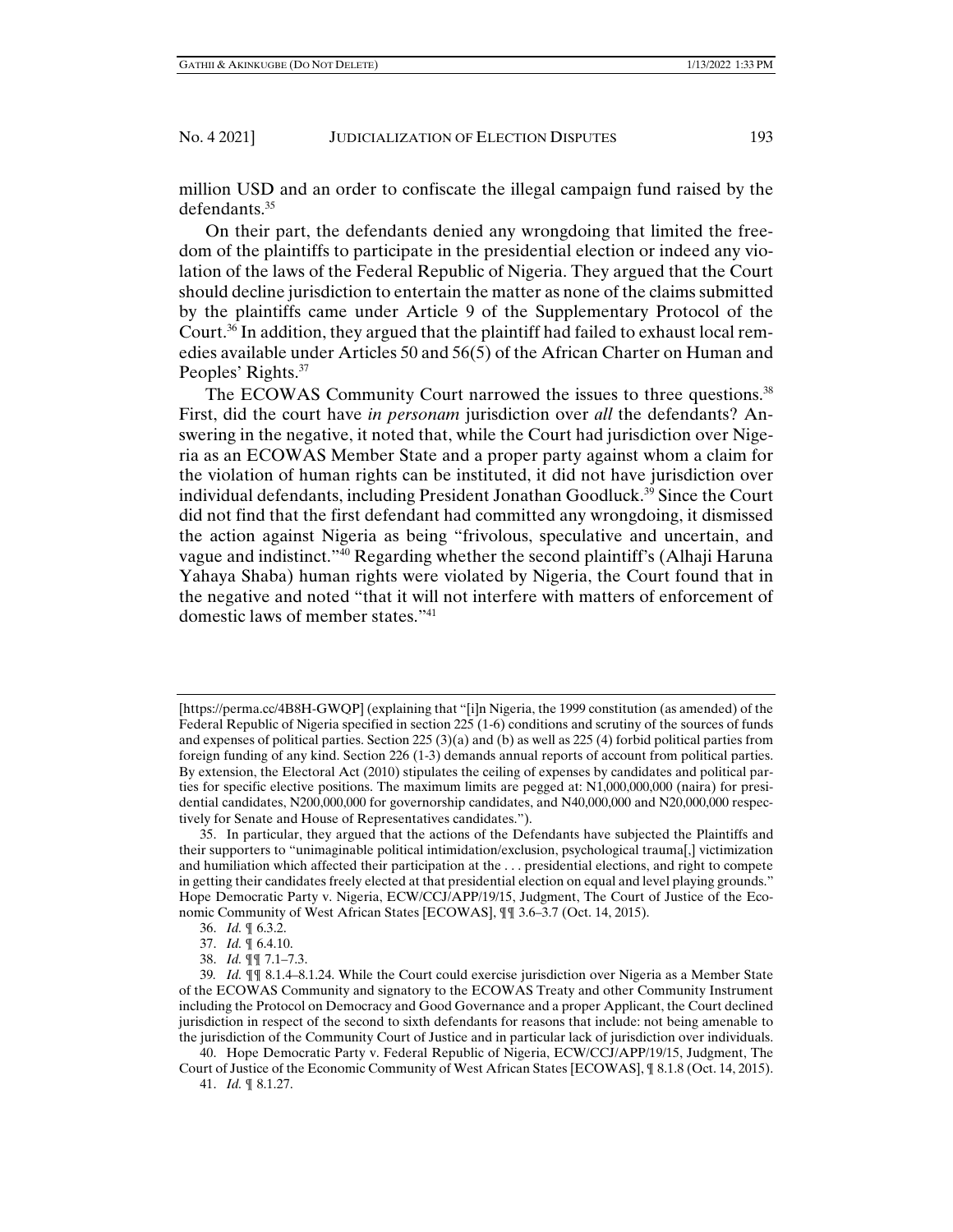Since the action was commenced before the conduct of the national election, the ruling of the Court was overtaken by events in Nigeria. The primary defendants in the case, President Goodluck Jonathan and his party, PDP, lost the election. The ECOWAS Community Court judges therefore posed an interesting question to the counsel for the plaintiffs. Would they be open to withdrawing the suit? Refusing to withdraw the suit, Hope Democratic Party Counsel argued that their client "wanted [the Community Court] to rule on the issue so as to serve as a deterrent to other would-be violators of the elections law on fairness and equality before the law."42

This response indicates to us that motivation for Hope Democratic Party, a non-dominant political party, was not aimed at reversing their electoral losses. Rather, what this case shows is that non-dominant political parties file cases in international courts to pursue objectives such as publicizing the right of minority parties and candidates to compete and participate in national elections on an equal basis with dominant political parties.<sup>43</sup> Further, in this case, Hope Democratic Party sought to continue the case notwithstanding the fact that it was overtaken by events. They did so to expose the illegal conduct of a dominant political party and its presidential candidate who had received anonymous donations in amounts in excess of those allowed by the law.

Hope Democratic Party well understood in filing the case not only against Nigeria but also against a dominant political party and its presidential candidate—at the time a sitting head of state—that the ECOWAS Court did not have jurisdiction over individual or corporate defendants. Yet, because the opportunity to have these defendants appear before the ECOWAS Court gave them an opening to call public attention to issues of electoral integrity, they nevertheless filed the case. By suing the sitting head of state and his political party, Hope Democratic Party forced the head of state and his political party to appear before the court to seek the case to be dismissed. In doing so, Hope Democratic Party wanted the case to stay alive because through it, there would be continued attention to how incumbent political parties had superior access to state resources and campaign funds, and how this access thwarts opposition challengers. Therefore, the *Hope Democratic Party* case could be understood as part of the larger effort of non-dominant political parties and politicians to level the electoral playing field in future elections.

The role of the ECOWAS Community Court is an important focus of this case. Although it recognized that it did not have jurisdiction to decide election issues that fall within the domestic jurisdiction of Nigeria, it did not summarily dismiss the case. A summary dismissal on jurisdictional grounds would have been warranted because the Court does not have jurisdiction over individuals and po-

<sup>42</sup>*. Id.* ¶ 9.1.

<sup>43</sup>*. See Towards an Analyses*, *supra* note 11, at 176–77; James Thuo Gathii, *Introduction*, *in* THE PERFORMANCE OF AFRICA'S INTERNATIONAL COURTS: USING LITIGATION FOR POLITICAL, LEGAL AND SOCIAL CHANGE 9 (James Thuo Gathii ed., 2020).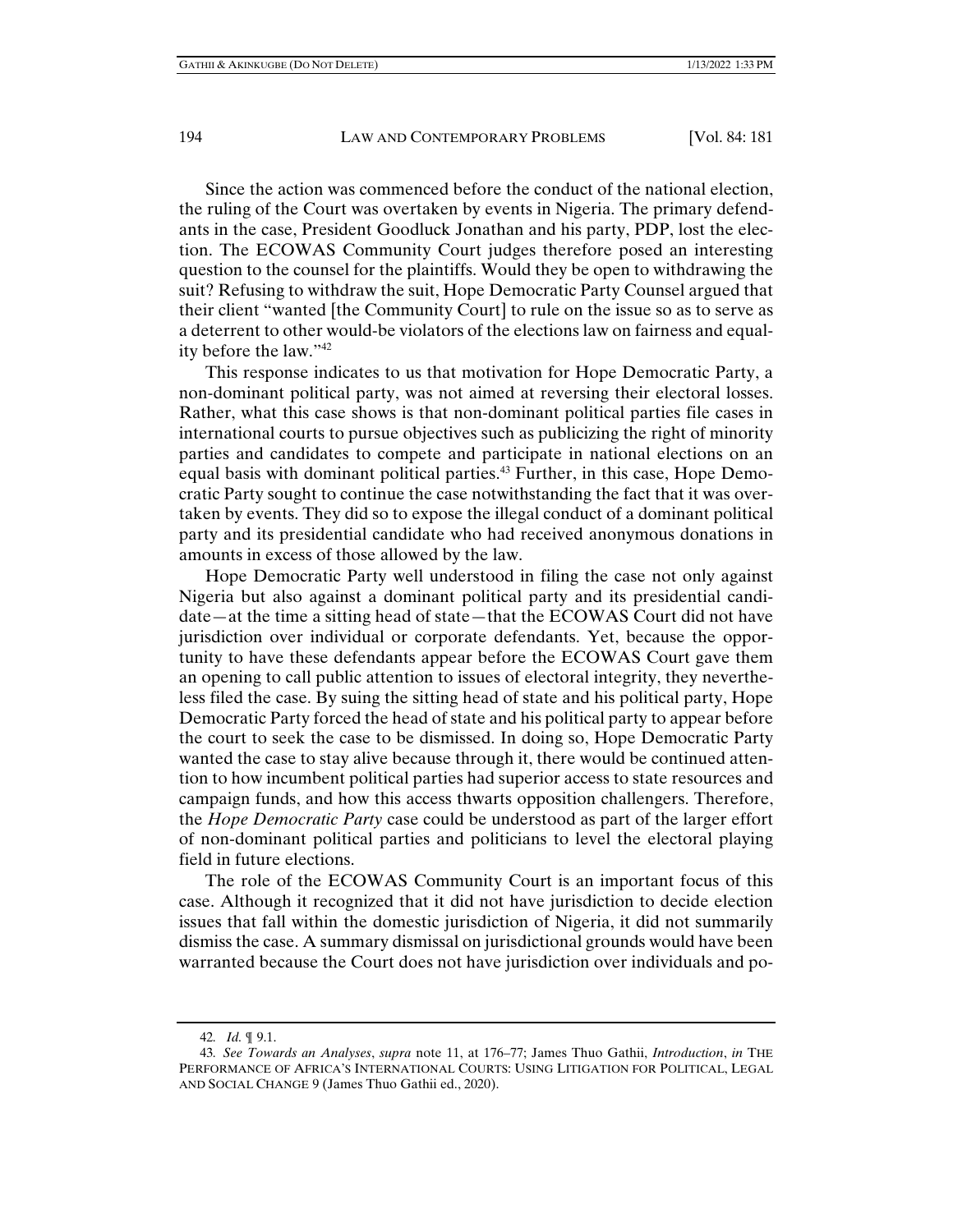litical parties. Instead, the Court preserved those parts of the case that raised international legal issues for determination even though there were political issues that clearly fell outside its jurisdiction. This accords with the practice of the International Court of Justice.<sup>44</sup>

The fact that the ECOWAS Court kept the parts of the case alive that raised international legal issues for determination in turn reinforced Hope Democratic Party's goal of exposing and publicizing electoral injustices. In doing so, litigants like Hope Democratic Party also aim to use litigation in international courts to galvanize their supporters and to mount pressure on their national governments and incumbent parties to level the playing field in future elections so that nondominant political parties and politicians can participate equally in the electoral process.

## B. *Congrès pour la Démocratie et le Progrès & Others v. The State of Burkina Faso*

Like the *Hope Democratic Party* case, the *CDP* case from Burkina Faso, also before the ECOWAS Community Court of Justice, was a mega-political election dispute judicialized before an election. We discuss the *CDP* case because, like the Hope Democratic Party case, it demonstrates how non-dominant political parties use cases in international courts to expose electoral repression by dominant political parties. The *CDP* case pitted supporters of a powerful former President against those opposed to him. It also had powerful regional and international dimensions because of the involvement of ECOWAS in trying to resolve the chaos that followed the ouster of Blaise Compaoré as president. In addition, Compaoré had become a reliable Western ally in the war against terrorism in the Sahel region.<sup>45</sup>

In 2014, Burkina Faso's President Blaise Compaoré and his political party, Congrès pour la Démocratie et le Progrès (CDP), were ousted from power following popular mobilization against Campaore's attempt to amend the Constitution's Presidential term limit.<sup>46</sup> He had been in power since 1987. The dispute was triggered by an amendment to the electoral laws of Burkina Faso that ousted the plaintiffs, a group of opposition political parties and thirteen individuals, from

 <sup>44.</sup> *See generally* Andrew Coleman, *The International Court of Justice and Highly Political Matters*, 4 MELB. J. INT'L L. 29 (2003); Marcella David, *Passport to Justice: Internationalizing the Political Question Doctrine for Application in the World Court*, 40 HARV. INT'L L.J. 81 (1999); Military and Paramilitary Activities in and against Nicaragua (Nicar. v. U.S.), Judgment, 1986 I.C.J. 14 (June 27); United States Diplomatic and Consular Staff in Tehran (U.S. v. Iran), Judgment, 1980, I.C.J. 3 (May 24); United States Diplomatic and Consular Staff in Tehran (U.S. v. Iran), Judgment, 1979 I.C.J. 7 (Dec. 15).

 <sup>45.</sup> REUTERS, *The Downfall of Burkina Faso's President*, NEWSWEEK (Nov. 2, 2012, 9:20 AM), https://www.newsweek.com/downfall-burkina-fasos-president-281587 [https://perma.cc/CYL9-QTRX].

 <sup>46.</sup> *See* Daniel Eizenga, *Burkina Faso*, *in* 12 AFRICA YEARBOOK: POLITICS, ECONOMY AND SOCIETY SOUTH OF THE SAHARA IN 2015 53–54 (Jon Abbink et al. eds., 2016); Eloïse Bertrand, *Mobilization, Negotiation, and Transition in Burkina Faso*, 491 U.S. INST. PEACE 1, 11–15 (2021), https://www.usip.org/sites/default/files/2021-03/sr\_491-mobilization\_negotiation\_and\_transition\_in\_burkina\_faso.pdf [https://perma.cc/ZAU7-D9NY].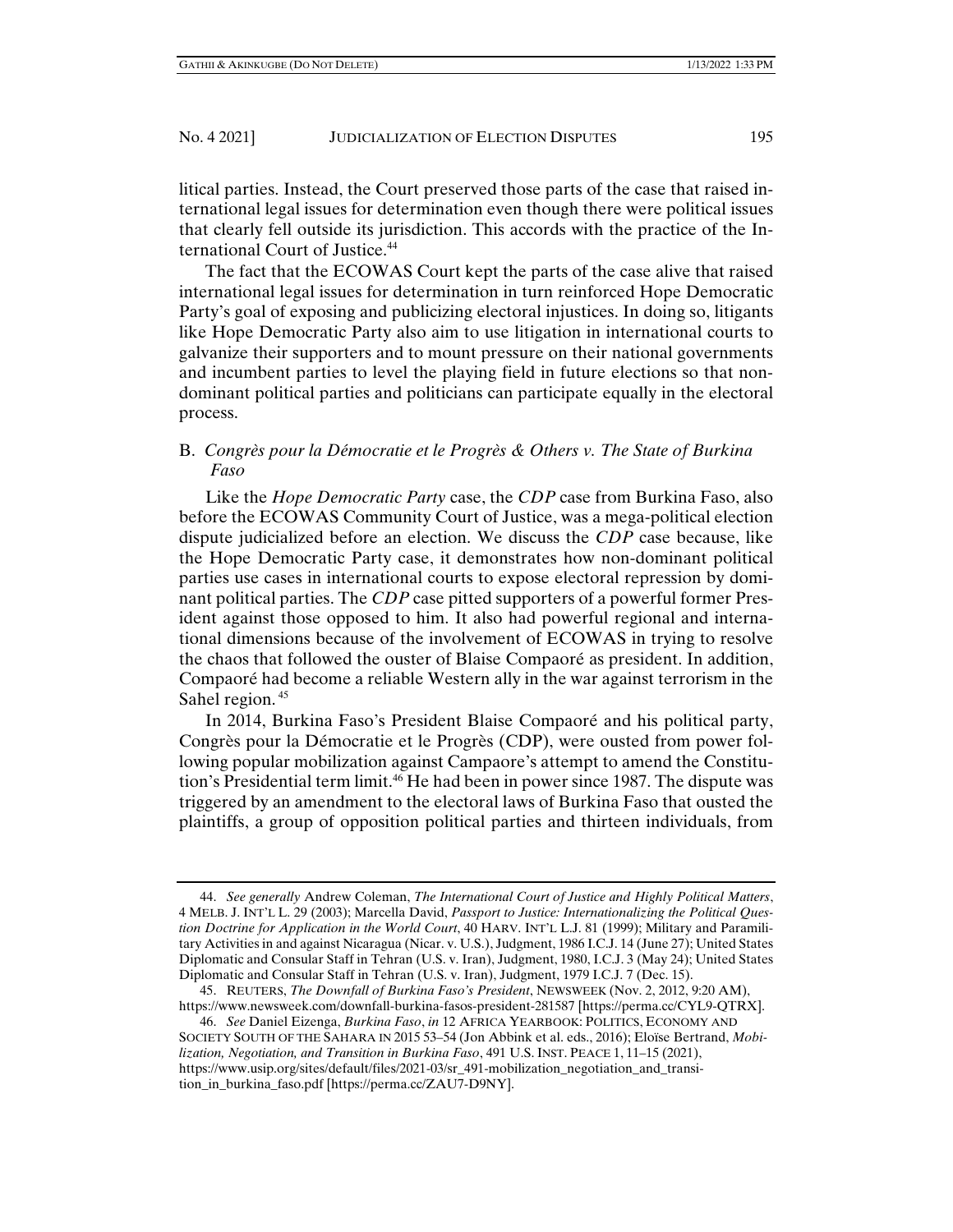participation in future elections.<sup>47</sup> The principal question before the ECOWAS Community Court was whether the amendment of Burkina Faso's electoral law violated the right of certain political parties and citizens to participate and vote in elections.48

The plaintiffs argued that the amendments violated their right to participate freely in elections in Burkina Faso and several international legal instruments to which Burkina Faso is a signatory.<sup>49</sup> Burkina Faso built its case on three grounds: the ECOWAS Court is incompetent to entertain the action, the Applicants' motion was inadmissible, and that its motion was ill-founded.<sup>50</sup>

On the first question relating to lack of jurisdiction, Burkina Faso argued that the ECOWAS Court was not seized of jurisdiction because the Applicants' action was premised only on a possible, hypothetical, or potential violation of human rights as opposed to one that was concrete, actual, or substantive. Citing prior case law, the ECOWAS Court<sup>51</sup> noted that it can legitimately adjudicate over imminent violations that could come to fruition very soon.<sup>52</sup> In rejecting this argument, the court concluded that "if it had to wait for the exhaustion of the effects of any transgression before stating the law, its jurisdiction in a context of urgency would have no sense, because the electoral rights of the presumed victims for participating in the electoral race would inexorably be breached."<sup>53</sup>

Further, the court emphasized its previous position that in special circumstances, "the risk of a future violation confers on an applicant the status of victim"

53. *Id.* at ¶ 16.

 <sup>47.</sup> Congrès pour la Démocratie et le Progrès (CDP) v. Burkina Faso, ECW/CCJ/APP/16/15, Judgment, The Court of Justice of the Economic Community of West African States [ECOWAS], ¶ 4 (July 13, 2015) (the amendment made "all persons who had supported anti-constitutional change, in violation of the principle of democratic change, notably in violation of the principle of limitation of the number of terms of political presidential power, leading up to an uprising or any other form of upheaval.").

 <sup>48.</sup> In this context, on April 7, 2015, the Council adopted Law No. 005-2015 that amended Law No. 014-2001/AN of July 3, 2001 on the electoral code. In respect of ineligible persons, that is, those unable to stand for election, a new Section 135 added, in addition to the following provisions: individuals deprived by judicial decision of their eligibility rights under the laws in force, persons with legal advisers, and individuals sentenced for electoral fraud. *Id.* ¶¶ 4, 22. *See also Burkina Faso Appoints Transitional Government*, AL JAZEERA (Nov. 24, 2014), http://www.aljazeera.com/news/africa/2014/11/burkina-fasoappoints-transitional-government-20141123225514740864.html [https://perma.cc/7Q2P-TXXT] (discussing that Burkina Faso appointed a 26-member transitional cabinet to lead the country until the next election).

 <sup>49.</sup> They relied on the following international and regional instruments: Article 2, paragraph 1 and Article 21, paragraphs 1 and 2 of the 1948 Universal Declaration of Human Rights; Article 26 of the 1966 International Covenant on Civil and Political Rights; Articles 2 and 13, paragraphs 1 and 2, of the African Charter on Human and Peoples' Rights; Article 3 paragraphs 7 and 11, Article 4 paragraph 2, Article 8 paragraph 1, and Article 10 paragraph 3 of the African Charter on Democracy, Elections and Governance; and Article 1(i) of the ECOWAS Protocol on Democracy and Good Governance, 2001. Congrès pour la Démocratie et le Progrès (CDP) v. Burkina Faso, ECW/CCJ/APP/16/15, Judgment, The Court of Justice of the Economic Community of West African States [ECOWAS], ¶ 8 (July 13, 2015).

 <sup>50.</sup> *Id.* ¶ 9.

 <sup>51.</sup> *See generally* Ministère Public v. Hissein Habré, Extraordinary African Chambers in Senegal, Judgment (May 30, 2016).

 <sup>52.</sup> Congrès pour la Démocratie et le Progrès (CDP) v. Burkina Faso, ECW/CCJ/APP/16/15, Judgment, The Court of Justice of the Economic Community of West African States [ECOWAS], ¶ 16 (July 13, 2015).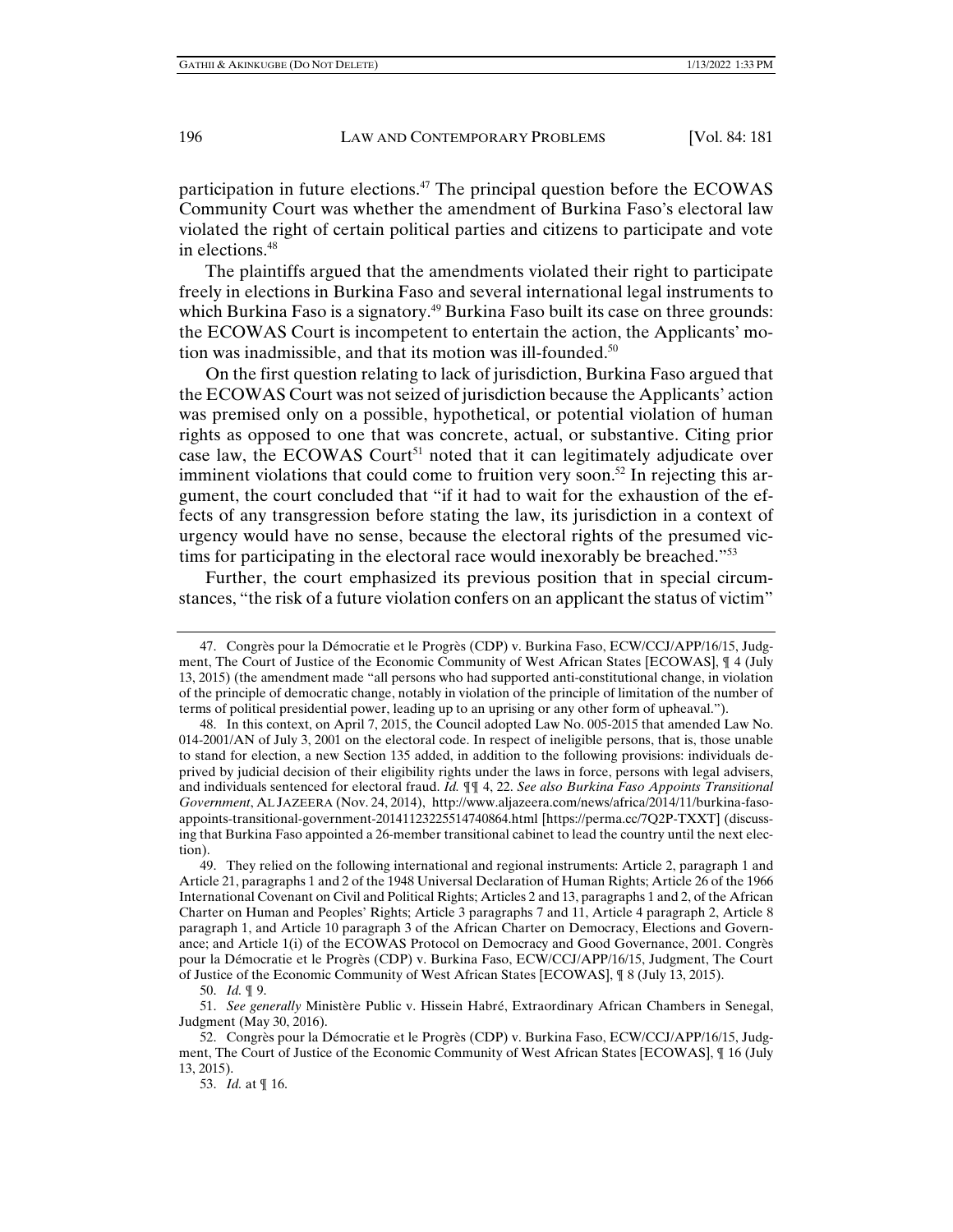and in such situations, there are "reasonable and convincing indications of the probability of the occurrence of certain actions" that might violate human rights.54 Having found that the Applicants' complaints fell in this category, the court dismissed Burkina Faso's argument that the court lacked competence to rule on the matter. The ECOWAS Court reiterated the *Ugokwe Doctrine*55 noting that, although it may lack the jurisdiction to adjudicate over electoral disputes in Member States, "it could legitimately entertain cases where it appears to the Court that the electoral process was vitiated by human rights violations."56 This illustrates a core thesis of this article, that litigants judicialize mega-political disputes before an election to publicize the imminent violation of international law. In other words, the judicialization of mega-political cases arises where such cases are bound up with violations of human rights protected under ECOWAS treaties.

Therefore, the ECOWAS Court rejected Burkina Faso's argument that the case was inadmissible. Although the Court's jurisdiction extends only over individuals and not political parties—especially where the question of the right to participate in elections and in the management of public affairs are concerned the ECOWAS Court held that there is nothing that inherently prevents it from hearing cases about this. This is particularly so as the restriction may have the unintended consequence of harming political formation and participation in the management of public affairs.<sup>57</sup>

The third and final issue was whether the amendment of Burkina Faso's electoral law and its application violated the right to certain political parties and citizens to vote and participate in elections. Reviewing some of its own jurisprudence and governing laws, the ECOWAS Court held that any reference to national law, "be it the Constitution of Burkina Faso, or any norms whatsoever related to the Constitution of Burkina Faso," must be removed from judicial debate.<sup>58</sup> Hence, references by the applicant to the National Constitution and the Transition Charter of Burkina Faso were found to be inappropriately before the ECOWAS Community Court. Being an "international court, its mandate is restricted to sanctioning [Member] States' disregard for the obligations arising from the international texts binding on them."59 Further, given the ambiguity of the new Article 135 of the Electoral Code of Burkina Faso, the court argued that it must resist any temptation to clarify or engage in the exegesis of the text or to orient its interpretation

 <sup>54.</sup> *Id.* at ¶ 17; *see also* Koraou v. Niger, ECW/CCJ/APP/08/08, Judgment, The Court of Justice of the Economic Community of West African States [ECOWAS], ¶ 49 (Oct. 27, 2008).

 <sup>55.</sup> *See Towards an Analyses*, *supra* note 11, at 149 (detailing the creation of the Ugokwe Doctrine).

 <sup>56.</sup> Congrès pour la Démocratie et le Progrès (CDP) v. Burkina Faso, ECW/CCJ/APP/16/15, Judgment, The Court of Justice of the Economic Community of West African States [ECOWAS], ¶ 19 (July 13, 2015).

 <sup>57.</sup> *Id.* ¶ 20 ("Not only that the texts governing the Court do not exclude legal entities from bringing cases before the court – on condition that they come before the Court as victims (Article 10 (d) of the 2005 Protocol on the Court), but it would be purely artificial and unreasonable for the Court to deny political parties the right to bring their cases before it, once the rights relating to their assigned mission of participating in the electoral race are violated.").

 <sup>58.</sup> *Id.* ¶ 25.

 <sup>59.</sup> *Id.*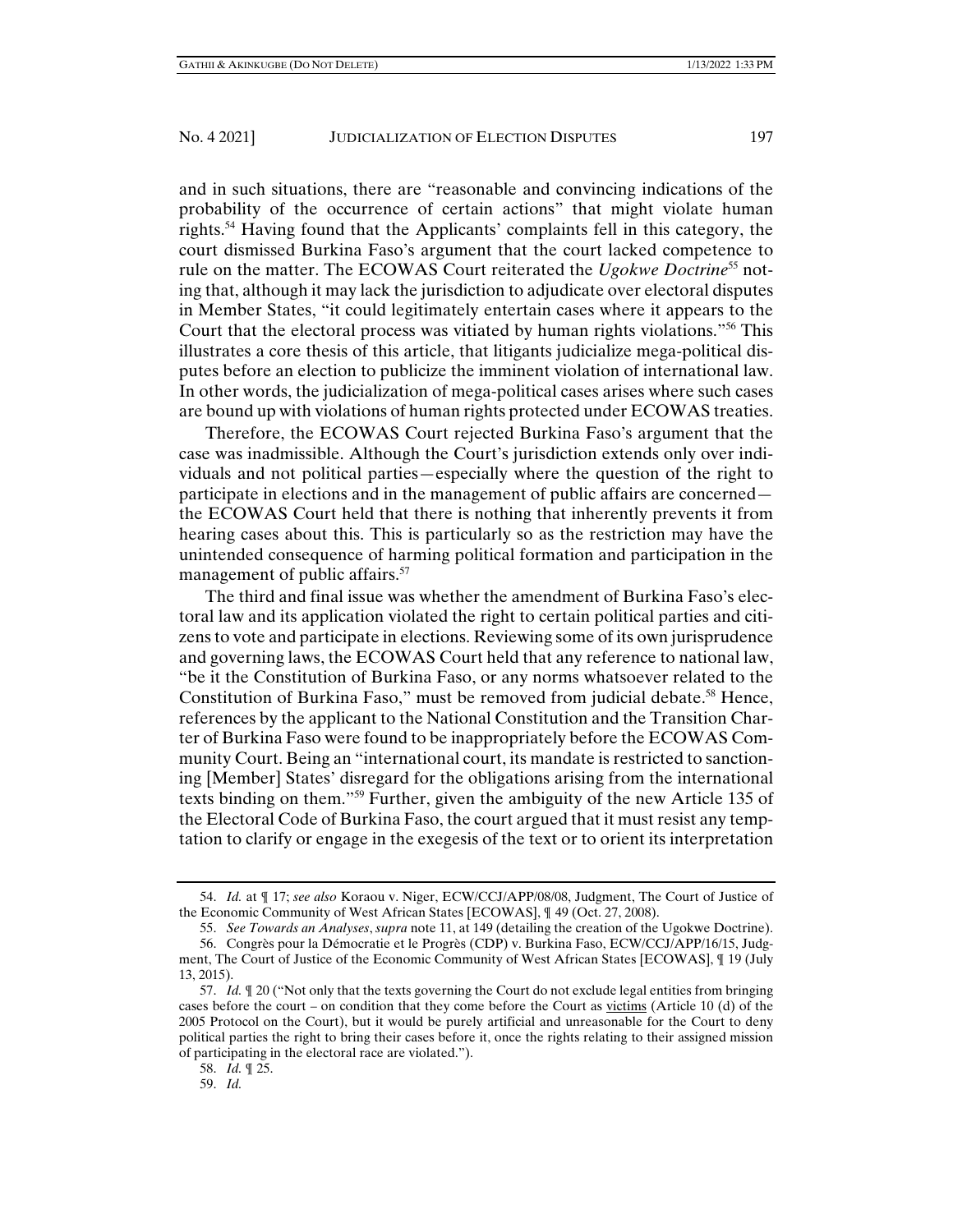in any particular way.60

 According to the court, there was no doubt that the exclusion of a number of political groups and citizens from electoral competition constituted discrimination which is difficult to justify. Therefore, the court held that when a country's legislation makes it impossible for certain citizens to hold elective offices, such restriction of the right of access to public office must nonetheless be justified by the commission of particularly serious offences. The ECOWAS court held that the exclusion at issue was neither legal nor necessary to stabilize the democratic order, contrary to Burkina Faso's assertions. Indeed, the restriction imposed by the Electoral Code had the sole effect of preventing applicants from standing as candidates. This in turn significantly limited the choice offered to the electorate and altered the competitive nature of the election. In its final analysis, the ECOWAS Court held that the political groups and Burkinabe citizens who could stand for election because of the amendment of the electoral law had to be reinstated.

Ultimately, although the Transitional Council allowed only a few of those excluded from the election from participating in the elections, it largely ignored the ruling of the ECOWAS Court of Justice.<sup>61</sup> The Transitional Council was criticized for violating the rights of those who had been left out of the electoral process. Those left out, especially in CDP, argued that the electoral process and its outcome were illegitimate. The highly mobilized civil society groups and political parties in Burkina Faso got not only the ECOWAS Court of Justice involved in seeking a resolution of the political impasse in their country, but the ECOWAS Community institutions and mechanisms in the peace building process as well.<sup>62</sup> Even though there was no compliance, the ECOWAS Community Court of Justice did establish an important precedent, according to which litigants whose rights are in peril had standing to seek judicial orders to prevent the violation of their rights. The kind of emergency judicial relief that was procured in this case in turn laid the foundation for the continued lobbying by the excluded candidates and their political party seeking to be included within the very fraught electoral process.63 Ultimately, when the elections in Burkina Faso were held that December, they were overwhelmingly endorsed as having been free and fair—the result

 <sup>60.</sup> *Id.* ¶¶ 26–27 ("[I]ts function is not to discover the intention of the national legislator, or to compete with national courts in their own field, which is precisely that of interpreting national texts. However, the Court regains jurisdiction once the interpretation or application of a national text has the object or effect of depriving citizens of rights derived from international instruments to which Burkina Faso is a party.").

 <sup>61.</sup> Mathieu Bonkoungou, *Burkina Dismisses Election Candidates Linked to Ex-President*, REUTERS, (Aug. 30, 2015, 3:35 AM), https://www.reuters.com/article/ozatp-uk-burkina-election-idAF-KCN0QZ07L20150830 [https://perma.cc/V4BN-8F5U].

 <sup>62.</sup> *See generally* Abdoul Karim Saidou, '*We Have Chased Blaise, So Nobody Can Resist Us': Civil Society and the Politics of ECOWAS Intervention in Burkina Faso*, 25:1 S. AFR. J. INT'L AFF. 39 (2018).

 <sup>63.</sup> *See* Antonia Witt & Simone Schnabel, *Taking Intervention Politics Seriously: Media Debates and the Contestation of African Regional Interventions 'from Below'*, 14 J. INTERVENTION AND STATEBUILDING 276 (2020) (noting that in "Burkinabe media the decision became a political issue and divided public debate between supporters and opponents of the transitional government.").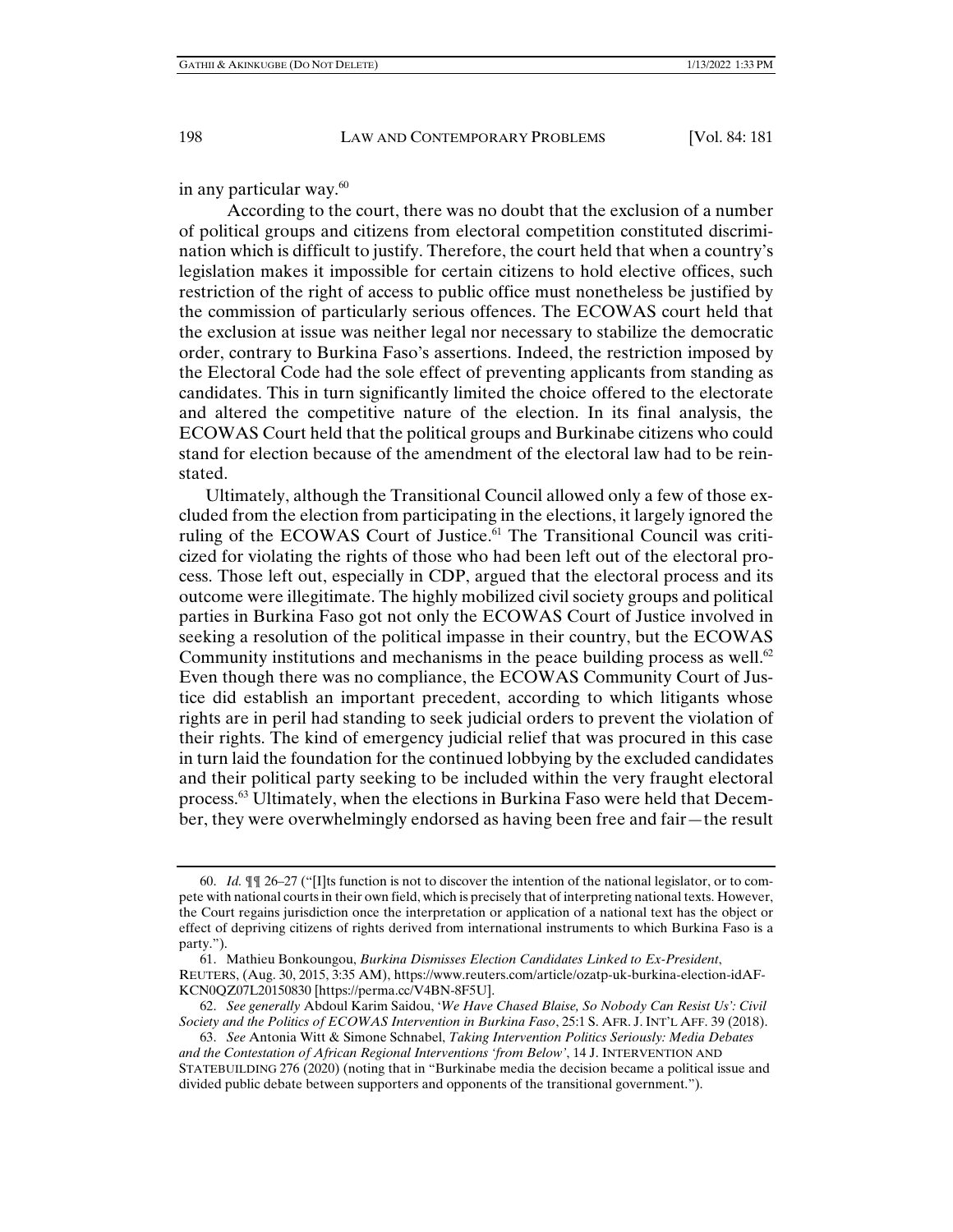of unprecedented unity among civil society groups and opposition political parties with the regional support from ECOWAS, as well as from Burkina Faso's donors abroad.<sup>64</sup>

## C. *Martha Karua v. Attorney General of Kenya in the East African Court of Justice*

Unlike the preceding mega-political disputes, *Martha Karua*'s case in the East African Court of Justice is an example of judicialization after an election has been conducted. As alluded to above, this and similar cases are brought for a number of reasons including for publicity purposes; rallying supporters to continue the fight against a repressive executive; and at other times to embarrass governments.

Martha Karua, one of Kenya's foremost opposition politicians—also referred to as the iron-lady of Kenyan politics—lost a gubernatorial election in Kenya's 2017 General Elections. She filed a case in the East African Court of Justice after losing her election petition before the High Court, Court of Appeal, and the Supreme Court of Kenya.<sup>65</sup> In her petition before the East African Court of Justice, Ms. Karua argued her case was necessitated by a "monumental failure" by the Kenyan judiciary which constituted a violation of Kenya's commitments under the East African Community Treaty "to uphold good governance, democracy, the rule of law, human and people's rights."66 To allow the East African Court of Justice to adjudicate over the dispute, she shoehorned her election complaint to the cause of action established by the East African Court of Justice in the 2007 Katabazi case.<sup>67</sup> Under that cause of action, allegations of human rights violations are construed to come within the court's jurisdiction to interpret East African Community Treaties, even though the court has no explicit jurisdiction to decide human rights cases.

What is striking about this case is that it had been declared to be "hopeless, defective and incurable" by the Kenyan High Court.68 The Kenyan press referred

 <sup>64.</sup> Eloise Bertrand, *How Burkina Faso Ensured its Freest and Fairest Elections Ever*, AFR. ARGUMENTS (Dec. 2, 2015), https://africanarguments.org/2015/12/how-burkina-faso-ensured-its-freestand-fairest-ever-elections/ [https://perma.cc/L67R-GUY9].

 <sup>65.</sup> For an early review of the prospects of the case, *see* Wilfred Mutubwa, *Martha Karua v. Republic of Kenya: A Litmus Test for East African Court of Justice's Ever Shifting Supremacy and Jurisdictional Remit*, AFRONOMICSLAW (Nov. 8, 2019), https://www.afronomicslaw.org/2019/11/08/martha-karua-v-republic-of-kenya-a-litmus-test-for-east-african-court-of-justices-ever-shifting-supremacy-and-jurisdictional-remit/ [https://perma.cc/Q24X-GFBD]. For a later early analysis when the EACJ decided the case, see Harrison Mbori, *EACJ First Instance Court Decides Martha Karau v. Republic of Kenya: The Litmus Test for EACJ Jurisdiction and Supremacy*, AFRONOMICSLAW (Nov. 30, 2020),

https://www.afronomicslaw.org/index.php/2020/11/30/eacj-first-instance-court-decides-martha-karua-vrepublic-of-kenya-the-litmus-test-for-eacj-jurisdiction-and-supremacy [https://perma.cc/N7EC-JCH3].

 <sup>66.</sup> Luke Anami, *Kenyan Governor Asks to be Part of Case at EACJ*, THE E. AFR. (Jan. 25, 2020), https://www.theeastafrican.co.ke/news/ea/Kenyan-governor-asks-to-be-part-of-case-at-EACJ/4552908- 5431160-k1hx1y/index.html [https://perma.cc/PJ9Y-NUEQ].

 <sup>67.</sup> Katabazi v. Sec'y Gen. of the E. Afr. Cmty., Ref. No. 1 of 2007 (Nov. 1, 2007),

https://www.eacj.org//wp-content/uploads/2012/11/NO.\_1\_OF\_2007.pdf [https://perma.cc/Q8LL-34G3]. 68. Walter Menya, *Karua Relentless in Bid to Discredit Anne Waiguru Poll Win*, NATION (Oct. 5,

<sup>2019),</sup> https://nation.africa/kenya/news/politics/karua-relentless-in-bid-to-discredit-anne-waiguru-pollwin-210568?view=htmlamp [https://perma.cc/Q9MZ-7X66].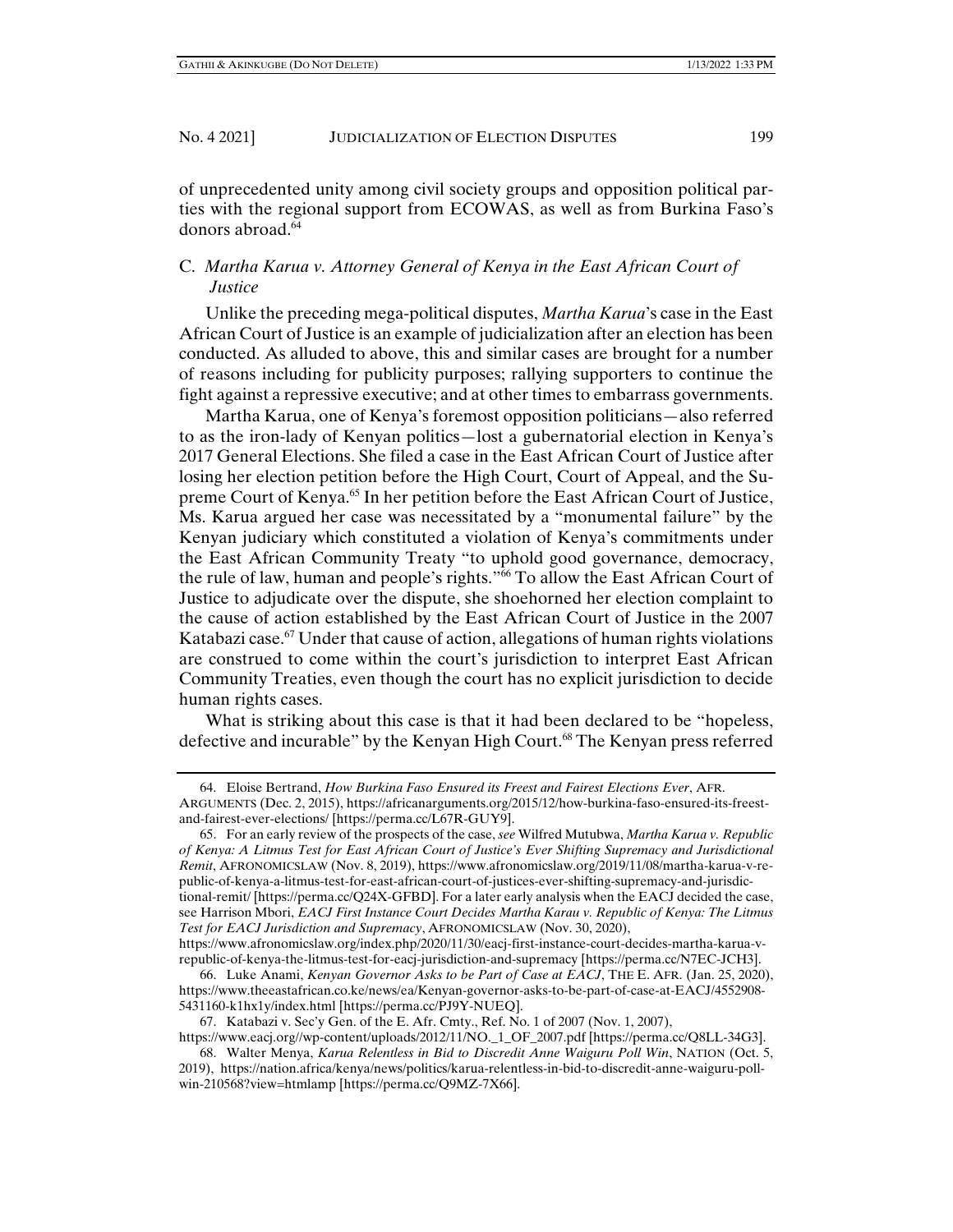to the filing of the case in the East African Court of Justice as part of Ms. Karua's relentless efforts to expose her allegation that her electoral loss was the consequence of the fact that her political rival had engaged in electoral misconduct. Her political rival rode to victory on a ticket sponsored by the ruling party.<sup>69</sup> Ms. Karua filed her case after the Supreme Court of Kenya invalidated President Uhuru's 2017 election in an unprecedented decision.<sup>70</sup> The theory of *Ms. Karua*'s case was in part that, because the Supreme Court of Kenya had found that the Presidential election had been characterized by irregularities and was therefore invalid, all other down the ballot elections were tainted with these irregularities and should therefore have been similarly invalidated.<sup>71</sup>

Ms. Karua's efforts to judicialize her electoral loss before the East African Court of Justice must be examined in the larger context within which it arose. This case reflected the huge political divides within Kenya's ruling class. Martha Karua had lost the 2017 gubernatorial election to a political newcomer with very close connections to President Uhuru Kenyatta. Her electoral loss was widely regarded as a repudiation of her storied political career. To further indicate the political salience of the case, a short historical but relevant detour is necessary. About ten short years before her 2017 case, Martha Karua was then a powerful Minister of Justice and Constitutional Affairs. In that role, she led the backlash against the East African Court of Justice behind the scenes following the landmark EACJ 2006 *Nyong'o* decision.<sup>72</sup> Quite notably, the *Nyong'o* decision was another electoral dispute also involving an acrimonious intra-ruling party split between a faction allied to the then president and another faction that was increasingly withdrawing its support to the then president. The question before the EACJ was whether a slate of members to the East African Legislative Assembly that had been put forward by the then president's faction had been elected consistently with the requirements of the Treaty for the Establishment of the East African Community. In the unprecedented decision, the EACJ imposed an injunction preventing the swearing in of that slate. Angered by this decision since it challenged a slate of candidates supported by a president under whom she

70. *See* Odinga v. Indep. Electoral & Boundaries Comm'n [IEBC] (2017) S.C.K.

(Kenya), http://kenyalaw.org/caselaw/cases/view/140716/ [https://perma.cc/BYH9-SSTT] (holding for the invalidation the 2007 election of President Uhuru); *see also* O'Brien Kaaba, *Raila Amolo Odinga and Another v. Independent Electoral and Boundaries Commission and Others Presidential Petition No. 1 of 2017*,1 SAIPAR CASE REVIEW 8, 8 (2018) (explaining the significance of Presidential Petition No. 1 of 2017); Olabisi D. Akinkugbe & James T. Gathii, *Judicial Nullification of Presidential Elections in Africa: Peter Mutharika v. Lazarus Chakera and Saulos Chilima in Context*, AFRONOMICSLAW (Jul. 3, 2020), https://www.afronomicslaw.org/2020/07/03/judicial-nullification-of-presidential-elections-inafrica-peter-mutharika-v-lazarus-chakera-and-saulos-chilima-in-context [https://perma.cc/ETC9-K46T] (discussing the implications of "the judicialization of a high-profile election dispute").

 <sup>69.</sup> *Id.*

 <sup>71.</sup> George Munene, *Karua Wants 3-Judge Bench to Hear Petition Against Waiguru*, NATION (Sep. 11, 2017), https://www.nation.co.ke/counties/Kirinyaga/Martha-Karua-election-petition/3444752- 4091532-kl6itz/index.html [https://perma.cc/M2JB-HKX7].

 <sup>72.</sup> Luke Anami, *Regional Court Orders Kenya to Pay Martha Karua \$25,000 Over Poll Petition*, E. AFR. (Nov. 30, 2020), https://www.theeastafrican.co.ke/tea/news/east-africa/kenya-martha-karua-election-petition-3214308 [https://perma.cc/TX27-KXRB].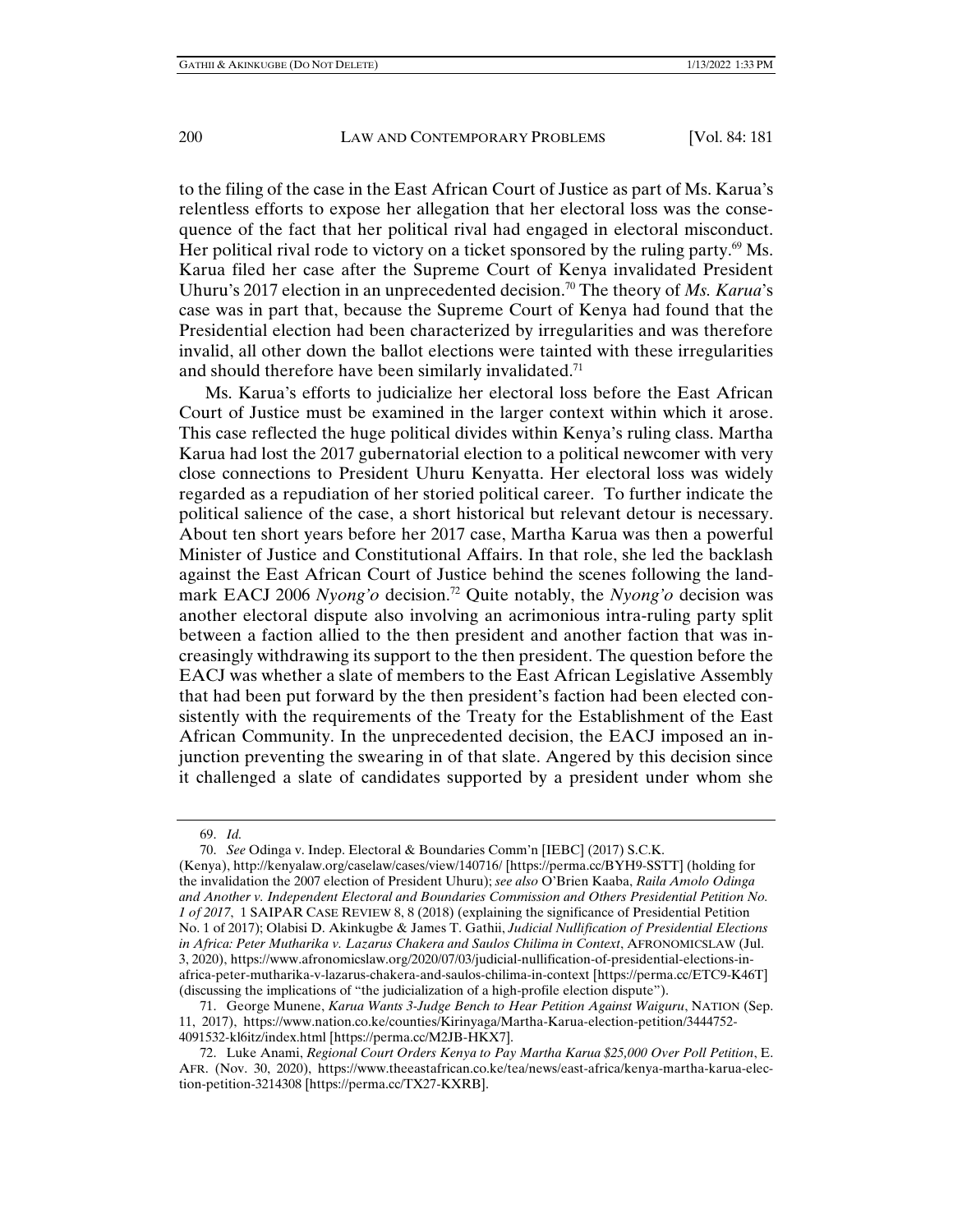served, Martha Karua led a partially successful backlash against the EACJ that, among other things, resulted in the creation of an Appellate Division.73

Ms. Karua's 2019 petition to the East African Court of Justice can therefore be regarded as moment two. After her political fortunes changed, she came to regard the East African Court of Justice as an important possibility to keep her dissatisfaction with the 2017 electoral result in the public limelight. What does this example tell us about the utility of an international court venue to judicialize political disputes, particularly by a politician who had previously supported limiting the jurisdictional limits of that court, and even gone further by seeking to discipline its judges for ruling against the government in which she served? At minimum this example shows how politicians engaged in domestic political disputes, rather than judges, are often the driving force in judicializing mega-political disputes as the framing article argues. The two moments examined in this example show how the same politician can play inconsistent roles in different time periods— in period one seeking to limit what they perceive to be judicial outreach of an international court, but in period two, when they are out of political power, seeking to use an international court to advance their political cause having run out of options at the national level. This is consistent with how judicialization in international courts is more likely to occur as argued in the framing article, and consistent with Hirschl's argument that judicialization by powerful elites is more likely because it was politically expedient to do so.<sup>74</sup>

Another key aspect of this case is that Martha Karua prevailed in the EACJ.<sup>75</sup> The EACJ's First Instance Division agreed with Martha Karua that by summarily dismissing her electoral complaint because it was filed out of time, Kenyan courts acted inconsistent with her treaty rights under EAC law. In particular, the First Instance Division found it "extremely troublesome" that the Supreme Court of Kenya's decision held that, since it was impossible for her to comply with the time frame within which she could appeal, the Kenyan Court of Appeals Court should therefore have "terminated the matter" because it was "well aware that any substantive determination of the petition by the High Court would be an exercise in futility."76 This finding that Karua's quest to enforce her right of access to justice was characterized as an "exercise in futility" became the legal anchor for a finding of the violation of the right of access to justice. The First Instance Division noted

 <sup>73.</sup> The Nyong'o case set in motion a series of important cases on elections to the East African Legislative Assembly. For a full analysis of those cases, *see* James Thuo Gathii, *International Courts as Coordination Devices for Opposition Parties: The Case of the East African Court of Justice*, *in* THE PERFORMANCE OF AFRICA'S INTERNATIONAL COURTS: USING LITIGATION FOR POLITICAL, LEGAL AND SOCIAL CHANGE 43, 43–87 (James Thuo Gathii ed., 2021). For a discussion of the backlash this created, *see* Karen J. Alter, James T. Gathii & Laurence R. Helfer, *Backlash Against International Courts in West, East and Southern Africa: Causes and Consequences*, 27 EUR. J. INT'L L. 293, 293–328 (2016).

 <sup>74.</sup> *See Mega-Politics*, *supra* note 16, at 108.

 <sup>75.</sup> Karua v. Kenya, ref. no. 20/2019, East African Court of Human Rights, ¶ 70 (Nov. 30, 2020), http://kenyalaw.org/kenyalawblog/wp-content/uploads/2020/12/JUDGMENT4.pdf [https://perma.cc/R69R-3NWN].

 <sup>76.</sup> *Id.* ¶ 55.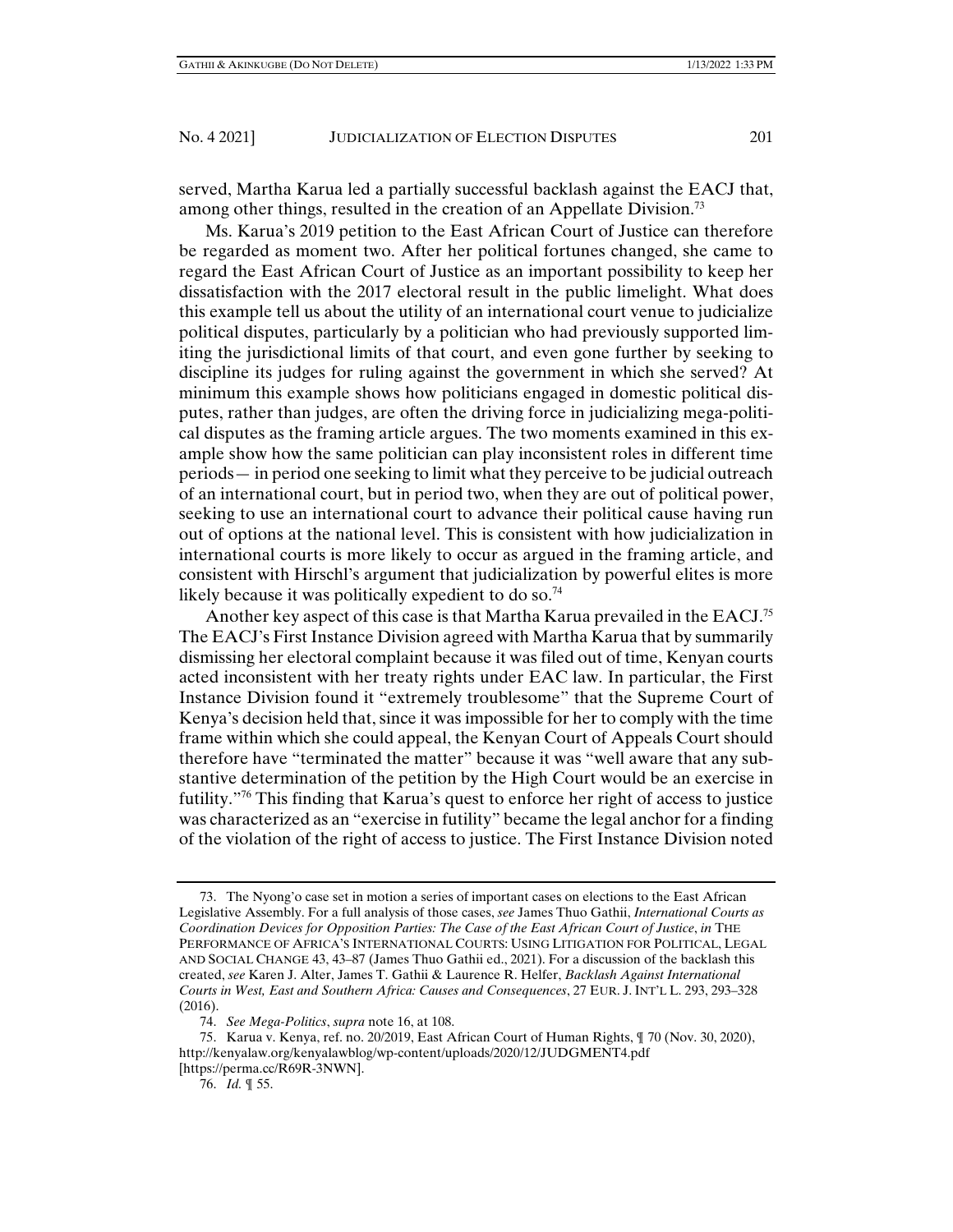that, although the Kenyan Constitution provided a solution "to the unjust circumstances" that Karua found herself in, $\bar{7}$  the Supreme Court of Kenya curtailed Karua's right to access to justice.<sup>78</sup> As a remedy, the First Instance Division awarded Karua \$25,000 USD "given the lost opportunity to be heard in an election petition that could have resulted in national gubernatorial service."79

One commentator noted that the importance of the judgment did not lie in whether or not the gubernatorial election had been fair or unfair, rather the case "underscored the importance of electoral justice in regard to the rule of law principle in the treaty."80 This commentator further noted that when a party cannot get justice in the highest court, that does not mean that the government "is not unaccountable," since resort to an international court can provide vindication. There was extensive media coverage of the First Instance Division decision in Kenya, including Karua tweeting a photo of herself cutting a cake with the caption: "Capping off a worthwhile effort advocating for electoral justice in defense of our democracy with celebratory cake. Heartfelt gratitude to all who fought alongside us, believing that rights matter and a better Kenya is possible.<sup>"81</sup>

What is notable about the First Instance Division decision in this case was that it has continued an EACJ trend of awarding monetary damages and issuances of declaratory orders. $82$  This is a departure from injunctions like the one issued in the *Nyong'o* case, and it is likely to result in political backlash from the powerful forces against which such orders would be directed. Ultimately, another remarkable feature of the First Instance Division's decision is how it meticulously examined provisions under the Kenyan Constitution that the First Instance Division argued would have tilted the Kenyan Supreme Court's decision in favor of Karua in a manner consistent with her right of access to justice. Thus, although the EACJ has repeatedly asserted that it is not an appellate court over the decisions over national courts in cases like this, the violation of treaty rights—particularly in politically controversial cases—makes its judicial interventions possible. Without a decision requiring an incumbent government to do no more than pay damages, the EACJ in turn minimized the potential backlash that might emerge

 82. For further analysis of this trend, *see* Solomon Eborbrah & Victor Lando, *Africa's Sub-Regional Courts as Back-Up Custodians of Constitutional Justice: Beyond the Compliance Question*, *in* THE PERFORMANCE OF AFRICA'S INTERNATIONAL COURTS: USING LITIGATION FOR POLITICAL, LEGAL AND SOCIAL CHANGE 178–210 (James Thuo Gathii ed., 2021); Tomasz Milej, *East African Court of Justice: A Midwife of the Political Federation? The New Case-Law on the Remedies Awarded by the Court*, AFRONOMICSLAW (Oct. 22, 2019), https://www.afronomicslaw.org/2019/10/22/east-african-court-of-justice-a-midwife-of-the-political-federation-the-new-case-law-on-the-remedies-awardedby-the-court/ [https://perma.cc/J7DF-WZ9F].

 <sup>77.</sup> *Id*. ¶ 56.

 <sup>78.</sup> *Id.* ¶ 60.

 <sup>79.</sup> *Id.* ¶ 67.

 <sup>80.</sup> Waikawa Wanyoike, *Understanding Martha Karua's Judgment at East African Court of Justice*, THE STAR (Dec. 6, 2020), https://www.the-star.co.ke/siasa/2020-12-06-understanding-martha-karuasjudgment-at-east-african-court-of-justice/ [https://perma.cc/27RD-BTX5].

 <sup>81.</sup> Swala Nyeti, *Karua Cuts Cake to Celebrate Her Sh2.8 Million EACJ Victory*, SWALANYETI (Dec. 2020), https://swalanyeti.co.ke/news/275/karua-cuts-cakes-to-celebrate-her-sh28-million-eacj-victory [https://perma.cc/W3VE-SPSP].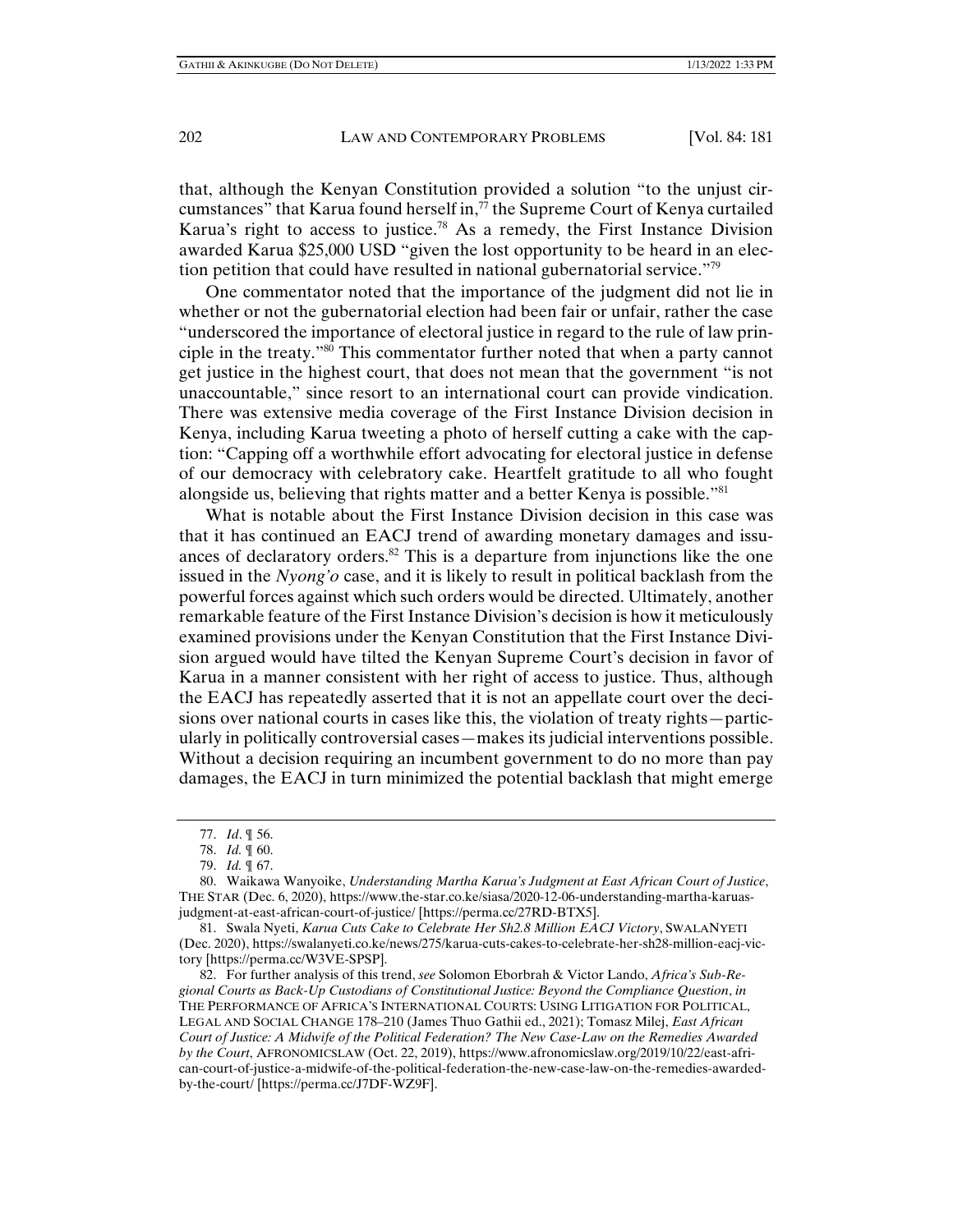from a decision that would be regarded as not only more politically embarrassing, but also politically intrusive.

#### D. *Christopher Mtikila v. Tanzania*

The *Mtikila* case is the first of two decisions from the African Court we analyze to complement the regional community court cases. The *Mtikila* case was a milestone decision of the African Court because it provided the applicant an opportunity to litigate in a forum that did not have the legislative and judicial barriers placed in his way in Tanzania. The dispute also exemplifies the strategies of plaintiffs to keep their dispute alive in the international courts when there was little prospect of doing so in their home country.

Brought before the African Court of Human and Peoples' Rights, *Christopher Mtikila v. Tanzania*<sup>83</sup> challenged Tanzania's prohibition of independent candidates in elections. Charismatic opposition politician the late Reverend Christopher Mtikila, like Martha Karua in the Kenyan case above, had litigated in domestic courts unsuccessfully before bringing his case to the African Court. However, unlike Karua, Mtikila had never been a powerful political personality. Instead, he was a thorn in the flesh of Tanzania's ruling party in power since independence in the 1960s, Chama cha Mapinduzi 'CCM' ("Party of the Revolution"). His case shows how he judicialized the prohibition of independent candidates both in Tanzanian courts and in the African Court of Human and Peoples' Rights to the chagrin of the CCM.

CCM opposed independent candidates running for elections after the reintroduction of multiparty politics in 1992.<sup>84</sup> CCM argued independent candidates would promote individualism, and disrupt peace, order and security.<sup>85</sup> A 1992 constitutional amendment required that all candidates for elective positions belong to and be sponsored by a political party.<sup>86</sup> Mtikila first attempted to register a political party in 1992 but his application was denied for failure to get membership from Zanzibar, as required by the Tanzanian Political Parties Act of 1992.<sup>87</sup> He first challenged the constitutional amendment in 1993 in the High Court of Tanzania and alleged that the bar against independent candidacy unfairly limited

 <sup>83.</sup> Tanganyika Law Society v. Tanzania, App. Nos. 9/2011, 11/2011, Judgment, African Court on Human and Peoples' Rights [AFR. CT. H.P.R.] (Jun. 14, 2013).

 <sup>84.</sup> *See* Barak Hoffman & Lindsay Robinson, *Tanzania's Missing Opposition*, 20 J. DEMOCRACY 123–36 (2009) (discussing the dominance of CCM and the strategies it has employed to silence/wipe out its competitors, that is "regulating political competition, the media, and civil society; blurring the boundary between the party and state; and the targeted use of blatantly coercive illegal actions.").

 <sup>85.</sup> Frank Mateng'e, *Protesting the Independent Candidacy in Tanzania's Elections: A Bona Fide Cause?*, 5 J. POL. & L. 18, 18–32 (2012).

 <sup>86.</sup> Alexander Makulilo, *'Join a Party or I Cannot Elect You': The Independent Candidate Question in Tanzania*, 6 CENT. EUR. U. POL. SCI. J. 111, 118 (2011).

 <sup>87.</sup> Interview with Reverend Christopher Mtikila, National Chairman and Pastor of Full Salvation Church, Heaven on Earth: The Rise and Fall of Socialism, http://www.heavenonearthdocumentary.com/interviews\_mtikila.html [https://perma.cc/3TFC-MU5E].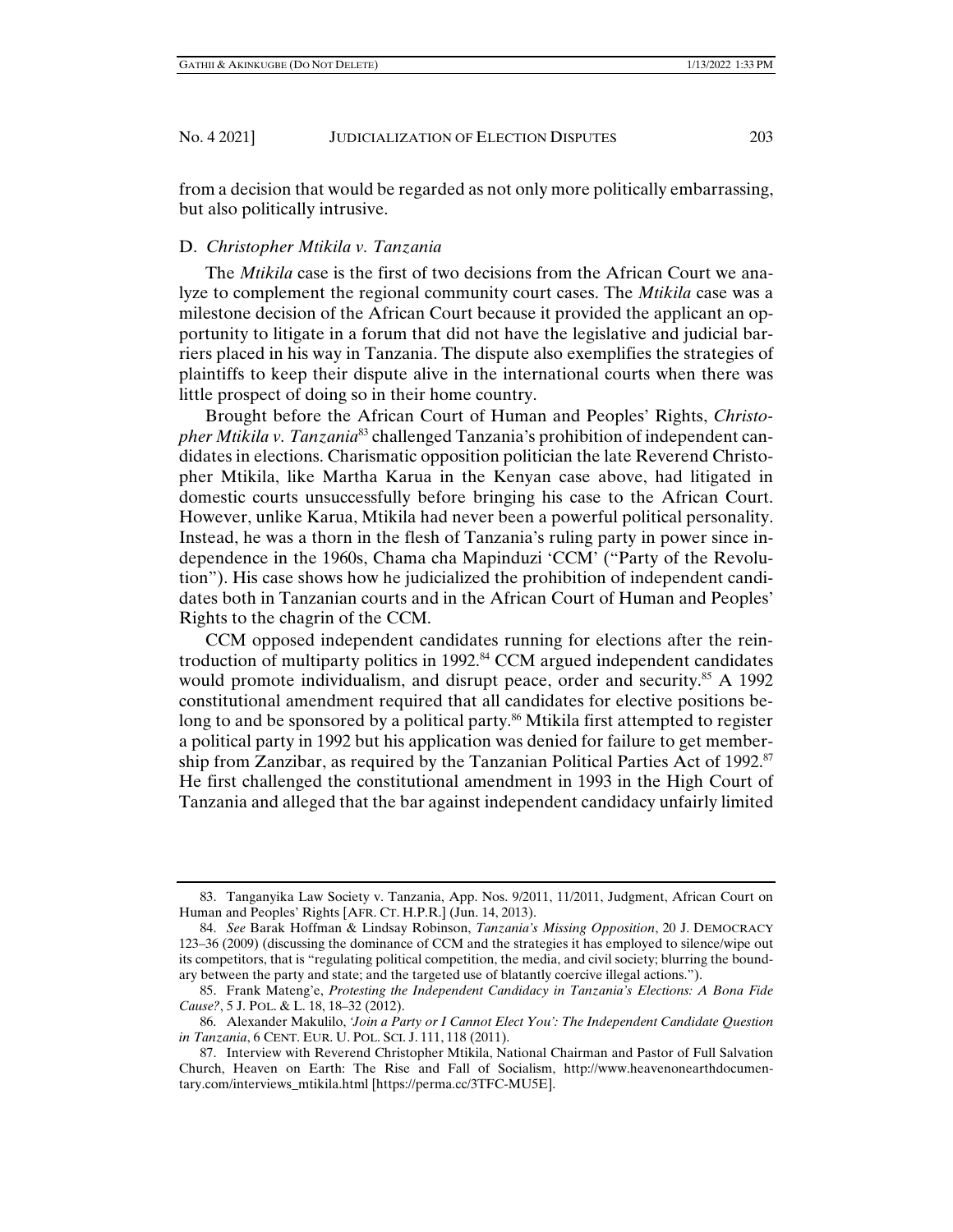his right to political participation and to free association.<sup>88</sup> The High Court unprecedentedly found in his favor, holding that the amendment was null and void.89 Rather than follow on with an appeal, the Government, through Parliament, amended the Constitution that again prohibited independent candidates from contesting elections.<sup>90</sup> The effect of this amendment was to nullify the 1994 High Court decision that had allowed independent candidates.

Mtikila challenged this in the High Court once again. The High Court held in his favor and confirmed the earlier finding in 1994.<sup>91</sup> The Government thereafter appealed to the Court of Appeal, the highest court in Tanzania. The Court of Appeal held that the independent candidacy issue was a political question to be determined by Parliament.<sup>92</sup> The Court of Appeal also held that since the requirement of membership to a political party was now embedded in the Constitution pursuant to a constitutional amendment, the courts had no power to amend the Constitution, as this was a Parliamentary function.<sup>93</sup> Having no domestic recourse available, Mtikila filed a case in the African Court. What the foregoing makes clear is the manner in which Mtikila judicialized an issue that pitted him against a ruling party that was willing to override judicial decisions through constitutional amendments. In other words, the ruling party's desire to protect itself from political competition in the era of multiparty politics—in our view—catapulted the question of independent candidates presented to the African Court on Human and Peoples' Rights into a mega-political dispute.

As James Gathii and Jacquelene Mwangi have argued, the African Court presented Mtikila with a number of advantages.<sup>94</sup> First, it provided him with an opportunity to litigate in a forum that did not have the legislative and judicial barriers placed in his way in Tanzania. This is particularly important because the dominance of the CCM party and its style of governance has resulted in a "de facto one-party state" where the government and the ruling party operate as a single entity.<sup>95</sup> Second, litigating in the African Court gave Mtikila a platform to keep the issue of independent candidature and the political repression of CCM in the spotlight. Third, Mtikila hoped that the African Court would provide a neutral arbiter forum for him given the fact that Tanzanian courts had failed to do so. As one media outlet editorialized after Mtikila decided to bring the court

 <sup>88.</sup> Makulilo, *supra* note 86, at 119.

 <sup>89.</sup> *Id.* at 120; *see also* Mateng'e, *supra* note 85, at 20.

 <sup>90.</sup> Mateng'e, *supra* note 85, at 21; Makulilo, *supra* note 86, at 121.

 <sup>91.</sup> Makulilo, *supra* note 86, at 121–22.

 <sup>92.</sup> Mtikila v. Att'y Gen., Misc. Civil Cause No. 10 of 2005, [2006] TZHC at 49 (Tanz.) (May 5, 2006), https://www.tanzania.go.tz/egov\_uploads/documents/AttorneyGeneralVsChristopherMtikila\_45\_OF\_2009\_sw.pdf [https://perma.cc/K5H2-2E5J].

 <sup>93.</sup> *Id.* at 48–49.

 <sup>94.</sup> James Gathii & Jacquelene Mwangi, *The African Court on Human and Peoples' Rights as a Legal Opportunity Structure*, *in* THE PERFORMANCE OF AFRICA'S INTERNATIONAL COURTS: USING LITIGATION FOR POLITICAL, LEGAL AND SOCIAL CHANGE 212, 241–43 (James Thuo Gathii ed., 2021).

 <sup>95.</sup> Makulilo, *supra* note 86, at 124.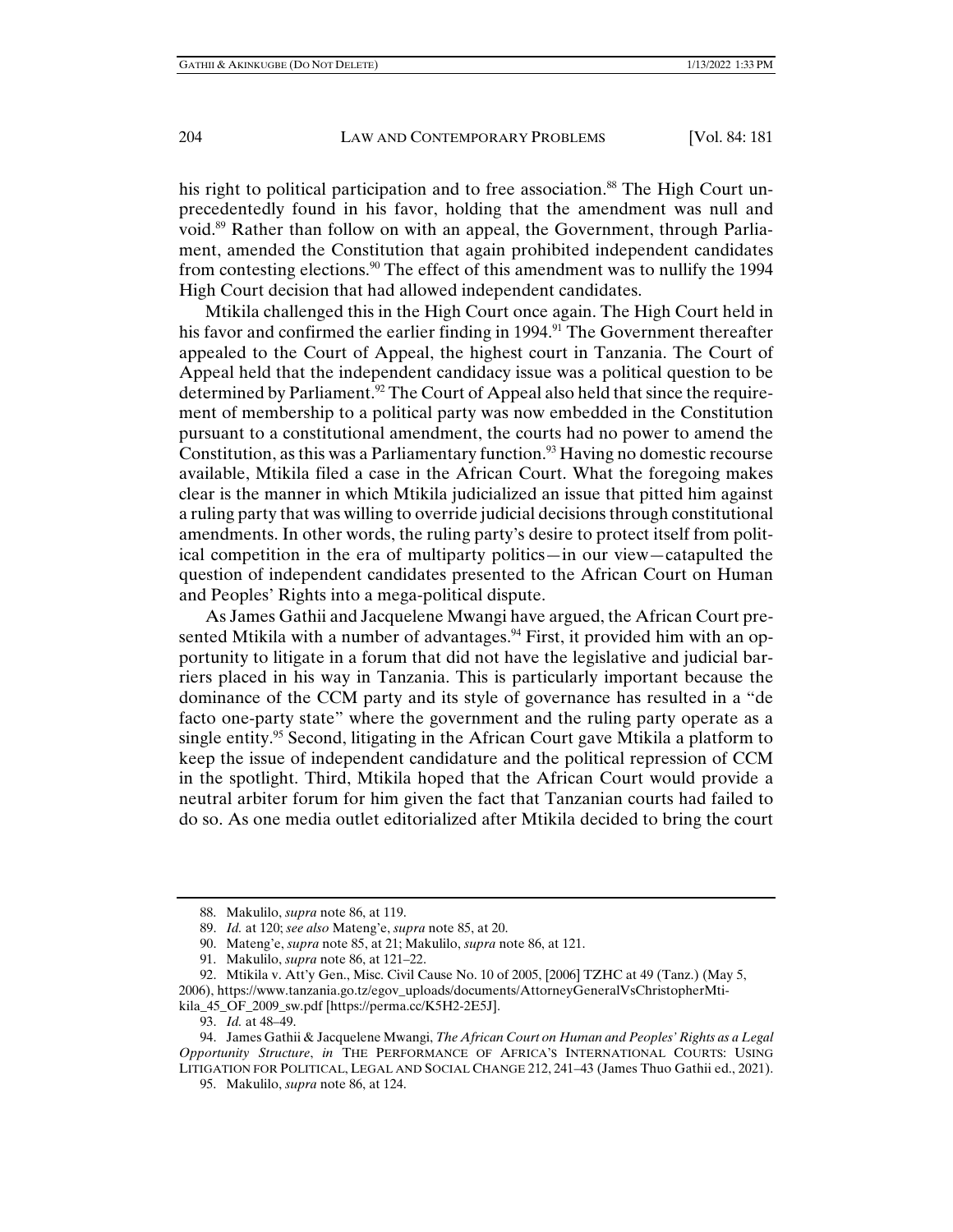to the African Court on Human and Peoples' Rights, if "you can't beat the establishment the first three times, there's always Arusha."96 The African Court is based in Arusha, Tanzania. Fourth, once Mtikila brought the case and was successful in getting a ruling in his favor, he used it to mobilize further against CCM. Civil society groups praised the court's decision providing the Tanzanian press opportunities to report coverage critical of the government's politically repressive practices against opposition politicians.<sup>97</sup>

The politically contentious nature of the dispute before the African Court on Human and Peoples' Rights can be gleaned from some of the arguments Mtikila advanced in the case. He argued that the rule of law was a principle of customary international law. As such, it was his claim that by initiating a constitutional amendment to settle a legal dispute pending before a domestic court which nullified the court's judgment, Tanzania abused the process of constitutional amendment and, therefore, the principle of the rule of law. Although this particular argument did not succeed, the African Court agreed that Tanzania's independent candidate ban violated Mtikila's rights to free association, to participate freely in government, to equality before the law, and to the right to enjoy all those rights under the African Charter on Human and Peoples' Rights. By judicializing his dispute in the African Court, Mtikila was able to contest his exclusion from Tanzanian politics in a forum that CCM did not control. Like litigants who judicialize contentious political disputes before Africa's international courts, Mtikila knew quite well that a victory would not necessarily result in compliance.<sup>98</sup> There is another reason why this case is significant. In a subsequent ruling, the African Court for the first time issued a ruling on compensation and reparation thereby setting a new precedent that litigants have continued to rely on for relief.<sup>99</sup>

 99. Oliver Windridge, *A Watershed Case for African Human Rights: Mtikila and Others v. Tanzania*, OXFORD HUM. RTS. HUB (Feb. 17, 2015), https://ohrh.law.ox.ac.uk/a-watershed-case-for-africanhuman-rights-mtikila-and-others-v-tanzania/ [https://perma.cc/GY4T-4DR6].

 <sup>96.</sup> Elsie Eyakuze, *If You Can't Beat Gov't the First Three Times, Do Not Despair, There's Always Arusha*, THE E. AFR. (Aug. 3, 2013) http://www.theeastafrican.co.ke/oped/comment/If-you-cant-beatgovt-the-first-3-times-there-is-always-Arusha-/434750-1935612-70q1jn/index.html [https://perma.cc/N4XF-36YL].

<sup>97</sup>*.* For example, the International Federation of Human Rights (FIDH), an affiliate of Tanzania's Legal & Human Rights Centre, said of the Mtikila decision in the African Court: "[T]his decision demonstrates two fundamental things. First of all, it clearly shows that the African Court has a significant role to play in the interpretation of the human rights instruments freely adopted and ratified by our governments. Besides, it is another illustration of the positive role that can be played by NGOs and individuals in guaranteeing the effectiveness of the Court." Press Release, Int'l Fed. For Human Rights, African Court Orders Tanzania to Guarantee Civil and Political Rights. A Victory for Democracy! (Jun. 18, 2013), https://www.fidh.org/en/region/Africa/tanzania/13488-african-court-orders-tanzania-to-guarantee-civil-and-political-rights-a [https://perma.cc/M6LC-MVKY].

 <sup>98.</sup> Oliver Windridge, *Mtikila v. Tanzania: Ruling on Reparations*, THE ACTHPR MONITOR (Jul. 15, 2014), http://www.acthprmonitor.org/mtikila-v-tanzania-ruling-on-reparations/

<sup>[</sup>https://perma.cc/86TM-VAE4] (noting that although the Mtikila case was decided in 2013, the Tanzanian government has yet to implement the court's recommendations to take constitutional, legislative and all necessary measures to remedy its violations and that the government's main contention has been that the case was wrongly decided and was inconsistent with Tanzania's Constitution).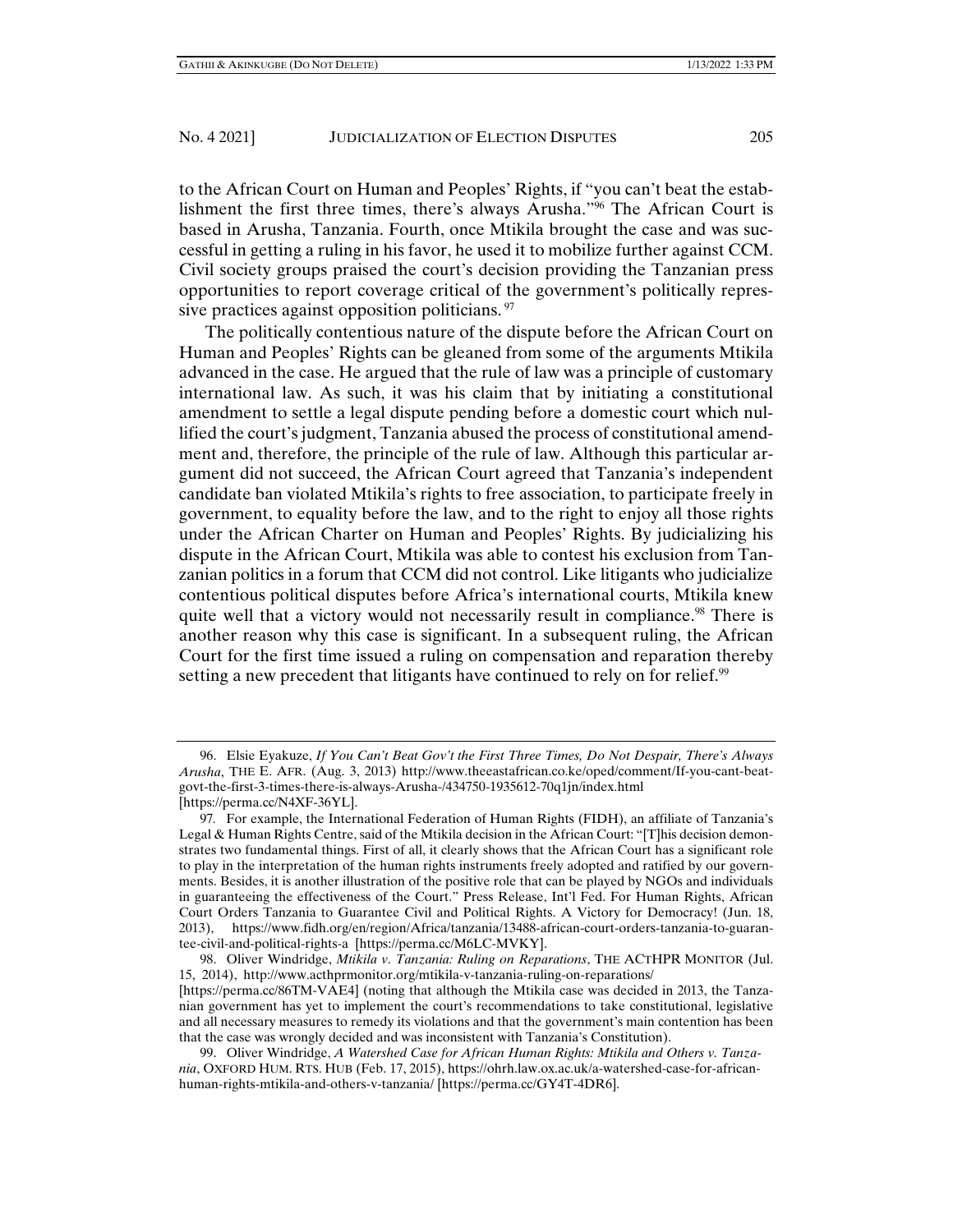## E. *Houngue Éric Noudehouenou v. Republic of Benin*

The last case we analyze in the selected cases from Africa's international courts is the 2020 decision of the African Court of Human and People's Rights *Houngue Éric Noudehouenou v. Republic of Benin* ("Houngue").100 This case adds to the growing body of human rights jurisprudence of high profile political cases on national electoral processes in Africa's international courts.<sup>101</sup> As one of us has argued elsewhere, the judgment "contributes to the density of mega-political jurisprudence of Africa's regional and subregional courts."102 The case also illustrates that at times, judicialization of mega-political election disputes reinforces or entrenches a repressive and powerful executive.

The *Houngue* case was sparked by a series of amendments to the 1990 Constitution of the Republic of Benin (Benin), Law No. 2019-40 (Revised Constitution), and changes to Benin's electoral law.103 Houngue argued that the cumulative effect of the amendments violated his right to stand for election in the upcoming 2021 presidential election as an independent candidate, as well as his right to freedom of expression and freedom of association. This case therefore raised some of the same legal issues as the Tanzanian Mtikila independent candidate case before the same court discussed above.

Like Mtikila in Tanzania, Houngue was a thorn in the flesh of the government in Benin. To disqualify him from running for political office, in 2018, Houngue was arrested and charged with embezzling public funds. In March 2019, the Investigating Committee of the Court for the Repression of Economic Crimes and Terrorism (CRIET) referred him to the Correctional Chamber of that Court with a new charge for complicity in the abuse of office. He was convicted, and on July 25, 2019, he was sentenced to ten years' imprisonment. The detention that led to Houngue's conviction before the CRIET was part of a wider crackdown against opposition politicians in Benin. Since this case involved a familiar pattern of dele-

 <sup>100.</sup> Noudehouenou v. Benin, App. No. 003/2020, Judgment, African Court on Human and Peoples' Rights [AFR. CT. H.P.R.], (Dec. 4, 2020), https://www.african-court.org/en/images/Cases/Judgment/003-2020-Houngue\_Eric\_Noudehouenou\_v\_Benin-\_Judgment.pdf [https://perma.cc/V2MT-QVPM].

 <sup>101.</sup> *See* Gathii & Mwangi, *supra* note 94, at 212 (discussing fair trial violation cases decided by the African Court of Human & Peoples' Rights).

 <sup>102.</sup> Olabisi D. Akinkugbe, *Houngue Éric Noudehouenou v. Republic of Benin*, 115 AM. J. INT'L L. 281, 286 (2021).

 <sup>103.</sup> Among other claims, the Houngue argued that the elections to the National Assembly conducted pursuant to Law No. 2018-31 of September 3, 2018 were neither transparent nor conducted in compliance with the Revised Constitution and the Electoral Code. Previous attempts in 2006, 2011, and 2017 to amend the 1990 Constitution were met with popular resistance and dismissed by Benin's Constitutional Court. To circumvent this, the government appointed a new Constitutional Court president, who many believed was close to President Patrice Talon, having previously been his private lawyer. David Zounmenou, *Crisis of Confidence in Benin Deepens*, INST. SEC. STUD. (Dec. 17, 2020), https://issafrica.org/iss-today/crisis-of-confidence-in-benin-deepens [https://perma.cc/JGL7-LUAN]. For megapolitical dimensions of the Houngue's case, *see* Akinkugbe, *supra* note 102, at 281–82.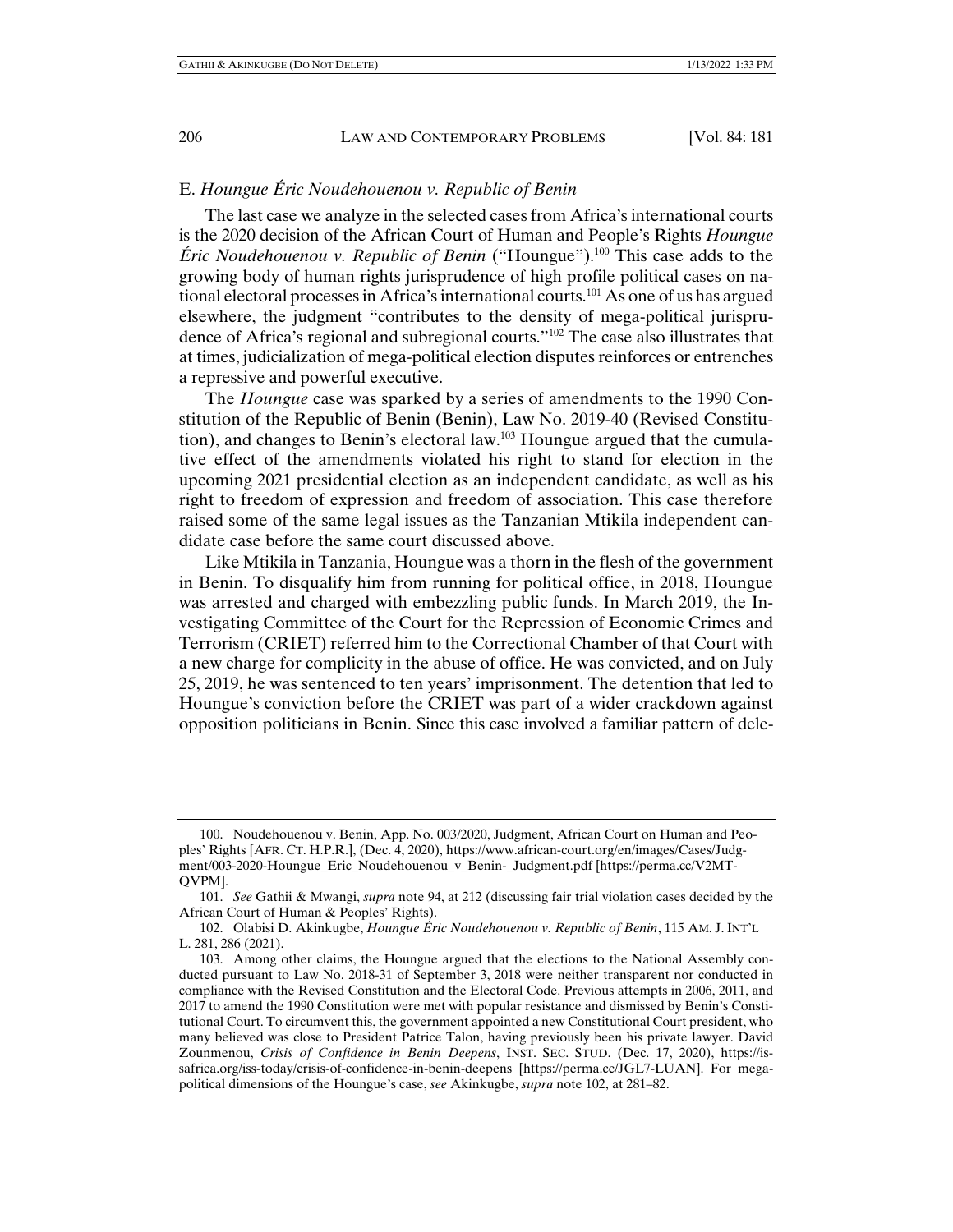gitimizing an opposition politician who posed an electoral threat to a powerful incumbent, it therefore has the hallmarks of a mega-political dispute.104 Under the new electoral system ushered in by the Revised Constitution and amended electoral code, political parties must pay 249 million CFA francs (approximately \$400,000 USD) to field candidates in parliamentary elections. In addition, parties were required to secure ten percent of the total national vote to enter the legislature, forcing local parties to build a national presence. Only two parties met the criteria to win seats in Parliament in 2019—the Republican Bloc and the Progressive Union. Both were loyal to the president. The stringent eligibility criteria created additional hurdles making it more difficult for opposition parties to field candidates. While President Talon argued that a tougher threshold would enhance Benin's fragmented Parliament, Houngue and other opposition politicians, condemned this as a violation of their rights to free association and participation in democratic governance. The municipal

elections of May 2020 continued the democratic erosion in Benin, further shrinking space for political opposition.<sup>105</sup> The elections were conducted amidst protests by many Beninese which occurred during the COVID-19 pandemic. The only opposition party to participate—Forces Cauris pour un Bénin Emergent ("FCBE")—won a majority in seven out of Benin's seventy-seven municipalities. These municipal elections had direct consequences for the presidential election of April 2021. Pursuant to Article 44 of the Revised Constitution, which was passed by a national assembly, composed solely of elected representatives of the party in power, this amendment required presidential and vice-presidential candidates to be sponsored by at least sixteen parliamentarians or mayors.

From the foregoing, it is evident that the April 2021 presidential elections would have been conducted in the shadow of an incumbent who had taken active steps to limit opposition political parties and politicians from participating in a free and fair election. The fact that the incumbent controlled both the Constitutional Court and the electoral commission meant that resort to an international court was a viable alternative. After the case was filed, the African Court on Human and Peoples' Rights (African Court) ordered provisional measures in favor of Houngue on two separate occasions. The operative parts of the African Court's first provisional measure required Benin stay the execution of the CRIET decision until it pronounced its own final judgment, and that Benin report on the implementation of the order within thirty days. The second interim measure was prompted by Benin's failure to comply with the order arising from the first provisional measure and required Benin to take all necessary measures to effectively remove any administrative, judicial, and political obstacles to

 <sup>104.</sup> *See* DARIN CHRISTENSEN & DAVID D. LAITIN, AFRICAN STATES SINCE INDEPENDENCE: ORDER, DEVELOPMENT, & DEMOCRACY 282–97 (2019) (discussing the oft-used tactic of delegitimizing the opposition in the context of undemocratic undercurrents in Africa's fledgling democracies).

 <sup>105.</sup> Ella Jeannine Abatan & Michaël Matongbada, *Benin's Local Elections Further Reduce the Political Space*, INST. FOR SEC. STUD. (May 27, 2020), https://issafrica.org/iss-today/benins-local-elections-further-reduce-the-political-space [https://perma.cc/43S4-GJJJ].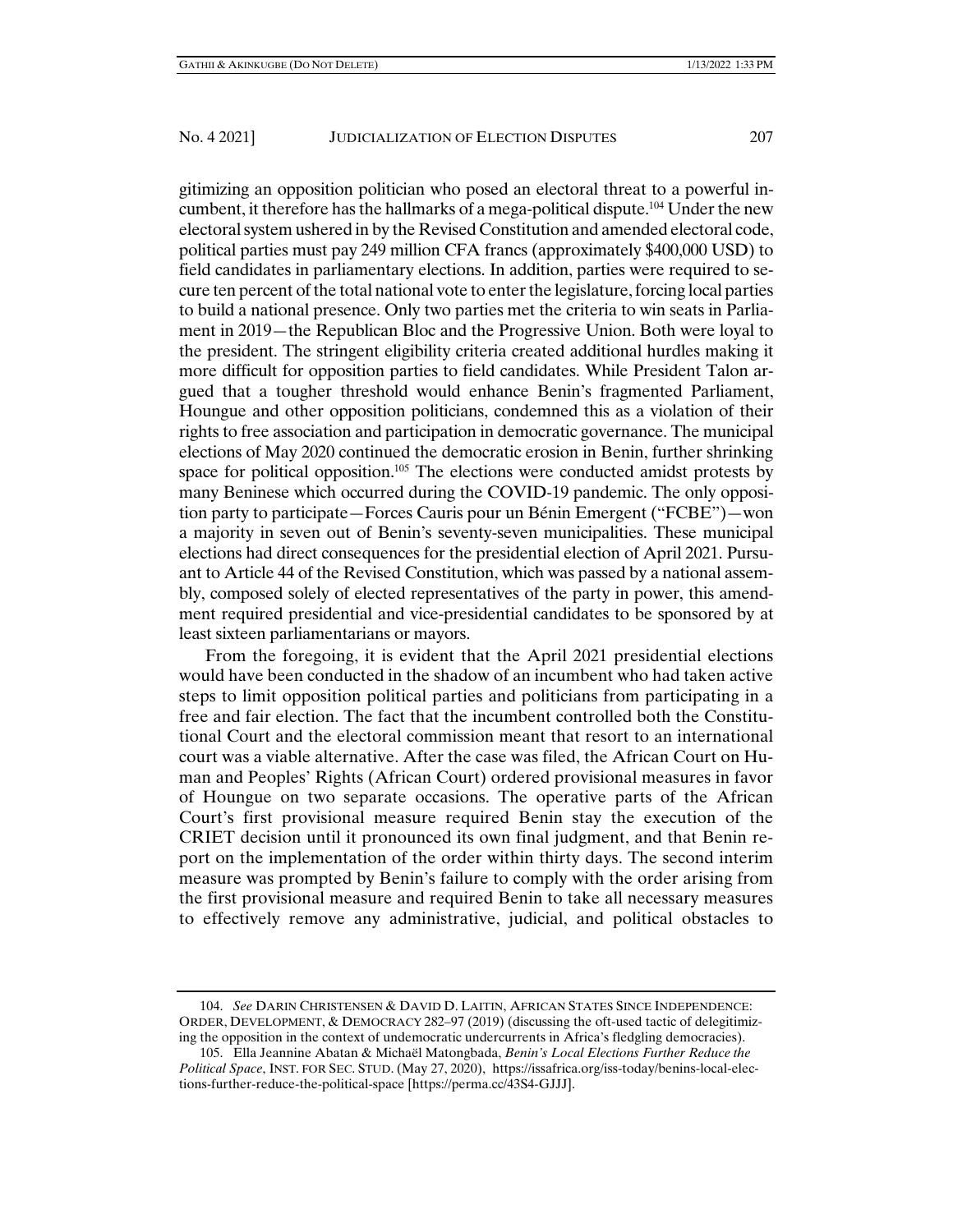Houngue's candidacy in the forthcoming elections.106

In the substantive arguments before the African Court, Houngue argued that his right to appeal the CRIET judgment under the Universal Declaration of Human Rights ("UDHR") Article 10, the African Charter on Human and Peoples' Rights ("Charter")  $7(1)(a)$ , and the International Covenant on Civil and Political Rights ("ICCPR") Article 2(3) had been violated.<sup>107</sup> Houngue argued that by requiring Beninese citizens to vote only for candidates chosen and endorsed by political parties, Article 153-1 of the Revised Constitution violated his right to freedom of expression as enshrined in ICCPR Article 19(2). He argued that Benin's actions violated various regional and international human rights instruments protecting the freedoms of association and expression, and the right to nondiscrimination. In his request for relief, Houngue asked the African Court for a mandatory order requiring Benin to take all necessary constitutional, legislative, and associated measures to end the alleged violations of his rights in advance of the forthcoming elections. He also sought order that Benin should report the implementation of these orders to the Court.

In response, Benin argued that the Court lacked jurisdiction to scrutinize or annul its Constitution and electoral Code. In the alternative, the government contended that the matter was inadmissible, as Houngue lacked the *locus standi* to initiate the proceeding. In short, Benin sought a declaration that it did not violate any of Houngue's human rights.

In its judgment, the African Court held that it had material jurisdiction over the case. It noted that human rights violations arose out of the African Charter on Human and Peoples' Rights and other international human rights instruments ratified by Benin. Further, the Court found that Houngue had exhausted local remedies and fulfilled the conditions for admissibility. The Court made four findings regarding alleged human rights violations. First, it found that Benin did not violate Houngue's right to an effective remedy. Second, it held that Benin violated its obligation under Article 10(2) of the African Charter on Democracy, Election and Good Governance (ACDEG) because the fact that "the Revised Constitution was passed unanimously cannot conceal the need for national consensus driven by the 'ideals that prevailed during the adoption of the Constitution of 11 December 1990' and . . . the ACDEG."108 Third, in view of Benin's noncompliance with the ACDEG process for the amendment of the Constitution,

 <sup>106.</sup> Noudehouenou v. Benin, App. No. 003/2020, Ruling, African Court on Human and Peoples' Rights [AFR. CT. H.P.R.] ¶¶ 5–9 (Sept. 25, 2020), https://www.african-court.org/en/images/Cases/Orders/Appl.\_003-2020\_-\_Houngue\_Erc\_-\_RULING\_-\_Engl.pdf [https://perma.cc/6X85-UYS5].

 <sup>107.</sup> He also contended that he was prohibited from filing an appeal under Article 19 of the 2018- 13 Act of July 2 establishing CRIET. Noudehouenou v. Benin, App. No. 004/2020, Ruling, African Court on Human and Peoples' Rights [AFR. CT. H.P.R.] ¶¶ 7–9 (May 6, 2020), https://www.africancourt.org/en/images/Cases/RulingOnJurisdiction/Appl.004-2020-Houngue-Eric-NoudeHouenou-v-Benin—-Order-on-provisional-measures.pdf [https://perma.cc/2N7Y-5JRJ].

 <sup>108.</sup> Noudehouenou v. Benin, App. No. 003/2020, Judgment, African Court on Human and Peoples' Rights [AFR. CT. H.P.R.] ¶ 65 (Dec. 4, 2020), https://www.african-court.org/en/images/Cases/Judgment/003-2020-Houngue\_Eric\_Noudehouenou\_v\_Benin-\_Judgment.pdf [https://perma.cc/MX6K-5KQS].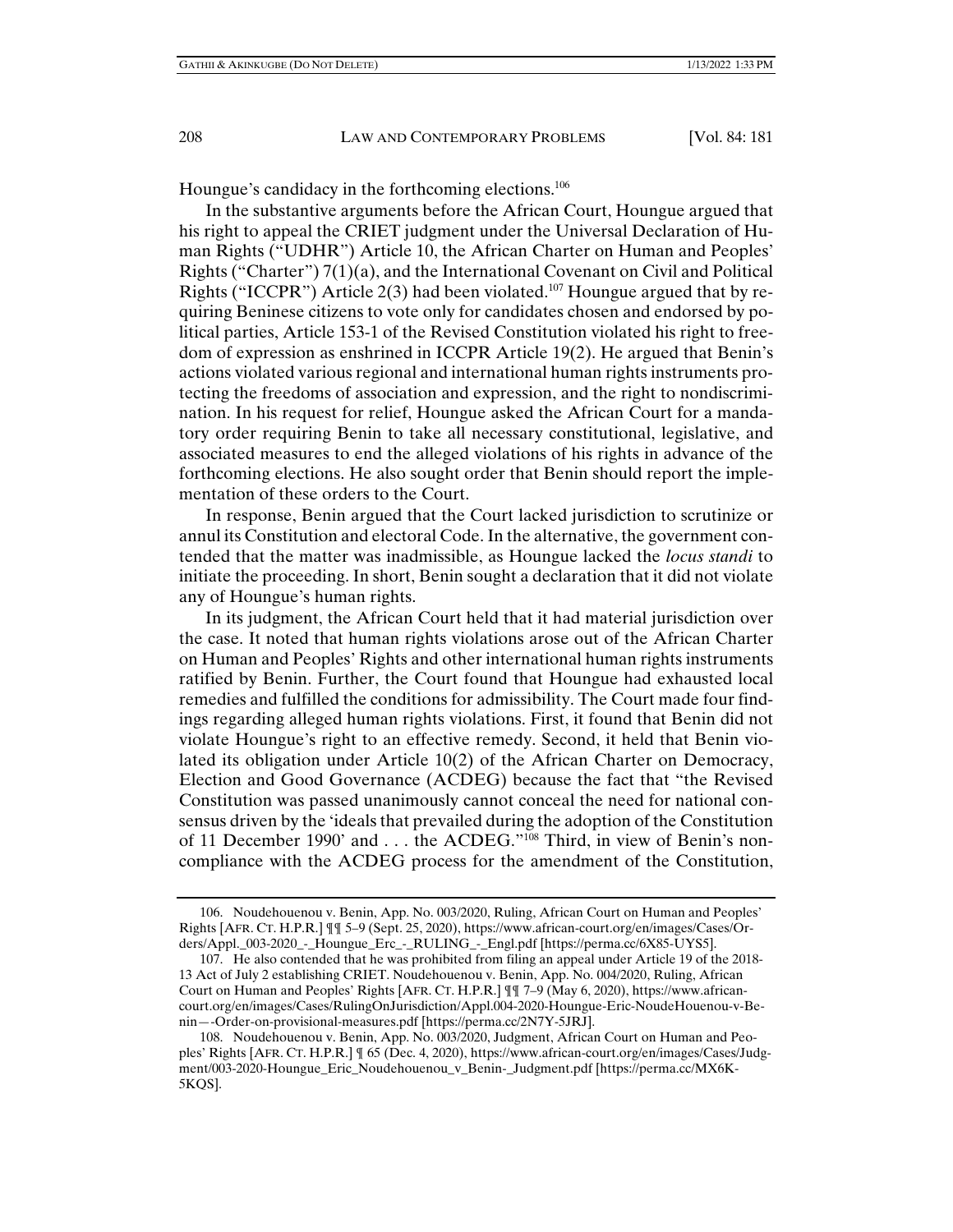the African Court found it was unnecessary to rule on the alleged violations of rights to participate in public affairs, equality, freedom of association, freedom of religion, and freedom of expression as envisaged under the Revised Constitution. Fourth, the Court found that Benin violated Houngue's right to be presumed innocent under UDHR Article 11 and Article 13(3) of the Charter (para 105). Consequently, the African Court ordered Benin to take all measures to repeal the law revising the 1990 Constitution and all subsequent laws relating to the election pursuant to that revision in order to guarantee that its citizens, including Houngue, participate freely in the forthcoming presidential election.

To understand the broader sociopolitical and legal contest of Houngue's case, one has to see it as part of a wider and growing mobilization of the African Court by opposition politicians and opposition political parties as an alternative forum for engaging in political warfare against repressive national governments and for mobilizing social movements.109 Like its sister subregional courts, the African Court does not have jurisdiction to review election disputes arising out of political processes in its member states.110 However, for over a decade, political stakeholders and civil society actors have transformed Africa's subregional courts into alternative fora for resistance and protest against their governments.111 This case, like the others analyzed in this article, is further evidence about how opposition politicians and dissidents have resorted to international courts to judicialize election disputes in their home countries.

 Cases like Houngue are slowly beginning to redefine the boundaries of the dockets in Africa's international courts. One of the key features making this possible is the openness of Africa's regional and subregional courts to these sorts of disputes. This openness provides the gateway through which opposition politicians and political parties increasingly bring these cases.

The rationale for the judicialization of political disputes arising from electoral processes or constitutional amendments relating to the law of democracy is not simply about emerging victorious in the particular case. Political disputes are judicialized in the African Court as a part of the quest of opposition politicians and political parties in defending political freedom. Even where applicants lose the case, strategic litigation can have a significant instrumental value.<sup>112</sup> For example, through coordinated efforts with the media, litigants use such cases to launch campaigns to pressure their governments to act as law-abiding members of the international community.<sup>113</sup>

However, *Houngue's* case also illustrates some dilemmas for litigants. Rather than creating new political equilibria, some of the disputes that are judicialized

 <sup>109.</sup> *Towards an Analyses*, *supra* note 11, at 163, 170, 174–76; Gathii & Mwangi, *supra* note 94, at 213–14, 242–49; Adem Kassie Abebe, *Taming Regressive Constitutional Amendments: The African Court as a Continental (super) Constitutional Court*, 17 INT'L J. CONST. L. 89, 99 (2019).

 <sup>110.</sup> *See generally* Frans Viljoen, *Understanding and Overcoming Challenges in Accessing the African Court on Human and Peoples' Rights*, 67 INT'L & COMP. L. Q. 63 (2018).

 <sup>111.</sup> GATHII, *supra* note 4, at 19–25.

 <sup>112.</sup> *Towards an Analyses*, *supra* note 11, at 176–77.

 <sup>113.</sup> Gathii & Mwangi, *supra* note 94, at 244–25, 252–53.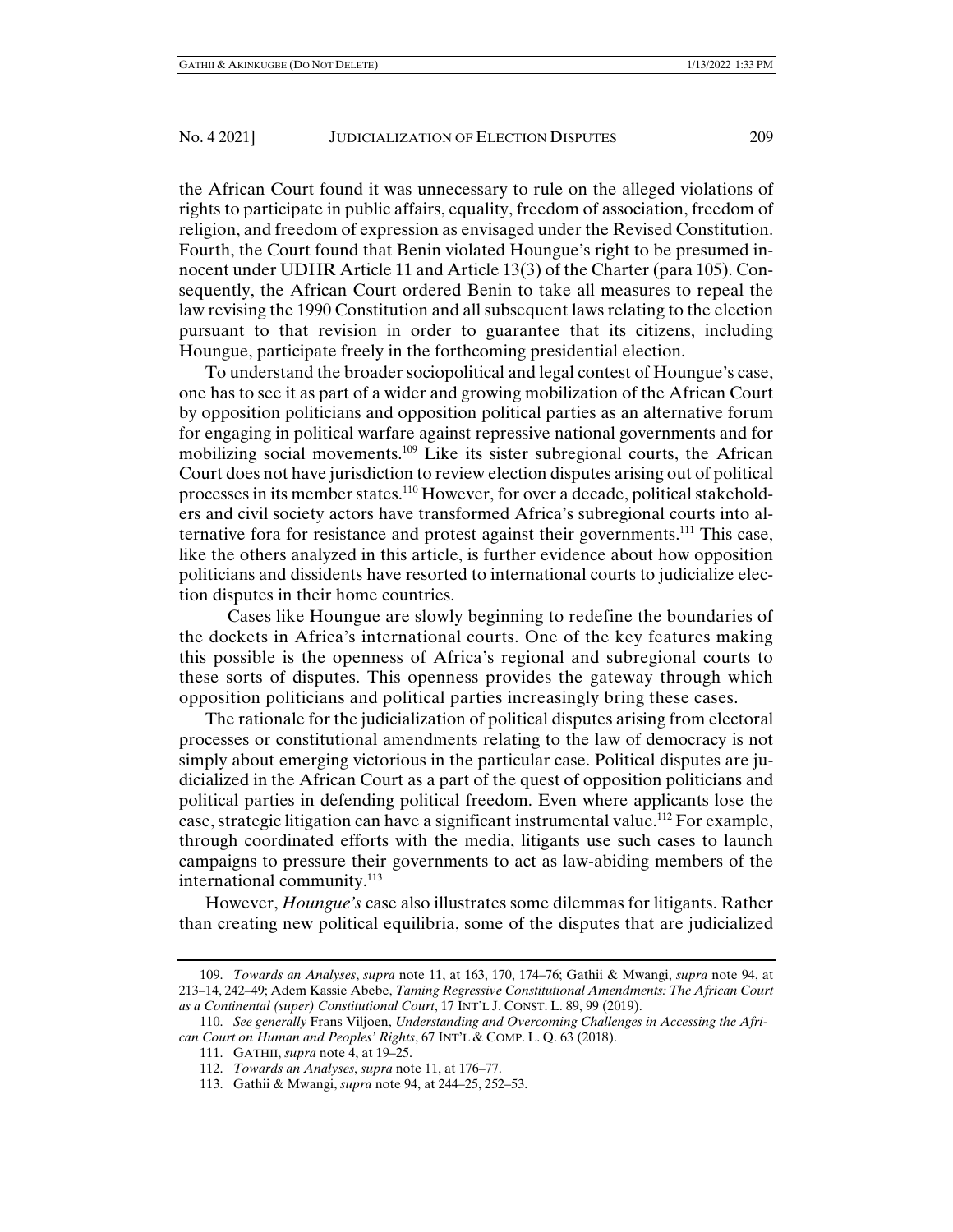in African courts have resulted in the hegemonic preservation of incumbents.114 This is a challenge that confronts opposition or dissident politicians and political parties that judicialize election disputes before Africa's international courts, particularly where they confront a repressive and authoritarian executive regime. In *Benin's* case, despite the orders from the African Court, the repressive regime of President Tallon spurred a reaction in the opposite direction: boycott of the elections by both opposition politicians and low electoral turn out,<sup>115</sup> as well as harassment of opposition politicians through arrests, detentions or outrightly being declared ineligible, and in some cases forced exile.<sup>116</sup> Indeed, the only two candidates—Coretin Kohoué and Alassane Soumanou—who were validated by the courts to contest against the incumbent President were viewed as weak and detractors as opposed to real contenders.117 As we argued in previous parts of the article, the Constitutional amendments undertaken by President Talon consolidated and strengthened his candidacy. In the end, the case shows the complexity of judicializing mega-political disputes before Africa's international courts. The lesson here is clear. In particularly repressive regimes, judicialization in international courts standing on its own is insufficient to mobilize against marginalization of opposition political parties and politicians.

Before moving to discuss two national court election cases in Part IV, it is notable that the election cases before Africa's international courts indicate their openness to these cases, notwithstanding the fact that governments without fail challenge their jurisdiction. The best way to understand the outcome in these cases is that, if plaintiffs can show that the violation complained of would harm the right to participate in the electoral process, they will probably be vindicated. Many of the outcomes in these cases show that these international courts vindicate the claims of the plaintiffs, but they are more likely than not to hedge their findings with declaratory orders that will unlikely anger the governments at which they are directed. These cases also show that opposition politicians and political parties resort to international courts especially where the political opportunity structures in their domestic contexts provide little or no openings for them to achieve their goals.

 <sup>114.</sup> *See, e.g.*, *Opposition Sidelined as Benin Votes in Presidential Election*, AL JAZEERA (Apr. 11, 2021), https://www.aljazeera.com/news/2021/4/11/benin-votes-in-presidential-election-opposition-sidelined [https://perma.cc/TN66-3XKS].

 <sup>115.</sup> *Benin Vote Count Begins After Opposition Groups Boycott Election*, AL JAZEERA (Apr. 11, 2021), https://www.aljazeera.com/news/2021/4/11/vote-counting-in-benin-after-election-marked-by-violent-protests [https://perma.cc/28BN-MD7L].

 <sup>116. &</sup>quot;Several key opposition figures—including an ex-prime minister and a former mayor of the biggest city Cotonou—have either been arrested and ruled ineligible or are now in exile." *Benin Election: The Fight for a Democratic Future*, BBC (Apr. 11, 2021), https://www.bbc.com/news/world-africa-56690689 [https://perma.cc/2ME6-DHH4]. Other high profile opposition politicians who were ousted are: Sébastien Ajavon—a businessman who came third in 2016's presidential election, now in exile; Lionel Zinsou—the former prime minister was accused of campaign overspends then barred from running for office for four years; Léhady Soglo—ex-Cotonou major and son of a former president, now living in exile and sentenced in absentia to 10 years in jail for "abuse of office"; and Reckya Madougou—presidential candidate for The Democrats party, accused of terrorism.

 <sup>117.</sup> *Id.*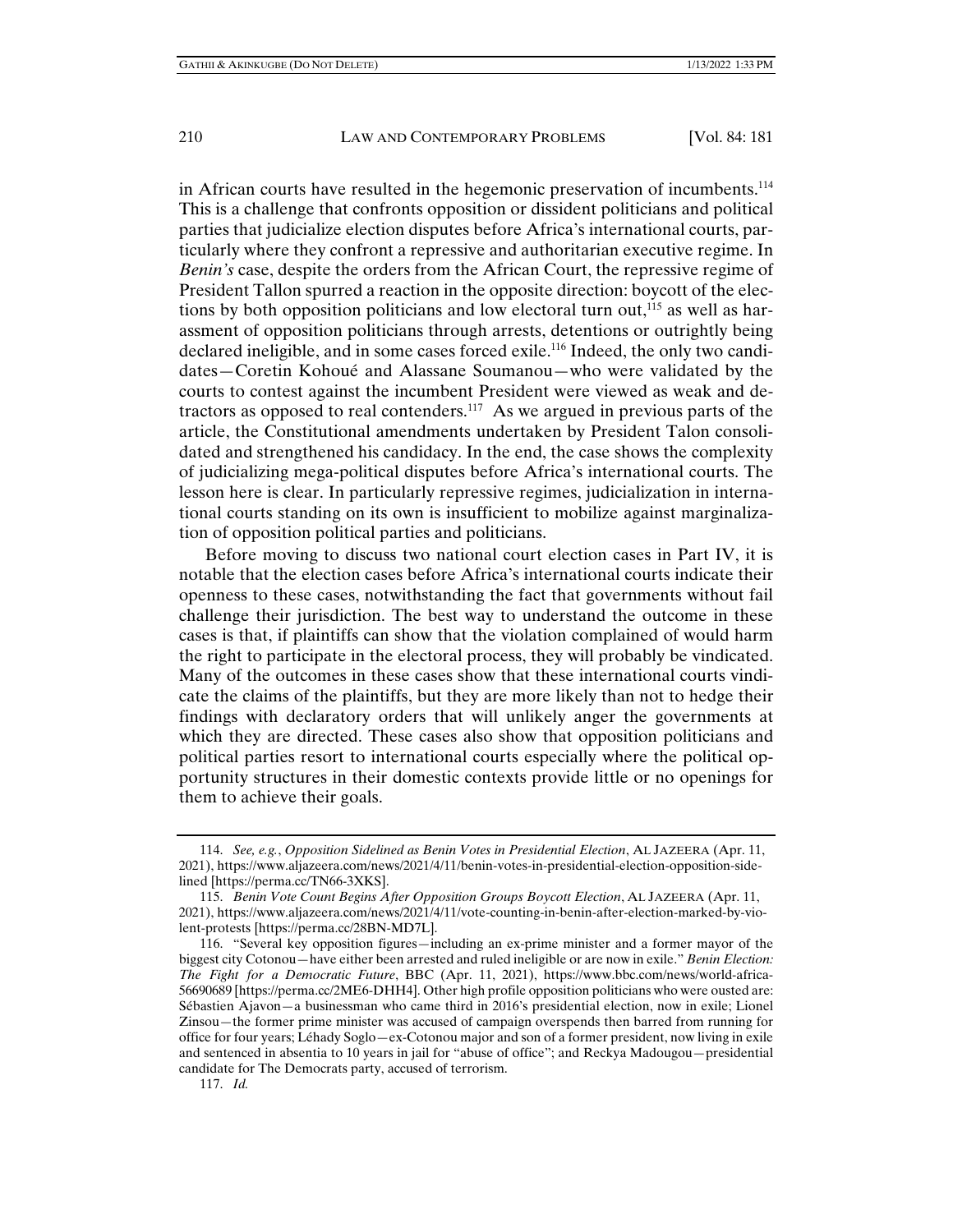In both the *Mtikila* and *Hongue* cases, we saw how politicians that were "a thorn in the flesh" of highly authoritarian regimes see international courts as an outlet for their frustrations.<sup>118</sup> Thus, it is not only powerful opposition politicians like Karua in the Kenya case before the East African Court of Justice that resort to international courts. At the center of most of these cases is the right to free participation for opposition parties and politicians in election systems that are dominated by powerful political parties and politicians. Although plaintiffs invariably won these cases and on occasion got provisional orders for anticipatory violations, incumbent political parties and politicians did not fully comply with those orders. Plaintiffs bringing those cases, this article shows, did not bring these cases seeking compliance. Rather, the plaintiffs sought goals such as increased visibility, since they struggle to get such visibility in an electoral and media environment dominated by dominant parties. Further, these plaintiffs seek to achieve broader goals. These include calling attention to the repression of political parties and those violations, as well as galvanizing their supporters, perhaps anticipating and hoping the incumbents will remember to comply with the rules of fair and free elections in the next election.

#### IV

## JUDICIALIZATION OF MEGA-POLITICAL ELECTORAL DISPUTES IN NATIONAL COURTS

So far, we have discussed judicialization of mega-political electoral disputes in Africa's international courts. Our analysis would be incomplete without pointing out two unprecedented cases in national courts that have overturned presidential elections in which an incumbent had been elected inconsistently with national law. Both cases came several years after Africa's international courts had inaugurated rigorous and independent review of national election cases. These two cases suggest to us that in countries like Malawi and Kenya—with independent judiciaries that have reversed illegal presidential elections—opposition politicians and political parties would prefer to have their electoral grievances determined in their home national courts than take them to international courts. Our aim in reviewing these cases is not to suggest that national courts have done better than international courts in reviewing election cases. Rather, by discussing these two cases, we aim to show that judicial review of electoral processes is gaining traction in both Africa's international and national courts.

 <sup>118.</sup> *See* Lucy Oriang, *There Must Be No Turning Back for this 'Iron Lady,'* NATION (Apr. 9, 2009) https://nation.africa/kenya/blogs-opinion/opinion/there-must-be-no-turning-back-for-this-iron-lady— 588182?view=htmlamp [https://perma.cc/Z4XS-ENRW] (noting in part that Martha Karua "has grown in stature against all odds, earning the reputation of a brave warrior . . . [and further noting that] [n]ow that she has seen the light and returned to the backbench, she can do what she excels at — being a thorn in the flesh of the cabal that tormented her.").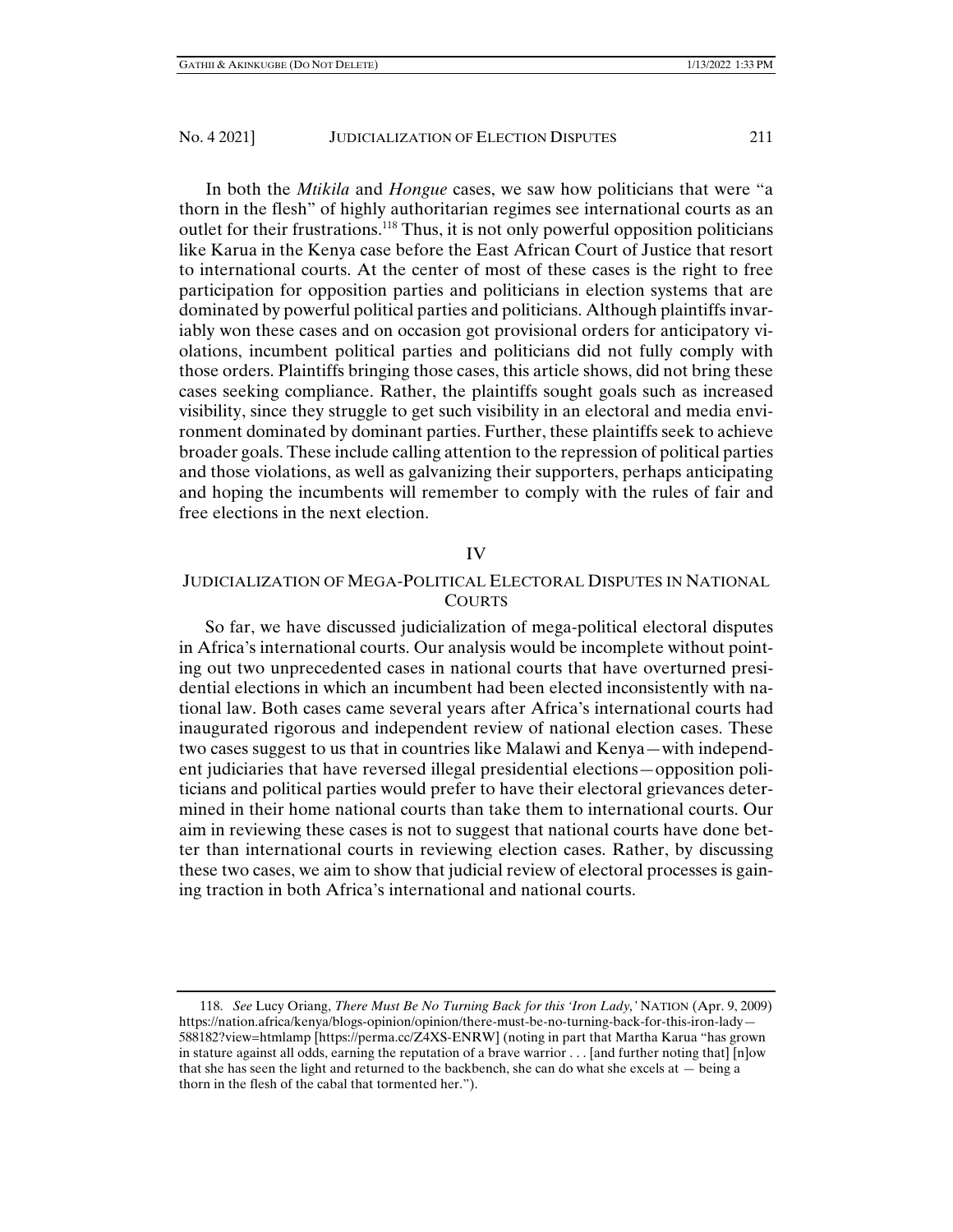#### A. *Peter Mutharika v. Lazarus Chakera and Saulos Chilima*

Our first example from Malawi is *Peter Mutharika v. Lazarus Chakera and*  Saulos Chilima.<sup>119</sup> This case decided by Malawi's Supreme Court on May 8, 2020 affirmed the decision of Malawi's Constitutional Court annulling the election that returned the then sitting President Professor Peter Mutharika to power. This case typifies the high political stakes in a two-horse presidential race involving an incumbent and a former ally turned challenger and opposition politician. Vice-President Mr. Saulos Chilima was a one-time Vice-President of Peter Mutharika. He had broken away from the ruling party and formed the United Transformation Movement.120 President Mutharika's return by the Malawi Electoral Commission as winner of the May 21, 2019 presidential election by a slim margin over main opposition candidates<sup>121</sup> Lazarus Chakwera and Saulos Chilima sparked widespread protests on the basis of claims that the polls were marred by irregularities, rigged and unfair.122 The evidence of widespread irregularities was confirmed when evidence emerged that the official results sheets released by the national electoral body showed a consistent pattern of the use of whiteout that suggested the results had been manipulated.<sup>123</sup>

On February 3, 2020, the Constitutional Court agreed with the petitioners that the election had been rigged.124 A new election was ordered to be conducted within 150 days of that decision. President Mutharika and the Malawi Electoral Commission appealed to the Supreme Court of Malawi.125 On May 8, 2020, Malawi's Supreme Court affirmed the decision of the Constitutional Court and ordered a rerun of the election with the original candidates.<sup>126</sup>

The rerun of the election was conducted in late June 2020. The opposition

 122. *Malawi Activists Resume Protests Over Presidential Vote Result*, NEWS24 (Sept. 18, 2019), https://www.news24.com/news24/africa/news/malawi-activists-resume-protests-over-presidential-voteresult-20190918 [https://perma.cc/FK32-HPBD].

 123. Luke Tyburski, *Demystifying Malawi's 'Tipp-Ex Election'*, ATLANTIC COUNCIL (Aug. 6, 2019), https://www.atlanticcouncil.org/blogs/africasource/demystifying-malawi-s-tipp-ex-election/ [https://perma.cc/YD83-W8CP].

124. Chilima v. Mutharika [2020] MWHC 2, ¶¶ 1476–77 (Malawi),

https://malawilii.org/mw/judgment/high-court-general-division/2020/2 [https://perma.cc/S5NW-XHWP]. 125. Laura Angela Bagnetto, *Malawi's President Says He Will Appeal Court Ruling; Malawians Hail Inclusive Proceedings*, RFI (May 2, 2020), https://www.rfi.fr/en/international/20200205-malawi-s-

president-says-he-will-appeal-court-ruling-malawians-hail-inclusive- [https://perma.cc/K8LY-3JXX].

 <sup>119.</sup> Mutharika v. Chilima [2020] MWSC 1, 69 (Malawi),

https://malawilii.org/mw/judgment/supreme-court-appeal/2020/1 [https://perma.cc/7BM9-AAR9]. 120. Rushdi Nackerdien, *Elections in Malawi: 2019 General Elections*, INT'L FOUND. FOR

ELECTORAL SYS. (May 17, 2019), https://www.ifes.org/faqs/elections-malawi-2019-general-elections [https://perma.cc/W64S-2GKX].

 <sup>121.</sup> *Malawi's Mutharika Wins Reelection by Slim Margin*, CCTN AFR. (May 28, 2019), https://africa.cgtn.com/2019/05/28/malawis-mutharika-wins-reelection-by-slim-margin/ [https://perma.cc/V7XJ-G59S].

 <sup>126.</sup> Laura Angela Bagnetto, *Malawi's Supreme Court Rules in Favour of Election Rerun, but only with Original Canditates*, RFI (Aug. 5, 2020), https://www.rfi.fr/en/africa/20200508-malawi-s-supremecourt-rules-in-favour-of-election-rerun-but-only-with-original-candidates [https://perma.cc/W8UB-XR4Y].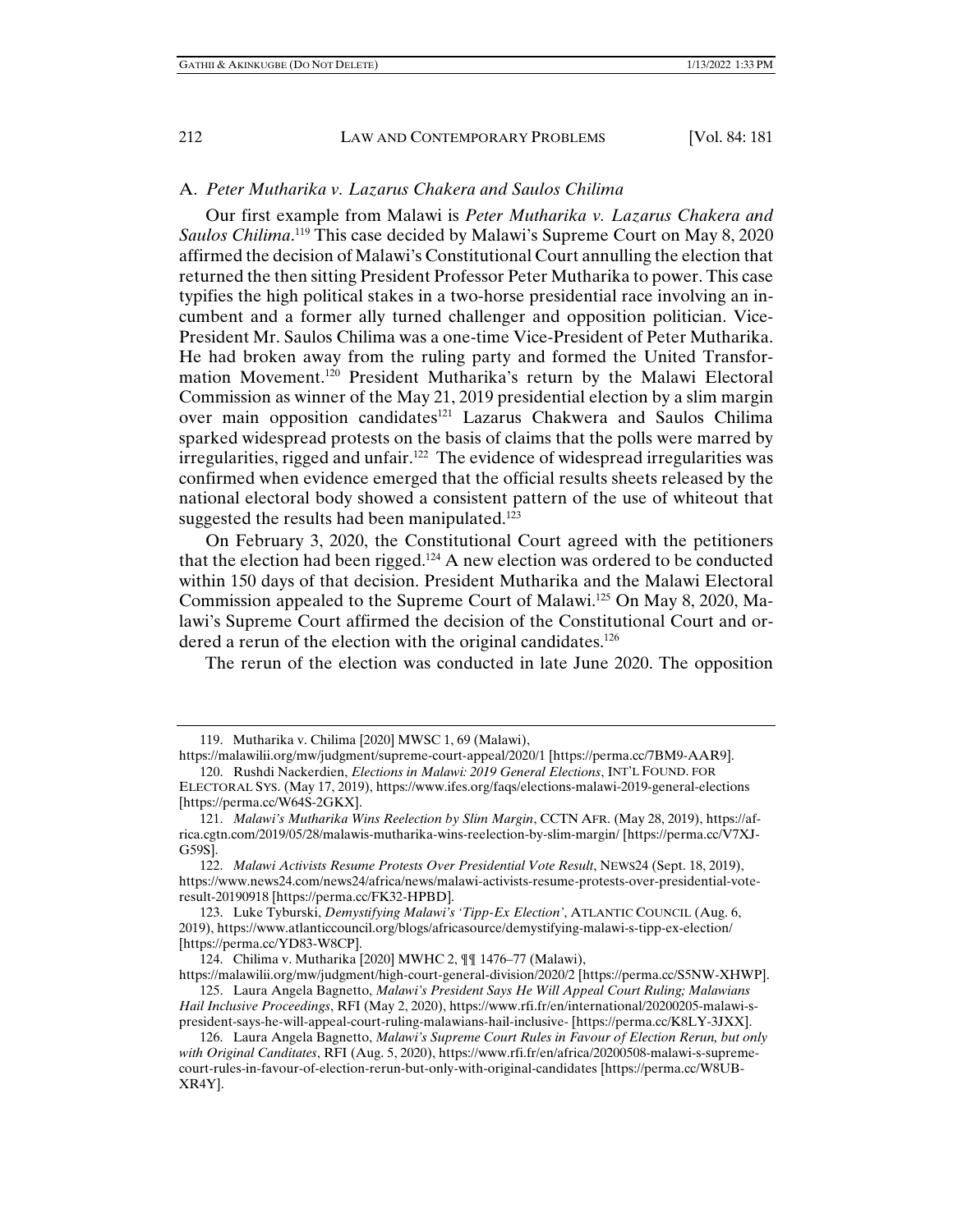candidate Lazarus Chakwera won the election rerun.<sup>127</sup> While the opposition parties celebrated their victory on the heels of a peaceful and transparent election, the outgoing President declared the election as the worst in the country's history. $128$ 

The decision of the Supreme Court of Malawi that annulled the initial election sparked an immediate backlash from the president. Immediately after the Supreme Court's decision, President Mutharika summarily sent the Chief Justice of Malawi Justice Nyirenda who presided over the nullification of Mutharika's election, the Right Hon. Andrew K. C. Nyirenda, S.C., on leave pending retirement.129 This decision sparked significant critical scrutiny from inside and outside Malawi.130 In particular, the Malawian High Court judges granted injunctions preventing President Mutharika from sending Chief Justice Nyirenda on leave following a petition filed by the Malawi Human Rights Defenders Coalition (HRDC), the Association of Magistrates, and the Malawi Law Society.131 In an interview, Gift Trapence, the Chairperson of the HRDC stated that:

"We don't want a lawless country where the executive thinks that they are the law themselves. We want to safeguard the rule of law in this country. We want to safeguard the independence of the judiciary. No one should attack the judiciary which had been the case by the DPP [Democratic Progressive Party] government including the president."<sup>132</sup>

Malawian academics,  $^{133}$  the Malawi Law Society,  $^{134}$  civil society groups,  $^{135}$  and judges from neighboring countries<sup>136</sup> weighed in in support of the judiciary. These

130. *See id.* (documenting the response amongst law and civil society groups).

 <sup>127.</sup> Lameck Masina, *Malawi Opposition Leader Wins Fresh Elections with Landslide Victory*, VOA NEWS (June 28, 2020), https://www.voanews.com/africa/malawi-opposition-leader-wins-freshelections-landslide-victory [https://perma.cc/PZD8-VVHC].

 <sup>128.</sup> *Malawi Leader Blasts Election Rerun as Opposition Poised to Win*, AL JAZEERA (June 27, 2020), https://www.aljazeera.com/news/2020/06/27/malawi-leader-blasts-election-rerun-as-oppositionpoised-to-win/ [https://perma.cc/UDU9-793M].

 <sup>129.</sup> Charles Pensulo, *Forced Retirement of Malawi's Chief Justice Before June Election Blocked*, THE GUARDIAN (June 16, 2020), https://www.theguardian.com/global-development/2020/jun/16/forcedretirement-of-malawis-chief-justice-before-june-election-blocked [https://perma.cc/LS57-DKK3].

 <sup>131.</sup> Wongani Chiuta, *Judge Mkandawire Grants Injunction Against Chief Justice Forced Leave: Orders Judicial Review*, NYASA TIMES (June 14, 2020), https://www.nyasatimes.com/judgemkandawire-grants-injunction-against-chief-justice-forced-leave-orders-judicial-review/ [https://perma.cc/PU8X-9M9Y].

 <sup>132.</sup> Pensulo, *supra* note 129.

 <sup>133.</sup> Maneno Chimulala, *Legal Scholars Fault Malawi Gov't on Retirement of Chief Justice Andrew Nyirenda*, MARAVI POST (June 14, 2020, 6:33 AM), https://www.maravipost.com/legal-scholars-faultmalawi-govt-on-retirement-of-chief-justice-andrew-nyirenda/ [https://perma.cc/ER27-4NRF].

 <sup>134.</sup> Lameck Masina, *Malawi Lawyers Protest Government's Role in Judiciary*, VOA NEWS (June 17, 2020, 9:23 PM), https://www.voanews.com/africa/malawi-lawyers-protest-governments-role-judiciary [https://perma.cc/2AZB-Z8VV].

 <sup>135.</sup> *Joint Statement on the Threats Against the Independence of Judges in Malawi*, AFRICANDEFENDERS (June 15, 2020), https://africandefenders.org/the-independence-of-judges-in-malawi/ [https://perma.cc/5ANX-DWYF].

 <sup>136.</sup> Green Muheya, *Southern Africa Chief Justices' Forum Condemn Mutharika Over Malawi Judiciary Attacks*, NYASA TIMES (June 15, 2020), https://www.nyasatimes.com/southern-africa-chief-justices-forum-condemn-mutharika-over-malawi-judiciary-attacks/ [https://perma.cc/323G-LLSR].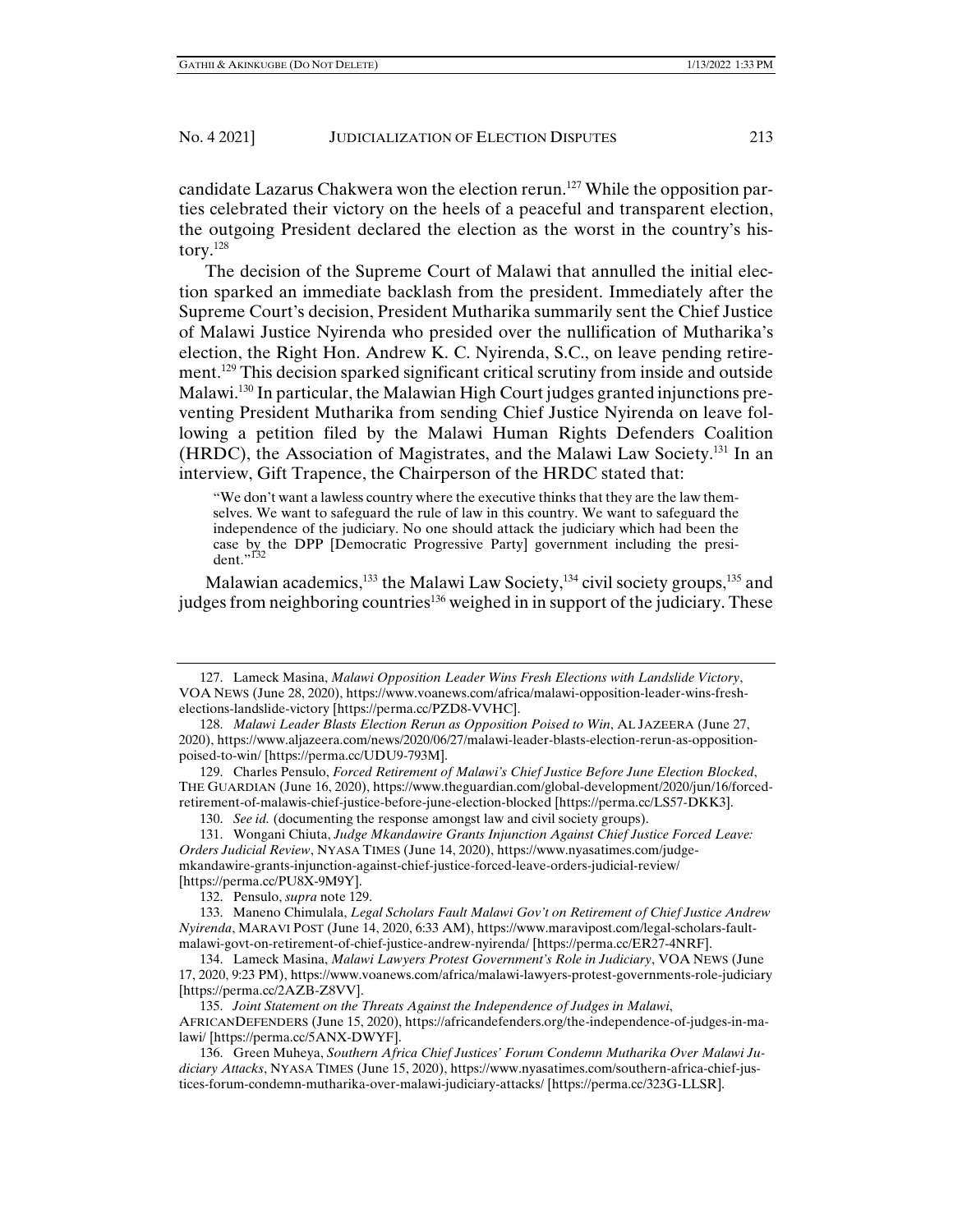groups, together with other civil society groups<sup>137</sup> and law professors from around the world, condemned the assault on the judiciary.138 Even the Malawian judiciary rejected how the President undermined its independence.139 They also criticized President Mutharika, arguing that he was "falsely accusing the judiciary of having staged a coup against his government and claiming that Parliament is supreme in Malawi."140

A letter from Mr. Burton Chigo Mhango, President of the Malawi Law Society, dated June 28, 2020 in the wake of the swearing in of the new president demonstrates this coordination in response to Mutharika's removal of the Chief Justice from office.141 Mr. Mhango thanked "the Lawyers, the Judiciary, the Police, the Armed Forces and the people of Malawi on the historic election."142 In short, political pressure from inside and outside Malawi against an incumbent President whose presidential election had been nullified was amplified by the courageous judicial reversal of his election.

Most notably, the nullification of President Mutharika's election was predicated on an unprecedented interpretation of Malawi's election laws. Rather than follow the precedent in commonwealth countries that require a showing of irregularities sufficient to overturn an election, known as the quantitative test, courts in Malawi had followed a 2017 Kenyan Supreme Court case that nullified Kenya's 2017 presidential election on the basis of a new understanding of election law the qualitative test. This case from Malawi then shows that there are some instances in which relying on domestic courts rather than judicializing an election case in an international court is best strategy.

ment+CID\_db2fba5b79c9119a991c1956c62240a5&utm\_source=ThinkMailer&utm\_term=here [https://perma.cc/UG4U-9Q4X] (highlighting a statement issued by The Commonwealth Magistrates' and Judges' Association ("CMJA"), The Commonwealth Legal Education Association ("CLEA"), the Commonwealth Lawyers Association ("CLA") and Rechters Voor Rechters (Judges for Judges condemning the actions of the Malawi government)).

 138. *See World's Law Professors and Academics Condemn Executive Assault on Malawi Judiciary*, NYASA TIMES (June 15, 2020), https://www.nyasatimes.com/worlds-law-professors-and-academics-condemn-executive-assault-on-malawi-judiciary/ [https://perma.cc/9VP4-JZXD] (documenting the perspective of law professors and academics from around the world condemning the Malawi government's actions and expressing concern that it is undermining the judiciary).

 139. Antony Sguazzin & Frank Jomo, *Malawian Judiciary Rejects Government Bid to Sideline Top Judge*, BLOOMBERGQUINT (June 15, 2020), https://www.bloombergquint.com/politics/malawi-s-chiefjustice-placed-on-leave-ahead-of-election [https://perma.cc/D572-SU4X].

140. The authors have a copy of this letter on file.

 <sup>137.</sup> *See generally Statement on Actions of the Government of Malawi Against the Chief Justice and Judiciary of Malawi*, COMMONWEALTH LAWYERS ASSOCIATION (June 15, 2020), https://www.commonwealthlawyers.com/wp-content/uploads/2020/06/CMJA-CLEA-CLA-

\_Rechters\_voor\_Rechters\_Statement\_on\_Malawi\_150620.pdf?utm\_medium=email&utm\_campaign=Malawi%20Statement&utm\_content=Malawi%20State-

 <sup>141.</sup> Letter from Burton Chigo Mhango, President of the Malawi Law Society (June 28, 2020) (on file with authors).

 <sup>142.</sup> *Id.* Mr. Mhango also noted the roles of some past and present Chief Justices from other countries in petitioning the Mutharika regime to comply with the rule of law as well as a joint statement signed by forty-seven democracy and justice institutions including East Africa Law Society.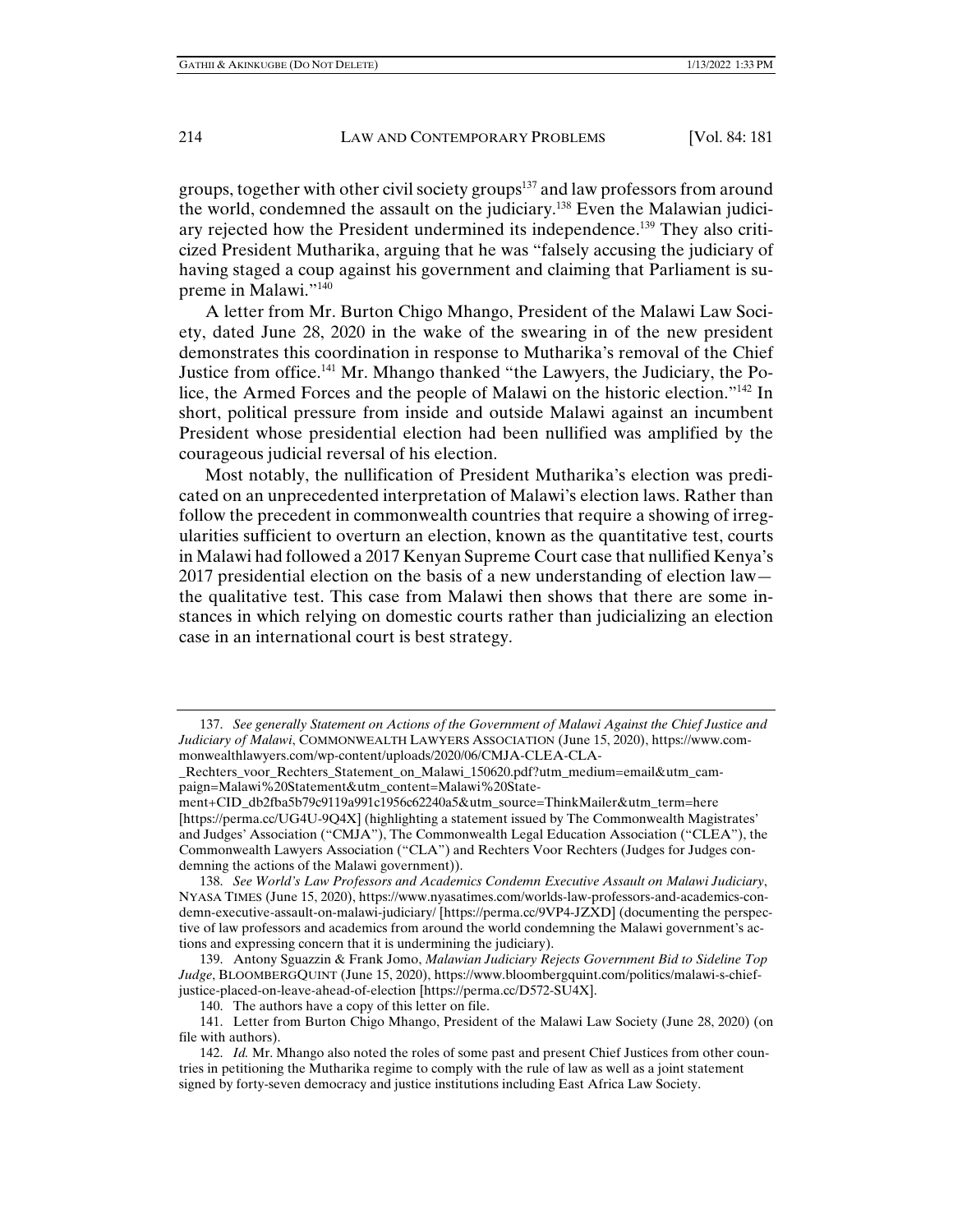## B. *Raila Odinga v Uhuru Kenyatta*, Supreme Court of Kenya (2017)

Here we discuss the 2017 *Odinga v Uhuru* case for two reasons. First, to fortify the argument made in the discussion of the Malawi case—that we now have at least two countries with national judiciaries that have overturned Presidential elections. That means that resort to international courts in at least those two cases was not a superior alternative. Second, to emphasize the turn towards a new understanding of interpreting election laws in both Malawi and Kenya, which shows a similar pattern in election cases filed in Africa's international courts to support judges against backlash for defying powerful incumbents by deciding against them.

The 2017 presidential election in Kenya was a highly divisive and contentious two-horse race—a replay from yet a similar election in 2013. When Raila Odinga contested Uhuru's 2013 win, the Supreme Court of Kenya rejected his petition by invoking a quantitative test to determine whether there were sufficient irregularities to overturn the election. Under that test, an election was considered valid not on the basis of the number of errors found but upon the effect of those errors on the results.<sup>143</sup> The high-octane politics of the 2013 presidential elections came on the heels of international criminal court indictments of its eventual winners, President Uhuru Kenyatta and Deputy President William Ruto. The 2017 election was therefore a replay of the high drama that has characterized the last three Presidential elections in Kenya, pitting Uhuru Kenyatta against the equally nationally popular opposition leader Raila Odinga. The 2017 presidential election was characterized by many of the irregularities of the 2013 election that tilted the playing field in an extremely favorable position for Uhuru Kenyatta. Thus, the petition against the electoral irregularities in the Supreme Court of Kenya following the 2017 presidential election hinged on whether a new interpretation of the election law could be offered. The 2017 Supreme Court of Kenya decision in *Raila v Uhuru* did indeed adopt a new interpretation of the election law, referred to as the qualitative test. The qualitative test looks at "if the irregularity concerned or the cumulative effect of the many irregularities or malpractices shown to have been committed in the conduct of an election are so pervasive and/or so widespread that the integrity of the electoral process is put to question, and there is serious doubt cast on the validity of the numerical magic number[] and/or the same is indeterminate."144 On the basis of this new test, the Supreme Court nullified the 2017 presidential election.

President Uhuru Kenyatta was outraged. He called the judges a bunch of thugs.145 The Kenyan bar and civil society groups rallied to defend the judiciary

 <sup>143.</sup> Odinga v. Indep. Electoral & Boundaries Comm'n [IEBC] (2013), ¶ 29 (S.C.K.) (Kenya), http://kenyalaw.org/caselaw/cases/view/87380/ [https://perma.cc/PD4V-AU9V].

 <sup>144.</sup> Wetang'ula v. Indep. Electoral & Boundaries Comm'n [IEBC] (2013), ¶ 79 (C.A.K.) (Kenya), http://kenyalaw.org/caselaw/cases/view/95829/ [https://perma.cc/CWR4-JW3Y], *cited with approval in* Odinga v. Indep. Electoral & Boundaries Comm'n [IEBC] (2017) S.C.K. (Kenya), http://kenyalaw.org/caselaw/cases/view/140716/ [https://perma.cc/A2JZ-6TH8].

 <sup>145.</sup> *David Maraga: The Brave Judge Who Made Kenyan History*, BBC (Sept. 2, 2017), https://www.bbc.com/news/world-africa-41123949 [https://perma.cc/L2EP-BF8B] ("[Chief Justice]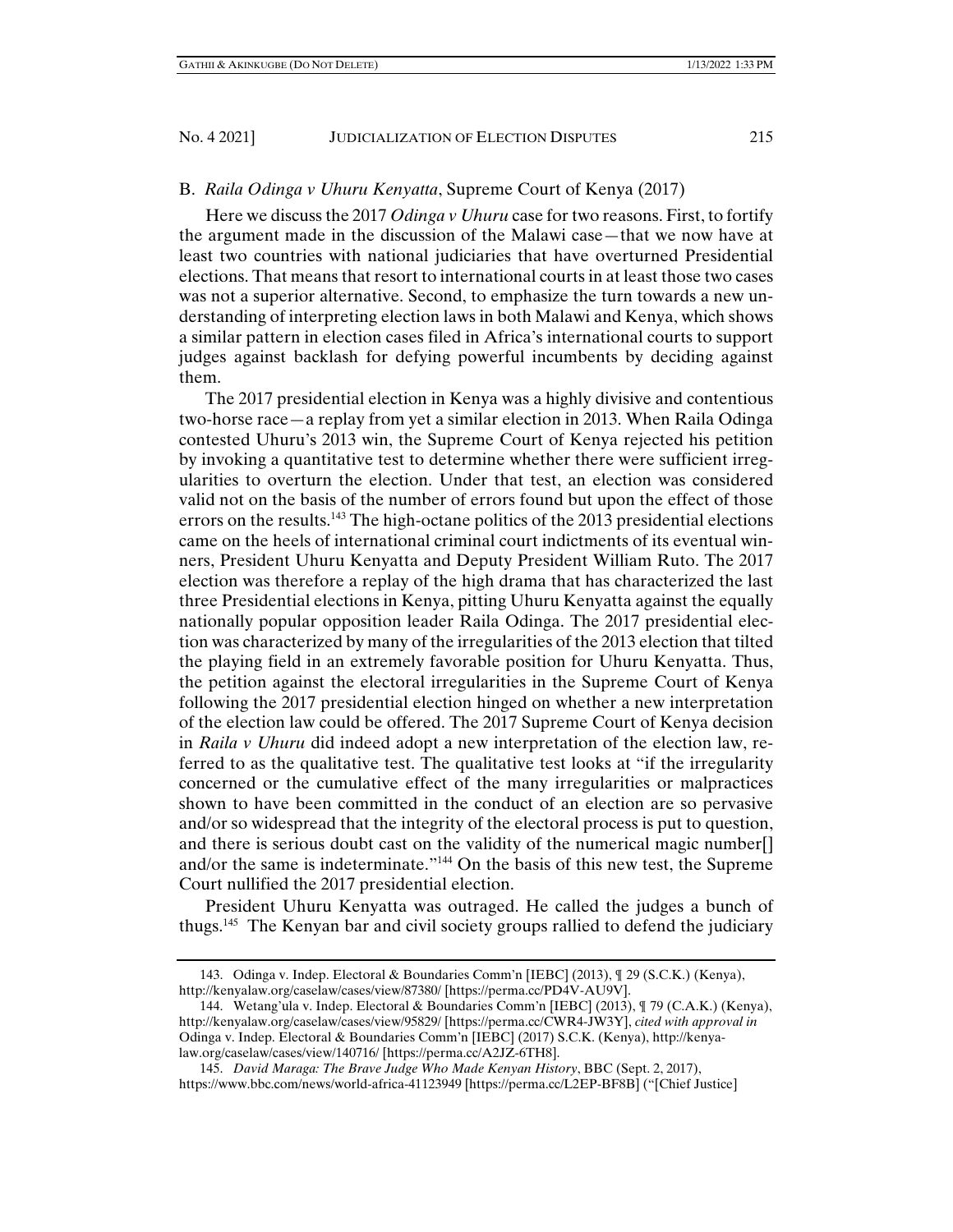from assault from the President.<sup>146</sup> The Kenya Magistrates and Judges Association issued a statement condemning the assault on the decisional independence of the judiciary and took "great exception" to President Kenyatta's remarks.<sup>147</sup> Like in Malawi's case in 2020, national and international opinion came decidedly on the side of the judiciary for the courageous decision. President Uhuru Kenyatta's threats to 'revisit' the Supreme Court's nullification of his 2017 election continued many years later. His government brought charges against the Deputy Chief Justice that have never been proven. The Deputy Chief Justice's bodyguard was attacked in a gun incident thereafter. President Uhuru Kenyatta, who won the repeat election boycotted by the opposition thereafter, declined to appoint forty-one judges that had a composition that he perceived as being rigged against him, even though they were vetted and approved by the Judicial Service Commission. The President successfully managed to change the composition of the Judicial Service Commission in such a manner that by mid–2021, he appointed those judges he had declined to appoint, except six who were widely perceived as independent.148 In addition, he appointed a new Chief Justice who is widely regarded as more accommodating of the President. The lesson from Kenya is therefore that mega-political electoral disputes that leave an incumbent in place will result in placing constraints on the continued independence of the judiciary. In Malawi by contrast, when the incumbent President lost in the repeat election, the backlash against the judiciary ended with his Presidency.

### $\overline{V}$

#### **CONCLUSION**

The fact that three of Africa's most active international courts have accepted to decide election disputes from national elections raises the question of why international courts in Africa are intruding into what are regarded as politically sensitive disputes. For African governments, these disputes fall within the exclusive jurisdiction of their national courts. In our view, part of the explanation lies in the strategic ways that opposition politicians and political parties, including those who do not pose viable electoral challenges to incumbent pres-

Maraga and his thugs have decided to cancel the election."); Boniface Mwangi, FACEBOOK (May 13, 2021), https://www.facebook.com/BonifaceMwangiBM/videos/2017-a-drunk-president-uhuru-kenyattawhile-scratching-his-ass-called-the-judici/1124576081390152/ [https://perma.cc/Q97A-QBD5].

 <sup>146.</sup> *See* Mercy Asamba, *Law Society of Kenya Condemns Uhuru's Threatening Remarks on Judges*, STANDARD (Sept. 2, 2017), https://www.standardmedia.co.ke/counties/article/2001253386/lskcautions-uhuru-on-remarks-against-supreme-court-judges [https://perma.cc/D4JY-4Y4T] (documenting the Law Society of Kenya's statement terming President Uhuru's attack towards the judiciary inappropriate and unconstitutional).

 <sup>147.</sup> Tom Odula, *Kenya President Warns Judiciary After It Nullifies Election*, SPOKESMAN-REV. (Sept. 2, 2017), https://www.spokesman.com/stories/2017/sep/02/kenya-president-warns-judiciary-afterit-nullifies/ [https://perma.cc/X9JE-XR3F].

 <sup>148.</sup> Betty Njeru, *President Uhuru Appoints 34 Judges, Leaves Out Six*, STANDARD (June 3, 2021), https://www.standardmedia.co.ke/national/article/2001414721/uhuru-appoints-34-judges-leaves-out-six [https://perma.cc/Y25B-V2N5].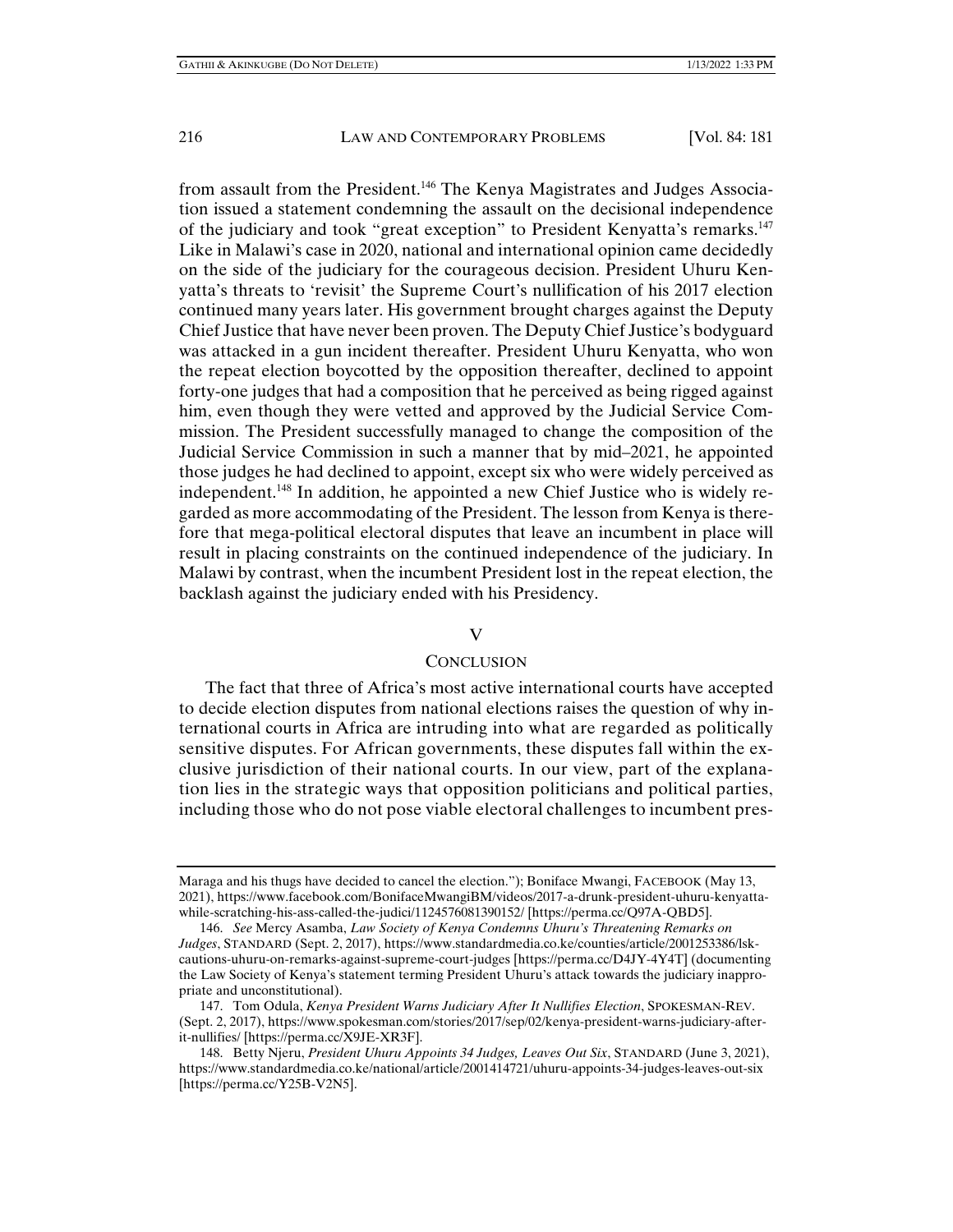idential or gubernatorial candidates, have managed to persuade Africa's international courts to become involved in those disputes. The cases we have examined in this article come from countries with political systems that have been in the process of establishing competitive political systems in the last few decades. Though these political openings have varying degrees of openness to political competition, they are weak. The availability of international courts offers these opposition politicians and parties opportunities to challenge abuses of electoral processes. In so doing, international courts offer litigants bringing electoral grievances to continue their electoral politics outside the electoral and judicial system controlled by incumbent governments and dominant political parties. Opposition politicians and parties have capitalized on the openings initially created by civil society groups to litigate human rights cases before these international courts. For example, in East Africa, the cause of action that has opened the door to election related human rights violations was first created in the context of human rights cases that had nothing to do with elections. In West Africa, the ECOWAS Community Court of Justice crafted the *Ugokwe* doctrine, under which the court will dismiss jurisdictional and admissibility challenges as long as a case pleads treaty violations that fall within the jurisdiction of an African international court. In so doing, opposition politicians and political parties drag governments and incumbent political parties before these international courts where they have to defend their conduct.

Therefore, opposition political parties and politicians file cases in international courts as part of their strategy of involving them as one of the forum among others in their struggle with incumbent politicians and political parties in their home countries. They litigate these cases not necessarily to win. Rather, these cases are in part designed to dodge weak national judicial systems that are not sufficiently independent of incumbent politicians who control national electoral systems. Since incumbent governments have to come to court to defend themselves from allegations brought by opposition political parties and politicians, they provide opposition candidates opportunities to embarrass governments and incumbents who cheat in elections. The case and their positive outcomes also open possibilities for these politicians and their opposition parties to mobilize favorable press coverage and therefore to keep opposition supporters mobilized and hopeful. They are the modest harvests Africa's international courts produce to use a term first used by Obiora Okafor.

All the cases discussed above show that the impetus to judicialize election disputes arises from organized political forces at the domestic level, not from international court judges. In other words, these cases are propelled by oppositional politicians and political parties who share the same concerns about the unevenness and unfairness of electoral competition in their countries. Litigants bringing these cases are often in contention with entrenched political leaders or dominant political parties abusing their power over the national electoral process. In bringing these cases, opposition politicians and political parties draw attention and magnify the salience of electoral injustices and force incumbent governments to respond. The cases also give these plaintiffs opportunities to